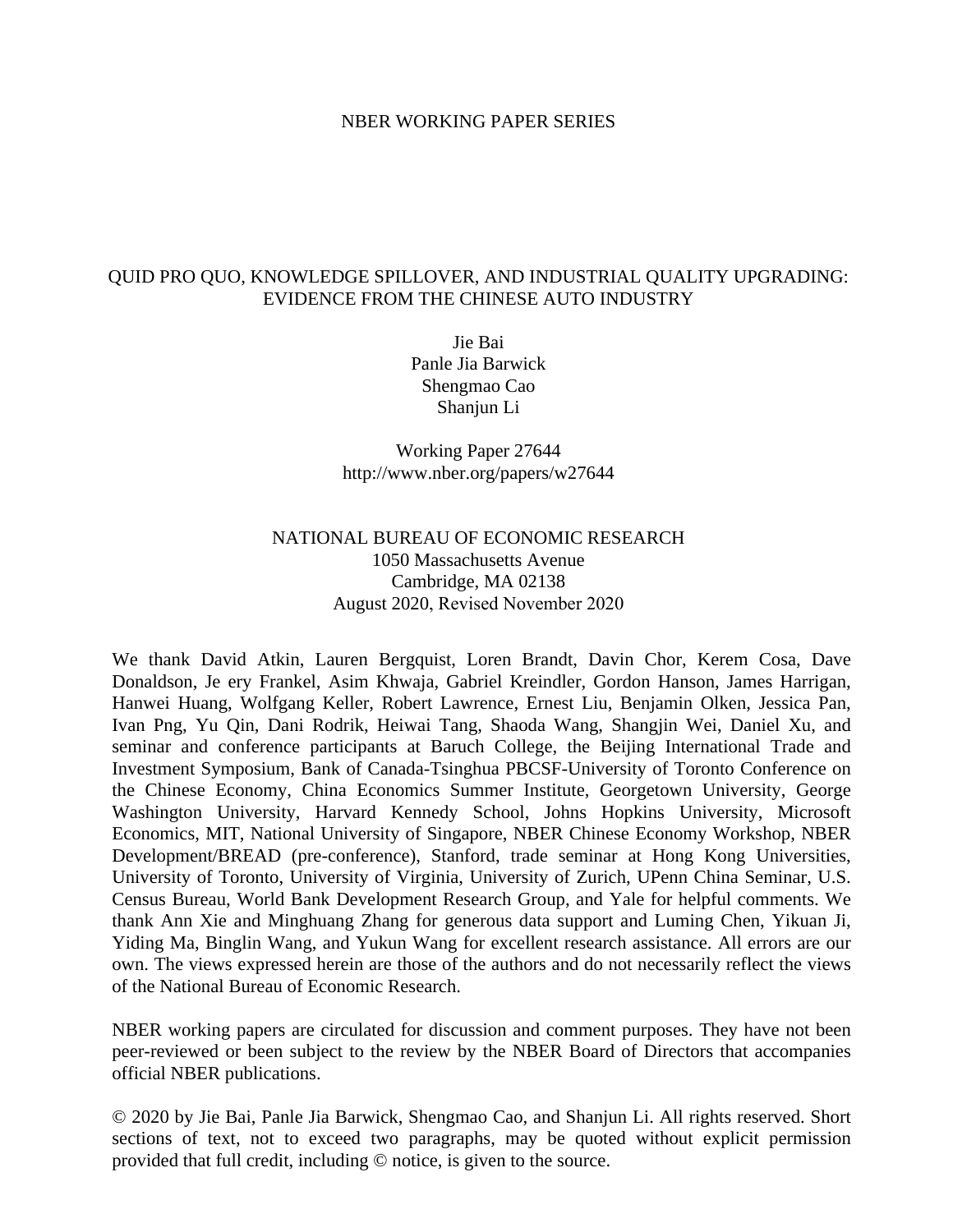Quid Pro Quo, Knowledge Spillover, and Industrial Quality Upgrading: Evidence from the Chinese Auto Industry Jie Bai, Panle Jia Barwick, Shengmao Cao, and Shanjun Li NBER Working Paper No. 27644 August 2020, Revised November 2020 JEL No. F23,O14,O25

## **ABSTRACT**

While there is a vast body of research on the benefits of FDI in developing countries, whether and how the form of FDI matters have received limited attention. This paper studies the impact of FDI via quid pro quo (technology for market access) on facilitating knowledge spillover and quality upgrading. Our context is the Chinese automobile industry, where foreign automakers are required to set up joint ventures (the "quid") with domestic automakers in return for market access (the "quo"). The identification strategy exploits a unique dataset of detailed vehicle quality measures along multiple dimensions and relies on within-product quality variation across dimensions. We show that affiliated domestic automakers adopt more similar quality strength as their joint ventures, compared to non-affiliated pairs. The results suggest that quid pro quo generates additional knowledge spillover to affiliated domestic automakers, on top of any industry-wide spillover. We rule out endogenous joint venture network formation, overlapping customer bases, or direct technology transfer via market transactions as alternative explanations. Analyses leveraging additional micro datasets on worker flows and shared upstream suppliers among automakers demonstrate that labor mobility and supplier network are important channels in mediating knowledge spillover. On the other hand, while quid pro quo facilitates learning, such a requirement is not a prerequisite for knowledge spillover. Counterfactual exercises show that quid pro quo is not the primary driver of the overall quality improvement experienced by domestic automakers.

Jie Bai Harvard Kennedy School 79 JFK Street Cambridge, MA 02138 and NBER jie\_bai@hks.harvard.edu

Panle Jia Barwick Department of Economics Cornell University 462 Uris Hall Ithaca, NY 14853 and NBER panle.barwick@cornell.edu Shengmao Cao Economics Department Stanford University Stanford, CA 94305 shengmao@stanford.edu

Shanjun Li Cornell University 405 Warren Hall Ithaca, NY 14853 and NBER SL2448@cornell.edu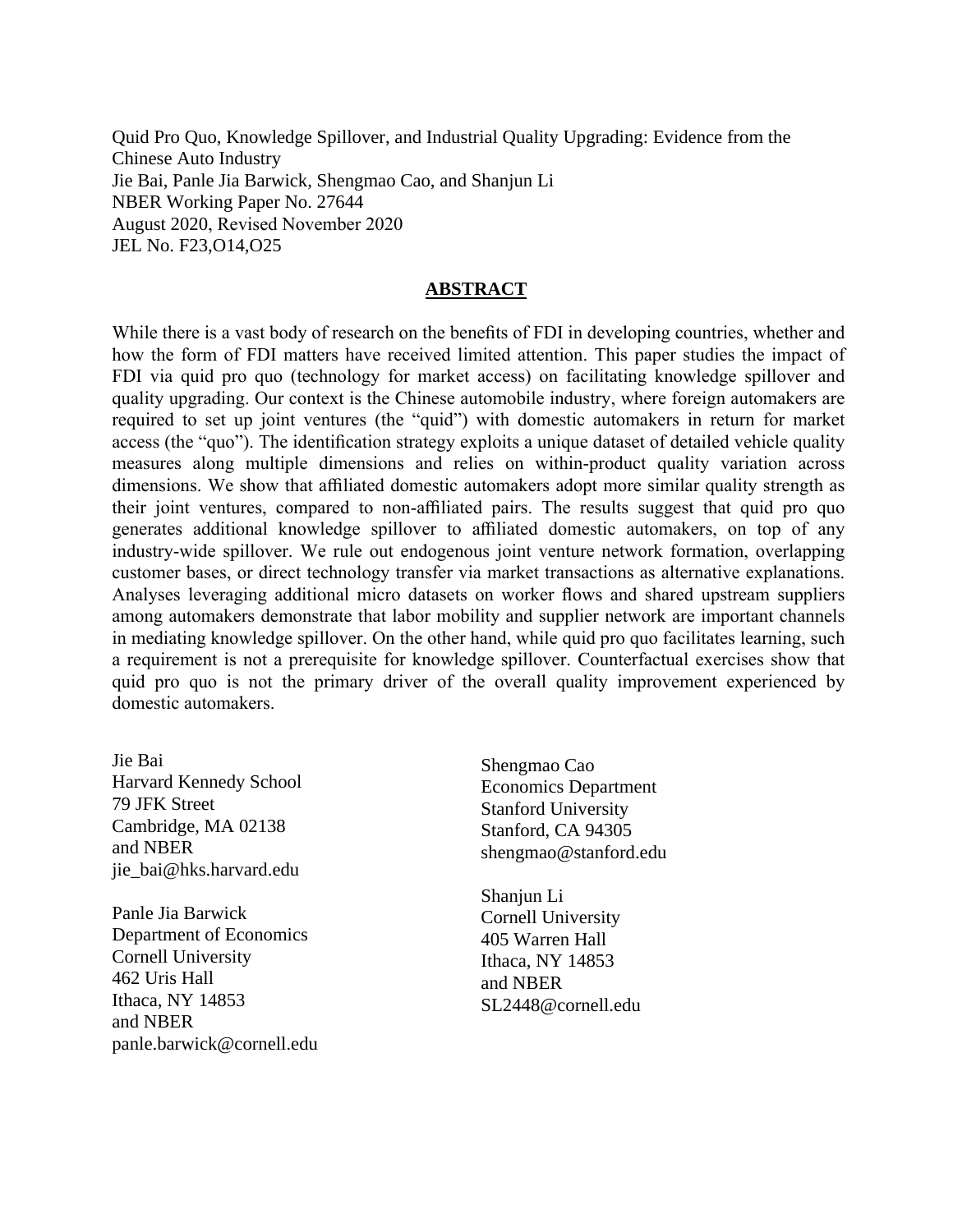## 1 Introduction

The past several decades have witnessed significant liberalization among developing economies to foreign trade and investment as advocated by various international organizations [\(UNCTAD,](#page-31-0) [2018;](#page-31-0) [World Bank,](#page-31-1) [2018\)](#page-31-1).[1](#page-2-0) Nevertheless, emerging economies such as China, India, and Brazil continue to impose considerable restrictions on foreign direct investment (FDI) in certain sectors for strategic considerations. One such policy is "quid pro quo" (technology for market access), which requires multinational firms to form joint ventures (JVs) with domestic firms, often with a significant cap on foreign equity, in return for gaining access to the domestic market of the host country [\(Holmes, McGrattan, and Prescott,](#page-29-0) [2015\)](#page-29-0).<sup>[2](#page-2-1)</sup> While the joint venture requirement more directly exposes firms in developing countries to foreign technology, multinational firms consider it a form of coerced technology transfer and a significant barrier to investing in developing countries. Quid pro quo lies on the front line of the US-China trade debate, and concern over this policy was a key stated justification behind the Trump administration's decision to impose tariffs on \$50 billion of Chinese imports in 2018.[3](#page-2-2)

Despite the controversy surrounding *quid pro quo*, little is known about its benefits to the host country, compared to unrestricted FDI. The vast literature on FDI has paid relatively little attention to whether and how the *form* of FDI matters (see Harrison and Rodríguez-Clare [\(2009\)](#page-29-1) for a review). In this paper, we attempt to fill the knowledge gap by examining the importance of the joint venture requirement under *quid pro quo* in facilitating knowledge spillover from foreign to domestic firms in developing countries. Unlike previous studies that mostly rely on firm-level TFP (i.e., the Solow residual) as the outcome measure, we exploit a rich set of direct measures of product quality that embody firms' fundamental technological capabilities. These quality measures give us a tangible way of measuring knowledge spillover and allow us to look inside the black box of TFP. Understanding the determinants of quality upgrading, an important engine of economic growth, is also a first-order question for both academics and policy makers in developing countries [\(Verhoogen,](#page-31-2) [2020\)](#page-31-2).

Our context is the Chinese automobile industry, where quid pro quo was first introduced in the country and henceforth became a major industrial policy. Foreign automakers are required to set up joint ventures (the "quid") with domestic automakers in order to produce and sell cars in China (the

<span id="page-2-0"></span><sup>&</sup>lt;sup>1</sup>Restrictions on foreign investment and technology transfer were common in developing and even OECD countries before the 1990s. Economic and trade liberalization in the 1980s and 1990s brought about a more laissez-faire attitude toward foreign investment and technology transfer, and many restrictions were removed during that period [\(Karabay,](#page-30-0) [2010\)](#page-30-0).

<span id="page-2-1"></span><sup>2</sup>China keeps a 50% foreign ownership cap in 38 "restricted access" industries. Vietnam has a 49% foreign ownership cap for all publicly listed companies. The Philippines has a 40% foreign ownership cap on telecommunication and utility companies. In India and Brazil, foreign ownership was restricted in numerous key industries until recently.

<span id="page-2-2"></span><sup>&</sup>lt;sup>3</sup>The Office of the US Trade Representative (USTR) issued a report in 2018 on its investigation into China's policies and practices related to technology transfer, intellectual property, and innovation. Forced technology transfer using foreign ownership restrictions is considered a key component in China's technology transfer regime. Source: https://ustr.gov/sites/default/files/Section 301 FINAL.PDF.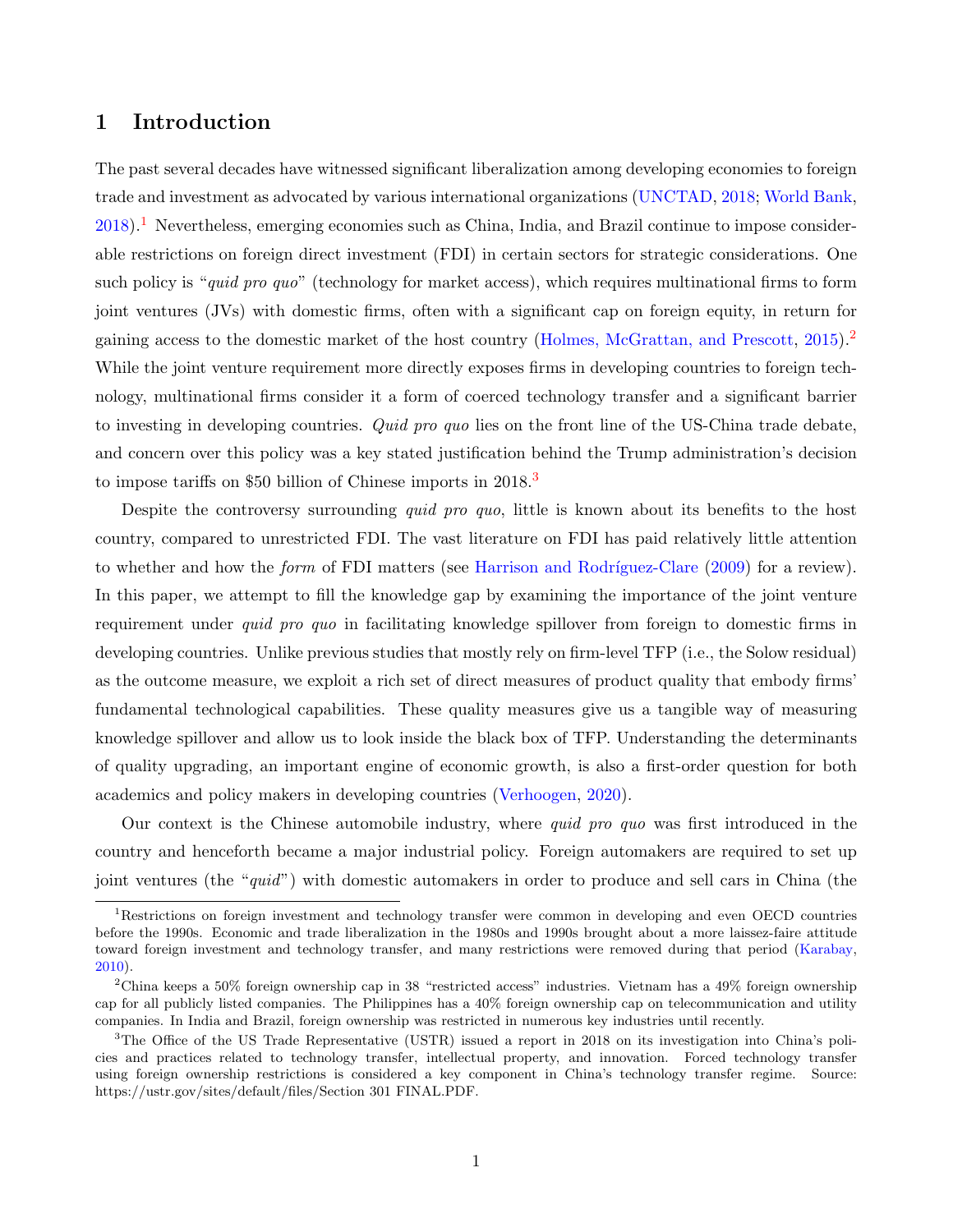"quo"). A fixed cap of  $50\%$  is imposed on foreign ownership share, and it is binding in all cases. China has been the largest automobile market in the world since 2009. All major multinational automakers compete in this large market, including 23 JVs (e.g., BMW-Brilliance), 12 domestic automakers that are affiliated with the JVs but have independent production (e.g., Brilliance Auto),<sup>[4](#page-3-0)</sup> and 7 domestic automakers without any JV affiliation (e.g. BYD).

The automobile industry is a classical industry for studying knowledge spillover given the multitude of technologies embodied in the final products, including propulsion, electronics, safety, fuel efficiency, emission control, materials, and most recently AI. In recent years, Chinese domestic automakers have developed high-quality indigenous brands, potentially benefiting from knowledge spillover from foreign automakers via the JVs. The rich industry dynamics allow us to study the following questions: Has the ownership affiliation stipulated under the *quid pro quo* policy been effective in inducing knowledge spillover from foreign automakers to domestic automakers? If so, to what extent, and what are the underlying mechanisms? What will happen if *quid pro quo* is lifted - a question that speaks directly to the current trade debate between the US and China?

To answer these questions, we have compiled to our knowledge the most comprehensive data on China's automobile industry. Our primary dataset consists of direct observations of quality along multiple dimensions of vehicle performance for nearly the universe of car models produced in China from 2009 to 2014.<sup>[5](#page-3-1)</sup> We map the rich and granular quality data on to the entire ownership network to trace out the patterns of knowledge flow. We further complement the quality and ownership information with production location for each car model, patent transfers between JVs and domestic automakers, worker flows among automakers, and information on upstream parts and components suppliers to examine alternative explanations and potential channels of knowledge flow.

We begin by documenting descriptive patterns of quality catch-up of Chinese domestic automakers. The malfunction rates of car models produced by both affiliated and non-affiliated domestic automakers were cut in half in less than a decade from 2009 to 2014, demonstrating an impressive record of quality improvement. At the same time, the quality gap between domestic models and JV models produced in China has greatly narrowed: the malfunction rate of domestic models was twice as high as that for JVs in 2009. By 2014, the gap has shrunk to 33 percentage points.

While many factors may explain the overall quality upgrading of the industry, including industrywide spillovers due to the presence of foreign automakers, we focus on the role of *quid pro quo*. The joint venture requirement creates a set of domestic automakers that are affiliated with foreign automakers

<span id="page-3-0"></span><sup>4</sup>Brilliance Auto is the domestic partner of BMW and owns 50% of the equity of the JV, BMW-Brilliance. The JV produces BMW models that are sold in China. At the same time, Brilliance Auto has its own independent production facilities and produces indigenous models under the Brilliance brand.

<span id="page-3-1"></span><sup>&</sup>lt;sup>5</sup>The data are sourced from J.D. Power, a leading marketing firm best known for its research on quality rankings of automobile vehicles. These measures are widely regarded as industry standards: [https://www.vox.com/the-goods/2018/](https://www.vox.com/the-goods/2018/11/27/18105479/jd-power-car-commercials) [11/27/18105479/jd-power-car-commercials](https://www.vox.com/the-goods/2018/11/27/18105479/jd-power-car-commercials).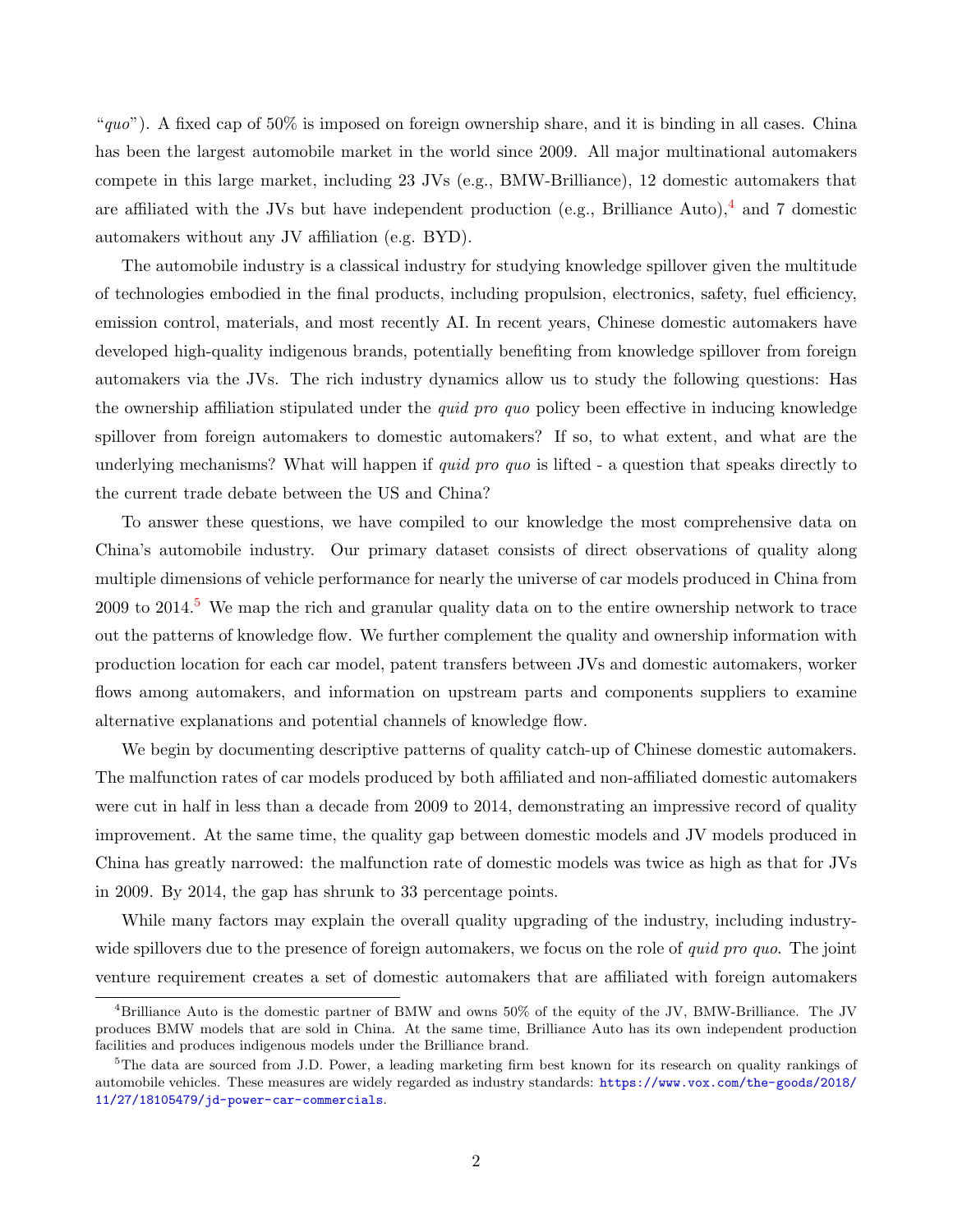through the JVs. These domestic automakers are the primary beneficiaries of the policy, with direct access to foreign technology.<sup>[6](#page-4-0)</sup> Therefore, to isolate knowledge spillover as a result of ownership affiliation under *quid pro quo*, we examine whether the affiliated domestics automakers ("followers") learned more from their affiliated foreign automakers ("leaders") compared to non-affiliated domestic automakers.

The key identification challenge is the potentially endogenous JV formation whereby foreign and domestic automakers strategically choose each other as partners based on quality. This type of sorting, positive or negative, could confound the estimated spillover effect. Our analysis takes advantage of detailed quality measures along multiple dimensions and exploits within-model relative strength across dimensions. Specifically, we examine whether affiliated domestic followers adopt the quality strength of the JV leaders in their independent production. An example helps illustrate our empirical strategy. BMW-Brilliance, a JV between the German automaker, BMW, and the domestic automaker, Brilliance, produces BMW models that have strong engine performance. Nissan-Dongfeng, a JV between the Japanese automaker, Nissan, and the domestic automaker, Dongfeng, produce Nissan models that are fuel efficient. We examine whether Brilliance produces indigenous models that have good engine performance, and Dongfeng sells models that are fuel efficient, relative to their average quality.

Our empirical framework forms an exhaustive list of pairs between domestic models and JV models and regress the quality of a domestic model in a specific dimension on the quality of a JV model in the same dimension. To account for the endogenous formation, the main specification controls for the overall quality of each model in each period. In addition, it also controls for industry-wide technology progress in different quality dimensions (e.g., fuel-saving technologies) and quality strength common across vehicle segments (e.g., better safety features in luxury segment).<sup>[7](#page-4-1)</sup> We find that when a JV model scores one standard deviation higher in a quality dimension, indigenous models by its affiliated domestic automaker in the same vehicle segment score 0.138 standard deviation higher in the same dimension, relative to models by other domestic automakers.

While our main specification addresses JV formation based on the *overall* quality level, one may still be concerned about endogenous formation based on relative strength. For example, domestic automakers may seek foreign partners that have strength in certain quality dimensions to compensate their weakness or augment their advantage. To address this issue, we first exploit an institutional feature by limiting our sample to JVs formed prior to 2000. At that time, China's passenger vehicle market was in its infancy. Most of the domestic automakers had very limited technological know-how in passenger vehicle production. Therefore, it is unlikely that partners of JVs were matched based on quality strength. Nevertheless, the pattern of shared quality persists for this sub-sample. Second, we

<span id="page-4-0"></span> $6$ As a common practice under *quid pro quo*, foreign automakers offer existing product lines and knowhow as equity while domestic partners provide capital and manufacturing facility when setting up a JV.

<span id="page-4-1"></span><sup>7</sup>Following the standard classification system, we classify models into eight segments: mini sedan, small sedan, compact sedan, medium sedan, large sedan, small-medium SUV, large SUV, and MPV. Quality is measured in different dimensions such as engine, transmission, and interior, to be discussed below.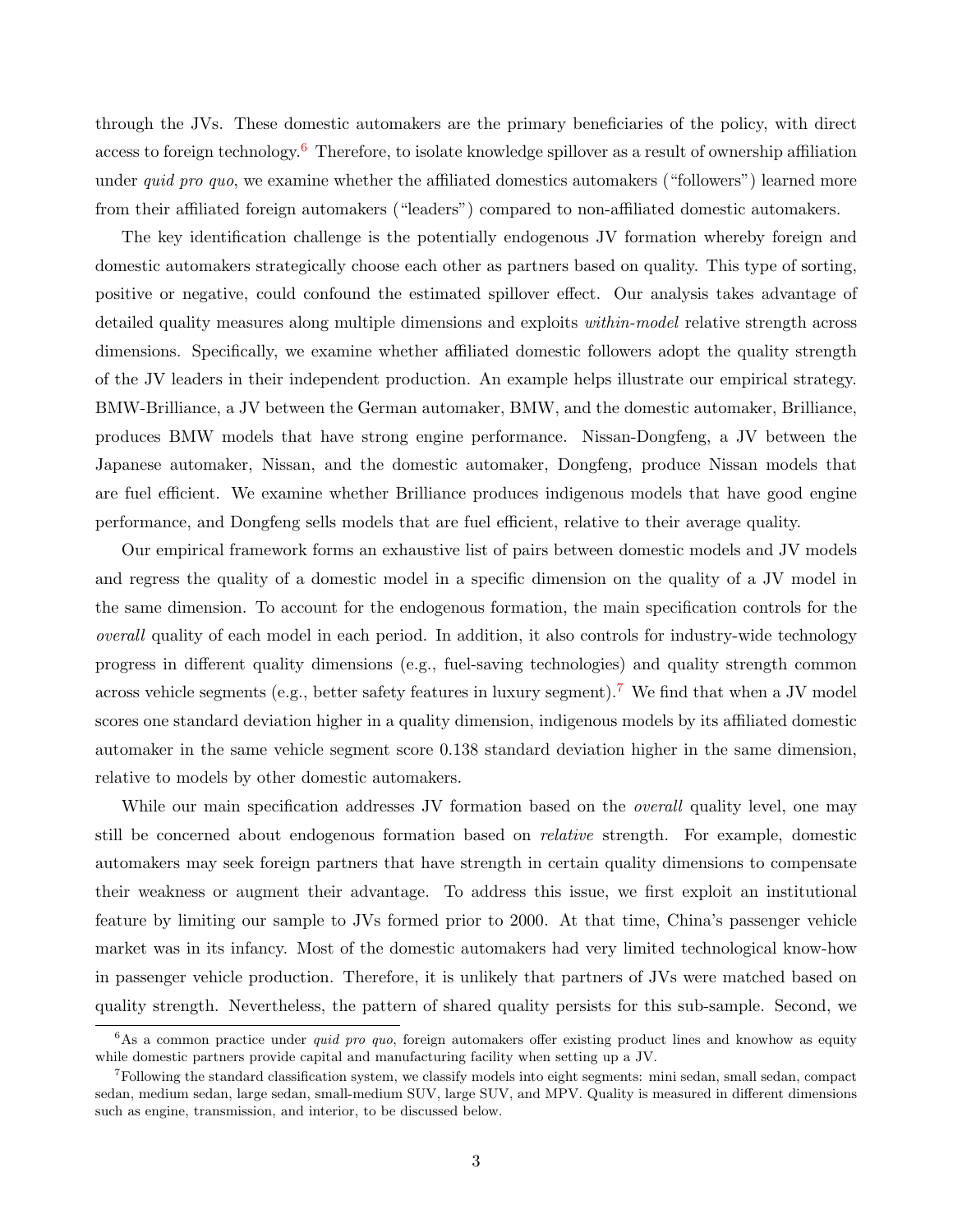directly control for any initial correlation in quality strength between followers and leaders by partialling out model by quality dimension fixed effects and only exploit temporal co-movement in quality measures between the pair. Our results survive this more demanding specification.

In addition to endogenous JV formation, another confounding factor that may lead to shared quality strength between JVs and affiliated automakers is that both groups might target the same set of consumers and hence design similar products. However, analyses using the household vehicle ownership surveys indicate that models by JVs and affiliated domestic partners are not considered as close substitutes by most car buyers. JVs models are concentrated in the high-end markets, while indigenous brands produced by domestic automakers tend to target the low-end market. Lastly, the observed patterns of knowledge spillover might be driven by market transactions, such as patent licensing and assignment. Using records from the universe of patent applications and transfers, we find no patent transfer activity from JVs to affiliated SOEs during our sample period.

Having demonstrated the presence of knowledge spillover from JVs to their affiliated automakers, we consider two potential mechanisms for knowledge spillover, worker flows and supplier network, both of which have been documented in the literature. As carriers of technology know-how, workers move across automakers and serve as a conduit of knowledge spillover.<sup>[8](#page-5-0)</sup> We construct worker flows between each pair of JV and domestic automakers using data from LinkedIn (China), whose number of users in the auto industry closely mimics the local volume of auto production. We find higher rates of worker flows between affiliated pairs than non-affiliated pairs. The flows from JVs to affiliated domestic automakers, rather than the reverse, are associated with knowledge spillover. In addition, high-tech workers (engineers and designers) appear more relevant for knowledge spillover, though the estimate is insignificant. These findings corroborate well the results in the existing literature and are consistent with anecdotal evidence that domestic automakers benefit from recruiting talents from foreign automakers with advanced technology. Worker flows that domestic automakers receive from affiliated JVs explain 58% of knowledge spillover via ownership affiliation.

The second mechanism that we investigate is motivated by the observation that high-quality parts and components directly affect the overall performance of the downstream product. JVs' high quality standards for their suppliers in the host country often enhance the performance of the latter. If the affiliated domestic automakers source from the same set of part suppliers that serve JVs, they could directly benefit from the 'shared supplier spillover' [\(Kee,](#page-30-1)  $2015$ ).<sup>[9](#page-5-1)</sup> Using the supplier network data

<span id="page-5-0"></span><sup>8</sup>Studies that document the role of worker flows in transmitting knowledge between firms include [Castillo et al.](#page-28-0) [\(2020\)](#page-28-0); [Stoyanov and Zubanov](#page-31-3) [\(2012a\)](#page-31-3); [Maliranta, Mohnen, and Rouvinen](#page-30-2) [\(2009\)](#page-30-2); [Boschma, Eriksson, and Lindgren](#page-28-1) [\(2009\)](#page-28-1); [Møen](#page-30-3) [\(2005\)](#page-29-2), and between foreign multinationals and domestic firms include [Balsvik](#page-28-2) [\(2011\)](#page-28-2); Görg and Strobl (2005); [Poole](#page-31-4) [\(2013\)](#page-31-4); [Fosfuri, Motta, and Rønde](#page-29-3) [\(2001\)](#page-29-3).

<span id="page-5-1"></span> $9$ There exists a large body of work documenting the positive impact of trade and FDI on the development of the local intermediate inputs market and spillover via backward linkages (e.g., [Javorcik](#page-30-4) [\(2004\)](#page-30-4); [Blalock and Gertler](#page-28-3) [\(2008\)](#page-28-3); [Javorcik](#page-30-5) [and Spatareanu](#page-30-5) [\(2008\)](#page-30-5); [Havranek and Irsova](#page-29-4) [\(2011\)](#page-29-4); [Gorodnichenko, Svejnar, and Terrell](#page-29-5) [\(2014\)](#page-29-5); [Kee](#page-30-1) [\(2015\)](#page-30-1); [Eslava,](#page-29-6) [Fieler, and Xu](#page-29-6) [\(2015\)](#page-29-6); [Kee and Tang](#page-30-6) [\(2016\)](#page-30-6)).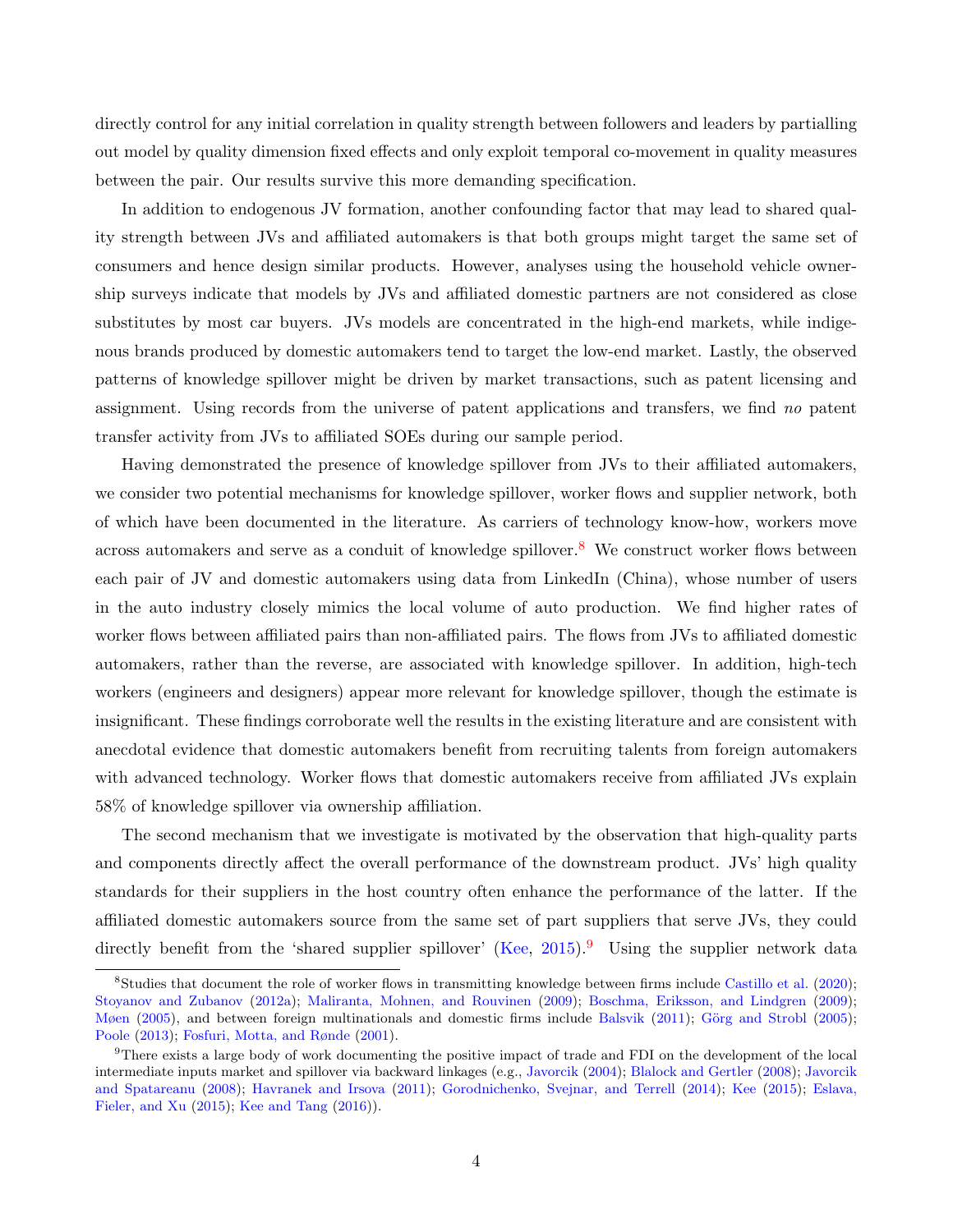from MarkLines, which provides online information services for the automobile industry, we calculate the number of common part suppliers shared by pairs of JV and domestic models. JVs and affiliated domestic firms have a significantly greater supplier overlap, which contributes to 32% of knowledge spillover via ownership affiliation.

Finally, we turn to the policy question of what would happen to domestic automakers' quality if *quid* pro quo were lifted in 2009, the beginning of our sample period. First, we conduct several additional reduced form analyses to shed light on whether ownership affiliation stipulated by the *quid pro quo* policy is a prerequisite for knowledge spillover. By exploiting the partial overlap in ownership and geographic networks, we show that while spillover is the strongest between affiliated JV-domestic pairs in the same city, there exists sizeable knowledge spillover from JVs to non-affiliated automakers located in the same city. Such spillover from JVs to non-affiliated automakers persists even in cities without any affiliated domestic automakers. Together, these results suggest that ownership affiliation, as required by *quid pro* quo, is not a necessary condition for knowledge spillover, and the presence of affiliated domestic partners is not a necessary "conduit" for knowledge to flow from foreign to domestic automakers. Evidence from the upstream parts and components industry further shows that ownership affiliation does not confer significant advantage in terms of knowledge spillover compared to full foreign ownership.

We end with a quantification exercise where we remove *quid pro quo* and simulate the quality evolution of domestic models. Ceteris paribus, lifting *quid pro quo* in 2009 would have reduced the quality improvement experienced by domestic models by 5.7% to 16.5%. The results suggest that quid pro quo is not the primary driver of quality upgrading in our setting, partly because knowledge spillover and learning could happen through other channels even if foreign automakers were to operate as wholly owned companies. These findings speak directly to the current US-China trade debate. Amid recent tensions with the US regarding forced technology transfers via the *quid pro quo* policy, the Chinese government has pledged to remove the foreign ownership requirement in several strategic sectors, including the auto industry, by 2022. Our findings suggest that doing so would not significantly hinder the upgrading of the domestic industry.

It is important to acknowledge several caveats of our analyses. First, our study focuses on the benefits of quid pro quo to domestic firms, but does not speak about the costs to foreign firms, both in terms of the profit split and potential IP risks. Understanding the former takes us one step closer to evaluating the full costs and benefits of the policy, and thereby its current relevance. Second, and relatedly, our analysis focuses on spillover to domestic automakers conditioning on the existing set of products and technologies introduced by foreign automakers. Future work is needed to examine foreign automakers' incentives to introduce products and technology in light of global knowledge spillover [\(Buera](#page-28-4) [and Oberfield,](#page-28-4) [2016;](#page-28-4) [Bilir and Morales,](#page-28-5) [2016\)](#page-28-5). Finally, the data coverage prevents us from evaluating the historical efficacy of quid pro quo, i.e., what would have happened if China did not have the policy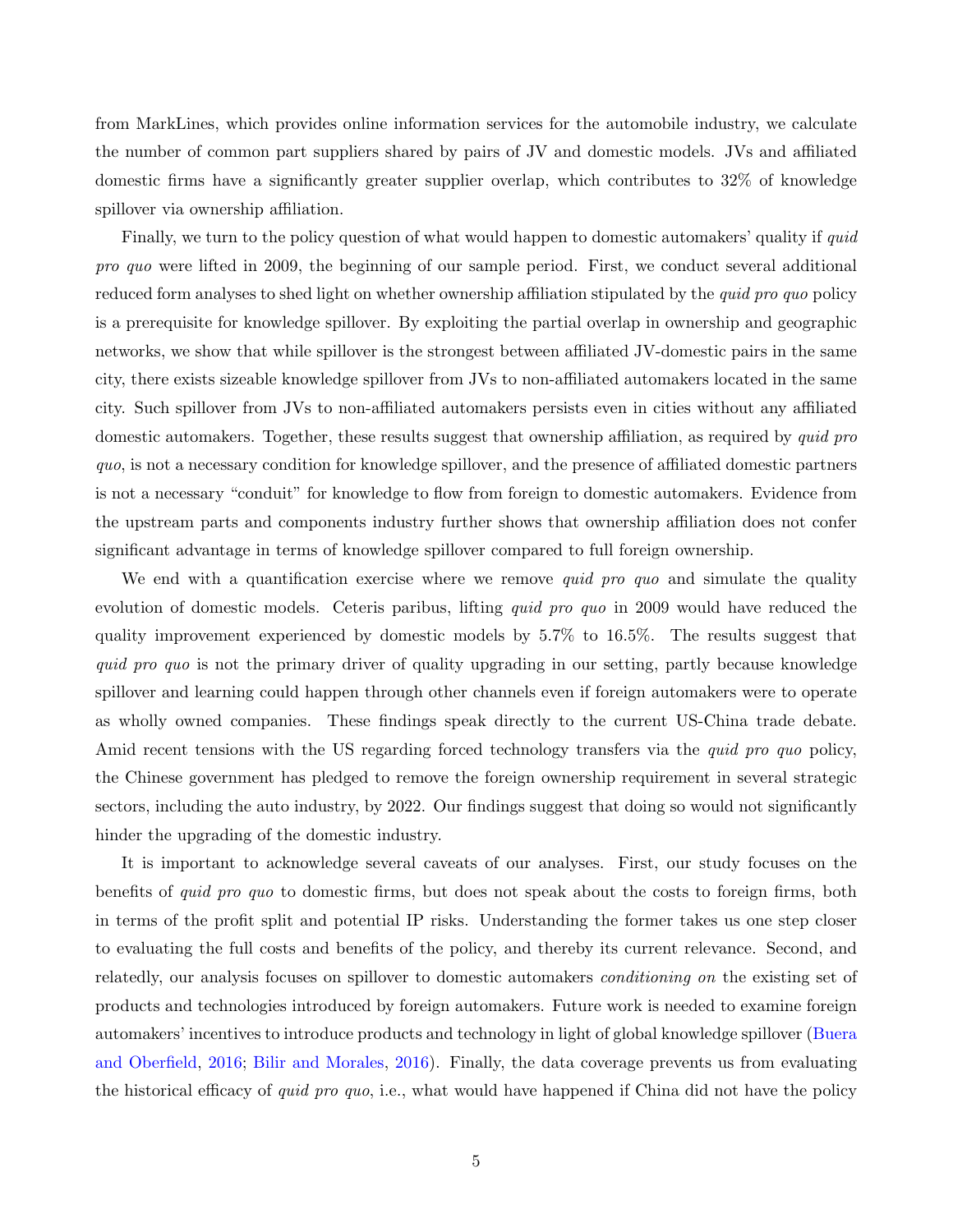from the beginning. It is conceivable that market-for-technology policies are more effective as an infant industry takes off and less effective when the industry matures.

Our study contributes to several strands of literature. While there is an extensive empirical literature on FDI spillover (see Harrison and Rodríguez-Clare [\(2009\)](#page-29-1) for a recent review), whether and how the form of FDI affects quality upgrading in the host country has received relatively little attention (Blomström and Sjöholm, [1999;](#page-28-7) [Aitken and Harrison,](#page-28-7) 1999; [Javorcik,](#page-30-4) [2004;](#page-30-4) [Javorcik and Spatareanu,](#page-30-5) [2008;](#page-30-5) [Fons-Rosen et al.,](#page-29-7) [2013\)](#page-29-7). Our study shows that while quid pro quo facilitates knowledge spillover, it is not the primary driver of quality upgrading among domestic automakers in our setting.

Second, most of the FDI literature relies on industry-level variation in FDI presence or intensity to identify the impact on the host country (e.g., [Haddad and Harrison](#page-29-8) [\(1993\)](#page-29-8); [Aitken and Harrison](#page-28-7) [\(1999\)](#page-28-7); [Javorcik](#page-30-4) [\(2004\)](#page-30-4); [Keller and Yeaple](#page-30-7) [\(2009\)](#page-30-7)). However, entry of foreign firms could be endogenous to unobserved industry-level shocks, such as changing demand conditions and government policies, which may directly affect the performance of domestic firms in the same industry. In addition, many studies focus on TFP improvement as the key outcome variable (e.g., [Haskel, Pereira, and Slaughter](#page-29-9) [\(2007\)](#page-29-9); [Keller and Yeaple](#page-30-7) [\(2009\)](#page-30-7); [Abebe, McMillan, and Serafinelli](#page-28-8) [\(2018\)](#page-28-8)), which reflects both the positive spillover effect and the negative competition effect [\(Kosova,](#page-30-8) [2010;](#page-30-8) [Lu, Tao, and Zhu,](#page-30-9) [2017;](#page-30-9) [Fons-Rosen](#page-29-10) [et al.,](#page-29-10) [2017\)](#page-29-10). We contribute to the literature by using direct measures of quality at the product level that embed firms' technological capability. Our identification relies on within-product (i.e., vehicle model) quality strength, enabling us to control for industry-wide and firm-level potential confounds that might be correlated with the joint-venture formation. In addition, we shed light on the potential mechanisms of knowledge spillover, which remains relatively understudied in the literature (e.g., [Balsvik](#page-28-2) [\(2011\)](#page-28-2); [Poole](#page-31-4) [\(2013\)](#page-31-4); [Kee](#page-30-1) [\(2015\)](#page-30-1); [Newman et al.](#page-31-5) [\(2015\)](#page-31-5)). Our results highlight worker flows and supplier network as two important pathways of knowledge flow from foreign to domestic firms.

Third, our paper relates to the growing body of work in trade and development that aims at understanding the importance of technology innovation and quality upgrading in economic growth, especially in developing countries (see [Verhoogen](#page-31-2) [\(2020\)](#page-31-2) for an excellent review). The existing literature mostly focuses on indirect measures of technology and quality improvement, such as market shares and prices [\(Khandelwal,](#page-30-10) [2010\)](#page-30-10), as quality is rarely observed in standard firm surveys. Our study adds to a nascent literature leveraging detailed quality measures for specific industries (e.g., [Atkin, Khandelwal,](#page-28-9) [and Osman](#page-28-9) [\(2017\)](#page-28-9); [Medina](#page-30-11) [\(2017\)](#page-30-11)) to examine the impact of FDI on innovation and product quality.

Lastly, this research relates to an emerging literature on understanding the impacts of industrial policies on firm behavior, innovation, and economic growth (e.g., [Kalouptsidi](#page-30-12) [\(2017\)](#page-30-12); [Igami and Uetake](#page-29-11) [\(2019\)](#page-29-11); [Chen and Lawell](#page-28-10) [\(2019\)](#page-28-10); [Chen et al.](#page-28-11) [\(2019\)](#page-28-11); [Barwick, Kalouptsidi, and Zahur](#page-28-12) [\(2019\)](#page-28-12)). Our analysis allows us to examine the role of China's longstanding but controversial quid pro quo policy in an important industry [\(Holmes, McGrattan, and Prescott,](#page-29-0) [2015;](#page-29-0) [Howell,](#page-29-12) [2018;](#page-29-12) [Jiang et al.,](#page-30-13) [2018\)](#page-30-13).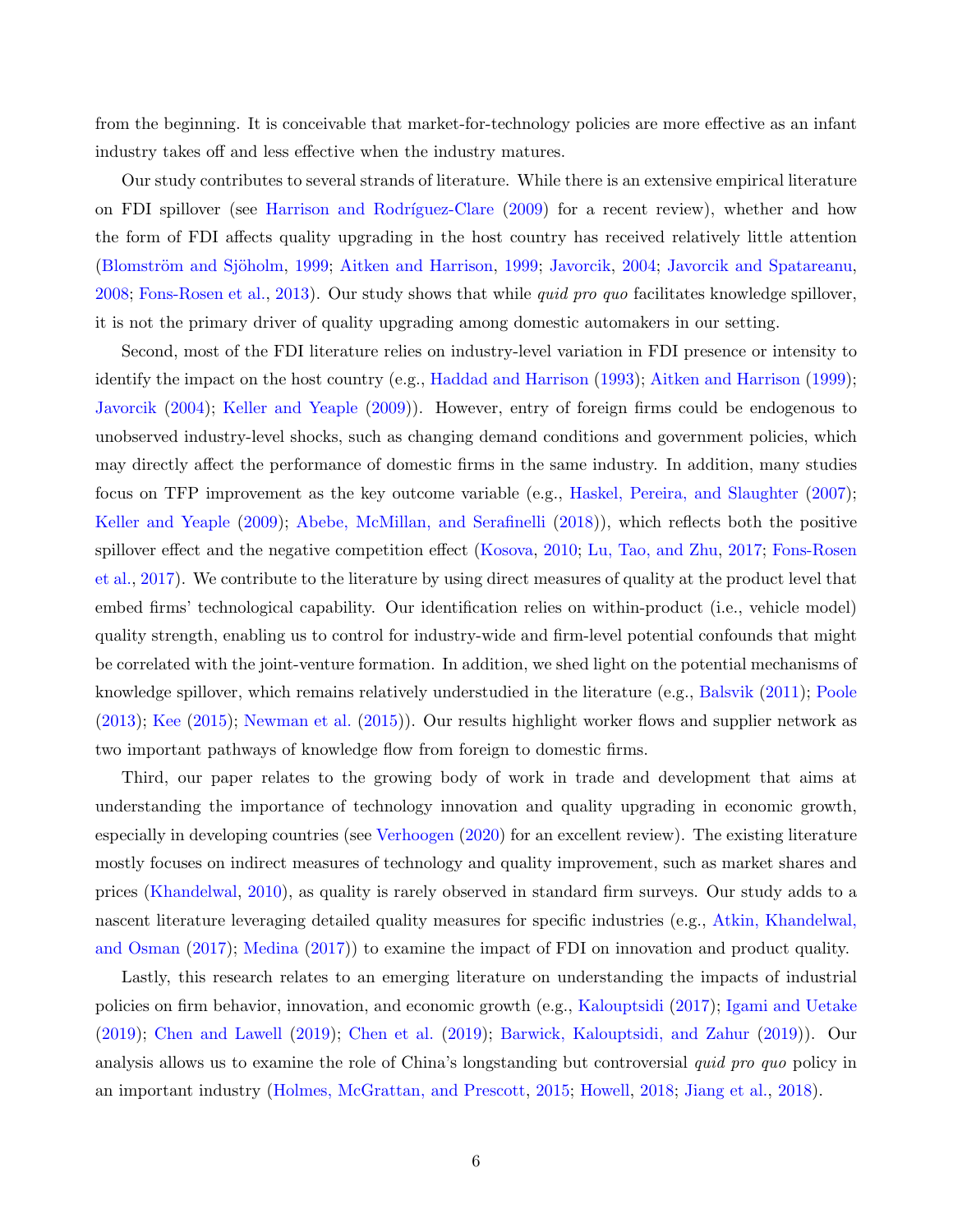The remainder of the paper is organized as follows. Section [2](#page-8-0) discusses the industrial background and data. Section [3](#page-14-0) illustrates the empirical strategy. Section [4](#page-17-0) presents the main empirical results and robustness checks. Section [5](#page-21-0) investigates the mechanisms. Section [6](#page-23-0) discusses policy implications and performs a quantification exercise. Section [7](#page-27-0) concludes.

## <span id="page-8-0"></span>2 Background and Data

## <span id="page-8-3"></span>2.1 The Chinese Auto Industry and *Quid Pro Quo*

When China started its reform and open-up policy in 1978, China's automobile manufacturing was concentrated in heavy trucks and buses with virtually no production capacity of passenger cars. To develop its domestic passenger car sector, the Chinese government allowed international automakers to enter but required them to partner with domestic automakers to set up a production facility. In forming joint ventures (JVs), foreign automakers offer know-how and product lines as equity, which is capped at 50%, while domestic automakers provide manufacturing facilities and labor.<sup>[10](#page-8-1)</sup> Quid pro quo is implemented in many industries that are considered strategically important, from advanced manufacturing such as aircraft and shipbuilding to service sectors such as banking and higher education. There are at least two rationales for the policy. The first is to protect young and small domestic producers in nascent industries (i.e., the infant industry argument). The second is to enhance domestic technical capabilities and allow domestic firms to learn from their foreign partners.

The first joint venture for automobile manufacturing was set up in 1983 between American Motors Corporation (AMC, later acquired by Chrysler Corporation) and Beijing Automotive Company (now Beijing Automotive Industry Corporation, BAIC) to produce the Jeep models. In 1984, Volkswagen joined with Shanghai Automotive Company (now Shanghai Automotive Industry Corporation, SAIC) to form VW-SAIC. In the early years, foreign automakers used joint ventures as a strategy to avoid the high tariff of around 250% at that time. The majority of manufacturing activities were made up of "knock-down kit" assembly. As a result, technology transfer was limited.

Prior to 2000, most of the affiliated domestic automakers relied on the JVs for production of pas-senger vehicles.<sup>[11](#page-8-2)</sup> There were few indigenous brands in the country, as shown in Appendix Figure [B.1.](#page-49-0) In 2004, the central government announced an explicit goal of developing domestic automotive tech-

<span id="page-8-1"></span> $10$ In 1978, China's First Ministry of Machinery, in charge of automobile production, invited major international automakers to visit China and negotiated with them terms on technology transfer with the goal of developing the domestic auto industry. GM was the first to send a delegation to China in October 1978 and met with the Vice Premier Li Lanqing. During the meeting, GM CEO Thomas Murphy put forward the idea of a joint venture, which was a foreign concept to the Chinese hosts. Using joint ventures to incentivize foreign automakers to provide technology was quickly reported to the pragmatic leader Deng Xiaoping, who supported the idea. It then became a long-standing policy. Source: <https://media.gm.com/media/cn/zh/gm/news.detail.html/content/Pages/news/cn/zh/2011/Aug/0802.html>.

<span id="page-8-2"></span><sup>&</sup>lt;sup>11</sup>SAIC stopped producing its own indigenous brand SH760 in 1991, after the joint venture with VW became very successful. See <https://www.autohome.com.cn/culture/201212/440381-5.html>.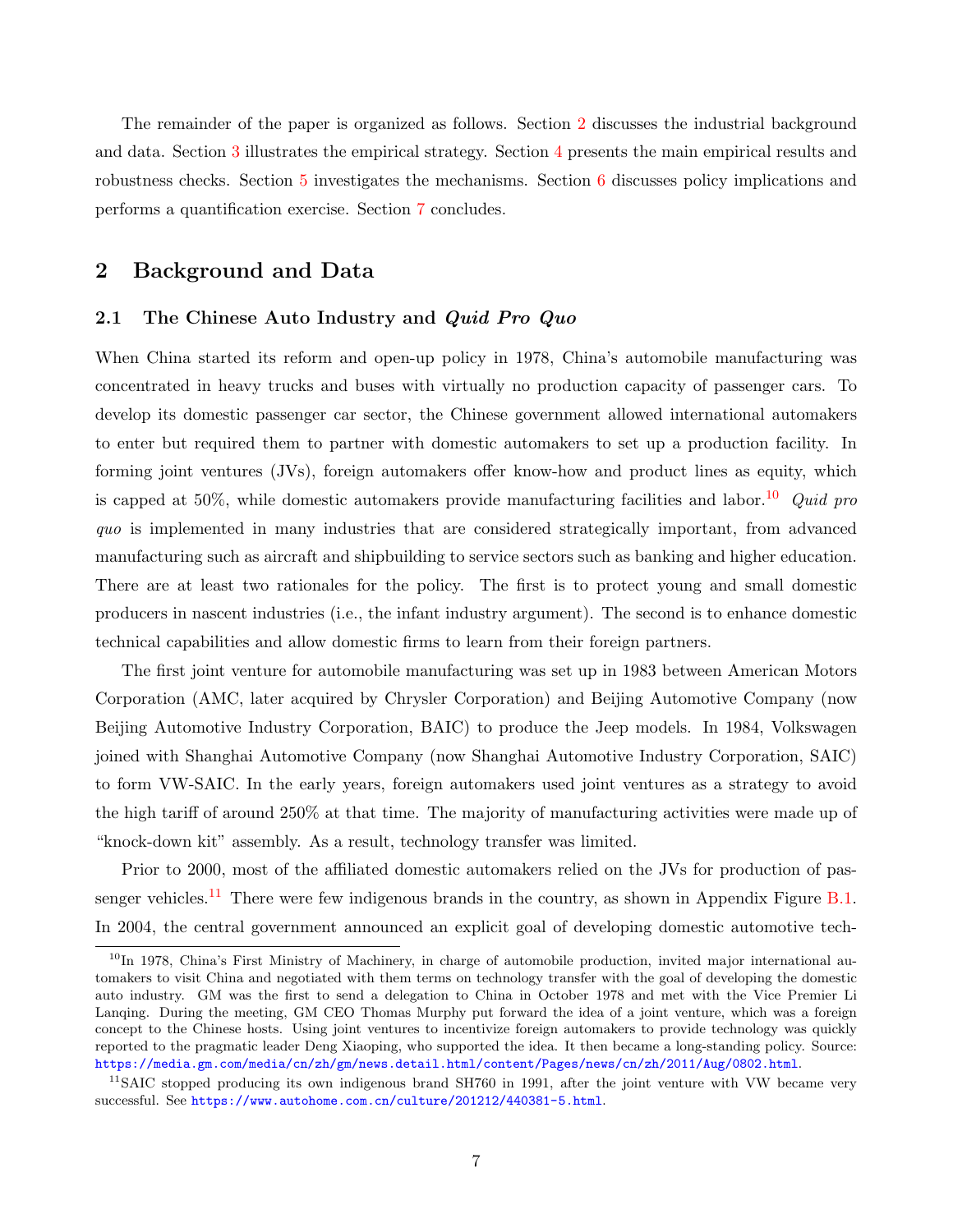nology and promoting indigenous brands through supporting the establishment of R&D facilities using tax incentives. The 2009 Automotive Adjustment and Revitalization Plan encouraged mergers and the reorganization of automobile firms and called for the creation of new indigenous brands, both for export and domestic sales. Under these government policies, affiliated domestic automakers started to launch their own brands of passenger vehicles. For example, SAIC launched Roewe, and FAW launched its first indigenous brand, Besturn, both in 2006. Dongfeng built its own assembly plants in 2007 and introduced its first indigenous model in 2009. By 2014, the affiliated domestic automakers had caught up with non-affiliated domestic automakers in product offering.

Figure [1](#page-32-0) presents a snapshot of the ownership network for the Chinese auto industry as of 2014. Many international automakers formed multiple joint ventures with different domestic partners and vice versa. For example, in addition to VW-SAIC, Volkswagen partnered with First Automobile Works Group (FAW) to form VW-FAW in 1991. At the same time, one domestic firm can have multiple foreign partners. In total, there are seven big affiliated groups, as shown by the dotted blocks in Figure [1.](#page-32-0) To avoid complications in intellectual property rights, foreign automakers transfer the production line of a given brand exclusively to one domestic partner. For example, VW-SAIC produces Passat and Tiguan, while VW-FAW sells Audi and Jetta. There is no product-line overlap between any pair of JVs. All of the affiliated domestic automakers during our sample period are state-owned enterprises (SOEs). The non-affiliated domestic automakers (those without foreign partners) include both SOEs and private firms. They constitute the category of non-affiliated domestic automakers throughout this paper.

The industry has witnessed unprecedented growth after China entered the WTO in 2001. Sales of new passenger vehicles increased from 0.85 million units in 2001 to 24.7 million units in 2017, surpassing the US in 2009 to become the world's largest market.<sup>[12](#page-9-0)</sup> In 2017, China alone accounts for more than 33% of the global auto production and sales. The industry is highly competitive and consists of 48 firms with production exceeding 10,000 units in 2014. The number of JVs has also steadily increased (Appendix Figure [B.2\)](#page-50-0): by 2009, most of the major international automakers have launched JVs in China. Appendix Table [B.1](#page-54-0) lists the JVs and their sales and market shares in 2014. While the JVs have been dominating the industry, sales of domestic firms have also been growing over the past decade (Figure [B.3\)](#page-51-0). This is especially true in the SUV segment, where the market shares by domestic firms grew from 27% to 36% between 2009 and 2014.

Under the terms of WTO, explicit technology transfer requirements for market access are not permitted. Hence *quid pro quo* in China has been mostly carried out implicitly via ownership restrictions on joint ventures to facilitate technology transfer from the foreign firms. It is considered by some countries as part of China's broad industrial policy that creates unfair advantages for its domestic companies. Because of the emphasis on technology transfer, this policy is criticized as state-sponsored efforts to

<span id="page-9-0"></span><sup>&</sup>lt;sup>12</sup>Passenger vehicles in China include sedans, sport utility vehicles (SUVs), and multi-purpose vehicles (MPVs). Minivans and pickup trucks are considered commercial vehicles.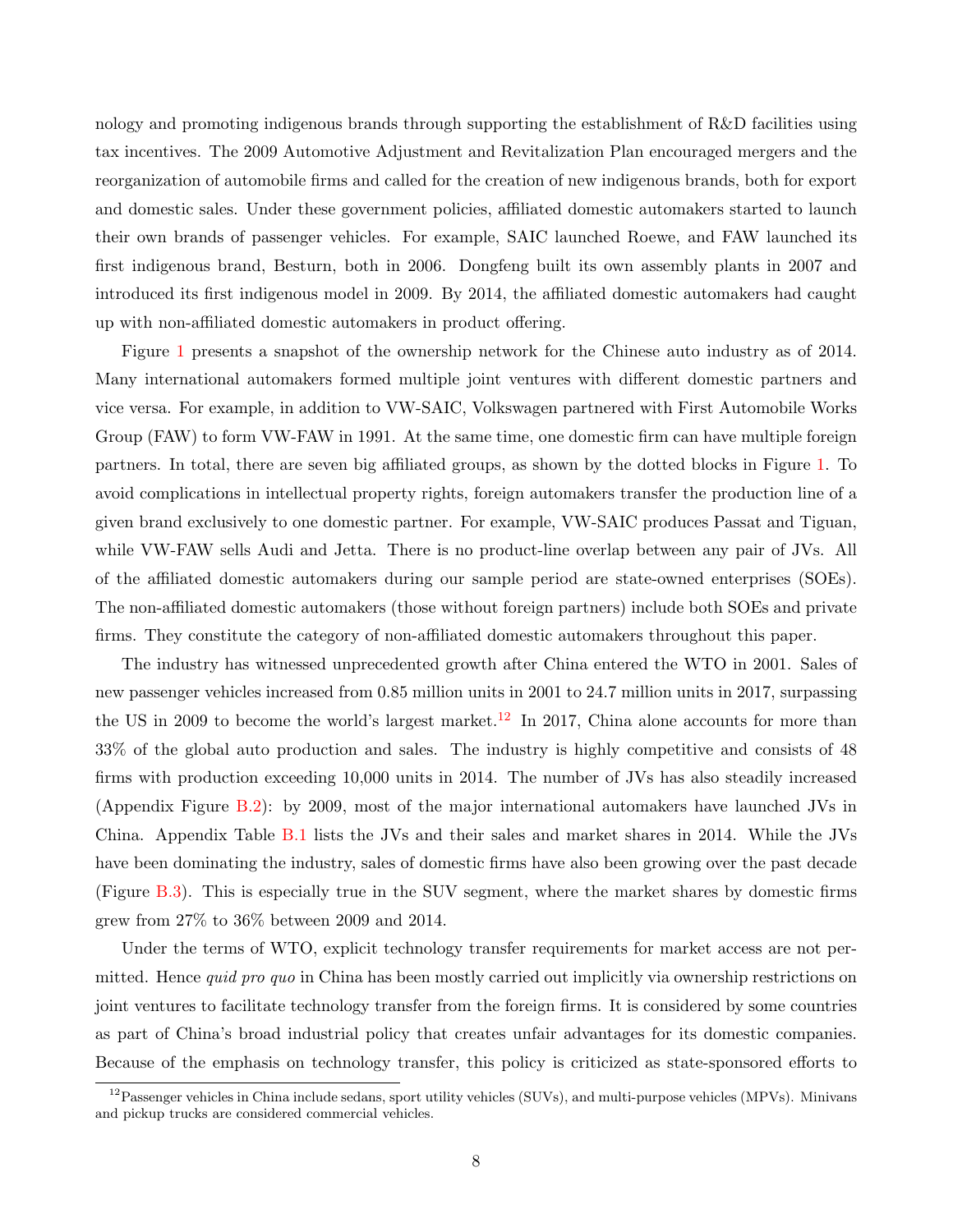systematically pry technology from foreign companies. According to the 2018 China Business Climate Survey Report conducted by the American Chamber of Commerce, 21% of 434 companies surveyed in China faced pressure to transfer technology. Such pressure is most often felt in strategically important industries such as aerospace  $(44\%)$  and chemicals  $(41\%)$ .<sup>[13](#page-10-0)</sup>

Amid recent trade tensions with the US, the Chinese government pledged to further open up its automobile market through lifting the foreign ownership cap by 2022, representing a major shift from the *quid pro quo* policy in place for around four decades. This effectively allows foreign automakers to have solely owned production facilities in China. Following the pledge, BMW and its domestic partner Brilliance reached an agreement where BMW pays Brilliance \$4.1 billion for a 25% stake in the joint venture to increase BMW's ownership share to  $75\%$  by  $2022<sup>14</sup>$  $2022<sup>14</sup>$  $2022<sup>14</sup>$  Many have speculated that this could have a profound impact not only on the Chinese market but also on the global industry. Understanding the role played by ownership affiliation serves as a crucial step in understanding the implications of removing *quid pro quo.* 

## 2.2 Data

Our empirical analysis benefits from a multitude of datasets on the Chinese auto industry. We describe each of them in detail below.

Vehicle quality measures Quality measures come from the annual Initial Quality Study (IQS) and Automotive Performance, Execution and Layout Study (APEAL) that are conducted by JD Power between 2009 and 2014. Between April and June each year, JD power recruits subjects who have purchased a vehicle for less than a year in over 50 cities in China, and surveys their user experience during the first six months of vehicle ownership. The survey covers major passenger vehicle models in China, accounting for over 9% of market shares in terms of sales in 2014. The total number of survey correspondents in 2014 is 18,884, or around 110 car owners per model. The IQS study reports the number of problems experienced per 100 vehicles during the first 90 days of ownership. The survey asks 227 questions, covering a complete spectrum of vehicle functionalities, which are aggregated to nine quality dimensions: exterior problems, driving experience, feature/control/displays, audio/entertainment/navigation, seat problems, HVAC problems, interior problems, and engine and transmission.<sup>[15](#page-10-2)</sup> Industry experts believe that initial quality is an excellent predictor of long-term reliability, which has a significant impact on owner satisfaction and brand loyalty.

<span id="page-10-1"></span><span id="page-10-0"></span><sup>&</sup>lt;sup>13</sup>Source: [http://www.iberchina.org/files/2017/amcham\\_survey\\_2017.pdf.]( http://www.iberchina.org/files/2017/amcham_survey_2017.pdf.)

<sup>&</sup>lt;sup>14</sup>Shares of Brilliance traded in Hong Kong plunged 30% after the news of the agreement as the joint venture accounted for the majority of Brilliance's profit in 2017. The shares of other Chinese automakers also fell from the concern that their foreign partners may also increase the control of the joint ventures.

<span id="page-10-2"></span><sup>&</sup>lt;sup>15</sup>IQS includes questions such as "Engine doesn't start at all" (engine), "Emergency/parking brake won't hold vehicle" (driving experience), and "Cup holders - broken/ damaged" (interior).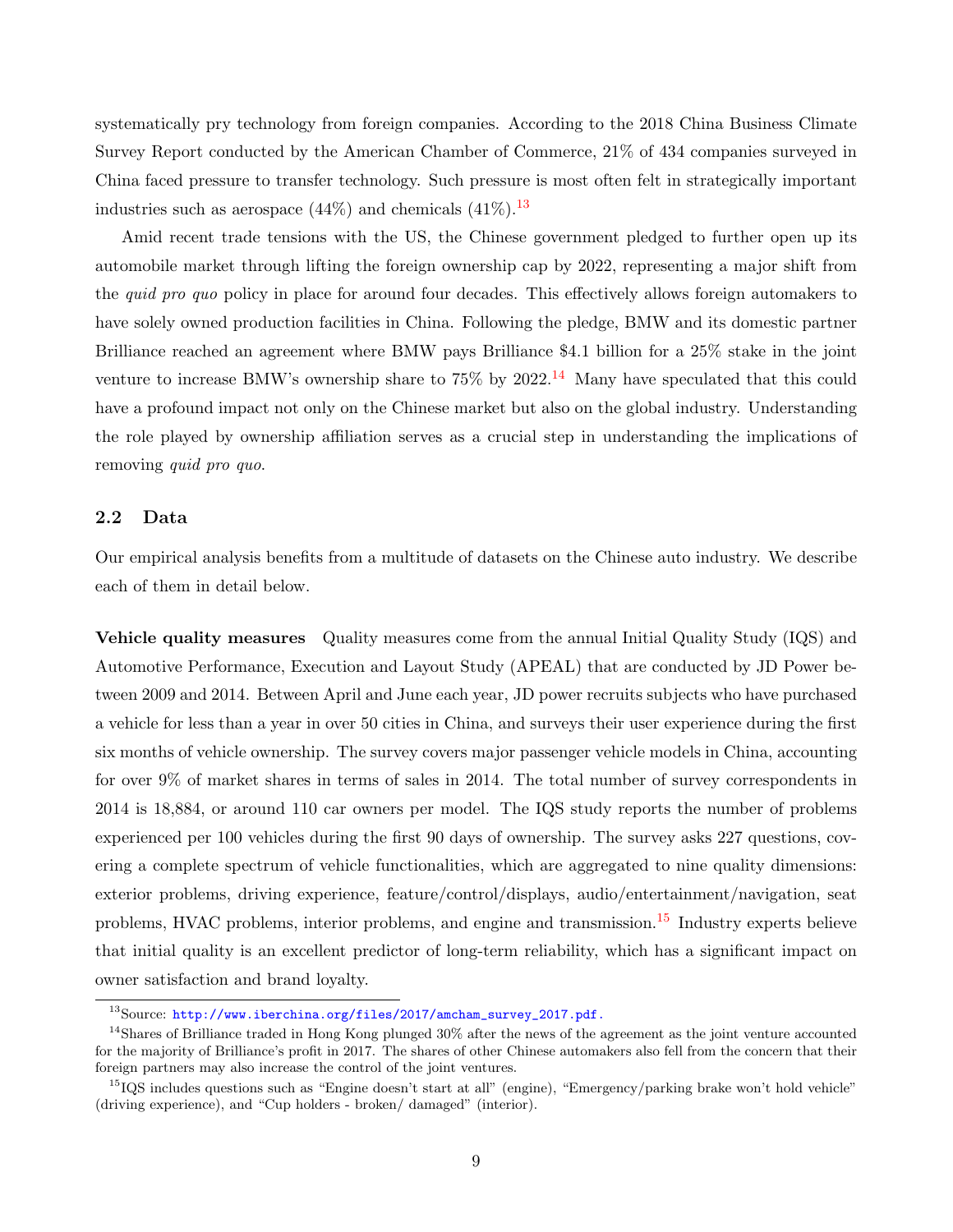The APEAL study elicits user satisfaction ratings over 100 vehicle quality attributes, which are grouped to ten performance dimensions: interior, exterior, storage and space, audio/entertainment/ navigation, seats, heating/ventilation/air-conditioning, driving dynamics, engine/transmission, visibility and driving safety, and fuel economy.[16](#page-11-0)

Figure [2](#page-33-0) presents the residualized figures on vehicle prices and the two quality measures. Panel A plots prices against IQS, with the left figure controlling for vehicle size and horsepower/weight (proxy for acceleration) and the right figure further controlling for year fixed effects, segment fixed effects, and ownership type fixed effects. Panel B shows the relationship between prices and APEAL with the same controls as in Panel A. The remarkably tight correlations between price and IQS/APEAL provide strong evidence that IQS and APEAL are reliable measures of vehicle quality, with high quality car models consistently commanding high prices.

Worker flow To examine worker mobility, we collect data on the employment history for all past and current employees in the Chinese auto industry who are registered on LinkedIn (China). The data contains 52,898 LinkedIn users who have worked in 60 JVs and domestic firms. The spatial distribution of these users is consistent with the spatial distribution of automobile production: the correlation coefficient between the number of LinkedIn users in a province and the provincial automobile production in 2018 is 0.89. The two provinces with the largest auto production, Guangzhou and Shanghai, also have the highest number of users in our data.<sup>[17](#page-11-1)</sup> One might be worried that workers from affiliated automakers and those from non-affiliated automakers may have different a propensity to use LinkedIn, and hence create a selection issue. Among LinkedIn users in our data, the ratio of users from affiliated automakers to non-affiliated automakers is 0.95, compared to the ratio of vehicle sales of 1.12 between these two types of automakers in 2014.

We identify 4,099 users who have moved at least once from one automobile company to another. For each job switch, we compile information on firm name and location before and after the switch, as well as worker characteristics such as current occupation and education level. The majority of workers who changed jobs switched once (81%) or twice (16%). Our final sample covers 3,086 job switches after dropping observations with missing location data. 617 of them moved from JVs to domestic firms. The data allow us to examine worker flows as a mechanism of knowledge spillover.

Supplier network Data on the auto-part supplier network is compiled from Marklines' Who Supplies Whom database.<sup>[18](#page-11-2)</sup> Our final sample covers 1378 distinct part suppliers, 271 vehicle parts under 31 part

<span id="page-11-0"></span><sup>&</sup>lt;sup>16</sup>The APEAL study includes questions such as "smoothness of gearshift operation" (engine/transmission), "braking responsiveness/effort" (driving dynamics), and "interior materials convey an impression of high quality" (interior).

<span id="page-11-1"></span> $17\text{Ge}$ , Huang, and Png [\(2020\)](#page-29-13) found that LinkedIn provides more accurate measures of worker mobility than commonly used patent databases.

<span id="page-11-2"></span><sup>&</sup>lt;sup>18</sup>Marklines collects the supplier information in a number of ways. Some information is directly sourced from supplier companies or downstream assembly firms. Some is obtained from vehicle tear-downs where supplier information is retrieved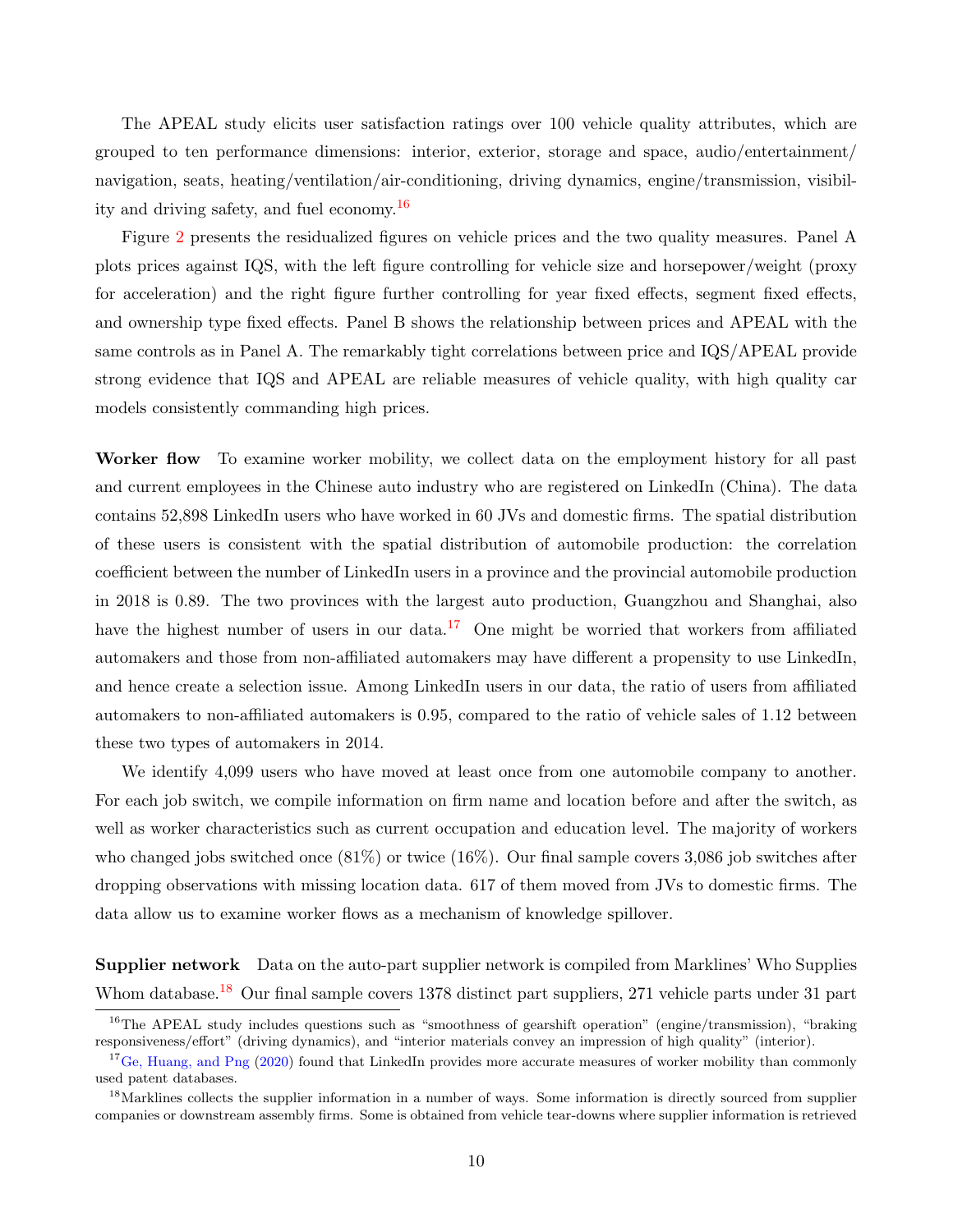categories, and 459 vehicle models.<sup>[19](#page-12-0)</sup> Since data at the annual level is sparse, especially in early periods of our sample, we pool information from all years to construct the supplier network. Each auto-part company supplies on average 2.8 parts to 11 vehicle models, and there is a small number of large suppliers that cover many parts and models. For an average model, we have supplier information on 39 vehicle parts. While the data is not complete enough to be regarded as a census of suppliers, it provides valuable information on the production network and captures the major suppliers for many models.

Geographical network We identify the plant location of each model using information from official websites of the auto firms (Table [B.2\)](#page-55-0). Figure [B.4](#page-52-0) maps vehicle models to their production cities. Each circle represents a city. Colors of the circle indicate the ownership composition of all the models produced in a given city. There is a partial overlap between the ownership network and location network. For example, DongFeng, one of the largest affiliated SOE firms, has a plant that located in the same city, Wuhan, as one of its JVs' plants (Honda-Dongfeng). It also has a plant in Liuzhou that does not host any of its JVs. At the same time, Geely, a private firm without any JV affiliation, has a plant in Shanghai that hosts two joint ventures (VW-SAIC and GM-SAIC). Our empirical analysis explores this partial overlap between ownership and geographical networks to assess whether ownership affiliation is a prerequisite for knowledge spillover.

Patent database Data on patent transfers and licensing is collected by China's State Intellectual Property Office and cover the universe of patent transfers between any firms up till the most recent year. There are two types of transactions: patent licensing and patent assignment. The former is a permission from the patent owner to use the licensee for a fee or royalties during a specified time period. The latter is a permanent transfer of the intellectual property right from the owner to the assignee for a payment. This information allows us to examine the extent of market-based direct technology transfers between JVs and domestic firms.

Household vehicle ownership survey Finally, we complement the above data sets with a large nationally representative household-level survey conducted annually by the China National Information Center from 2009 to 2014. Each household in the survey reports the vehicle purchased and alternative models considered. We use these choices to assess whether JVs and affiliated SOEs serve consumers with correlated preferences for quality.

from the label or stamp on vehicle parts. Press releases and news articles are another important source.

<span id="page-12-0"></span><sup>&</sup>lt;sup>19</sup>For example, part categories include the ventilation system, the engine's lubrication system, interior accessories, exterior accessories, etc. A part category contains multiple parts. For example, the lubrication system of the engine includes a sump, oil galleries, oil pump, and a filter.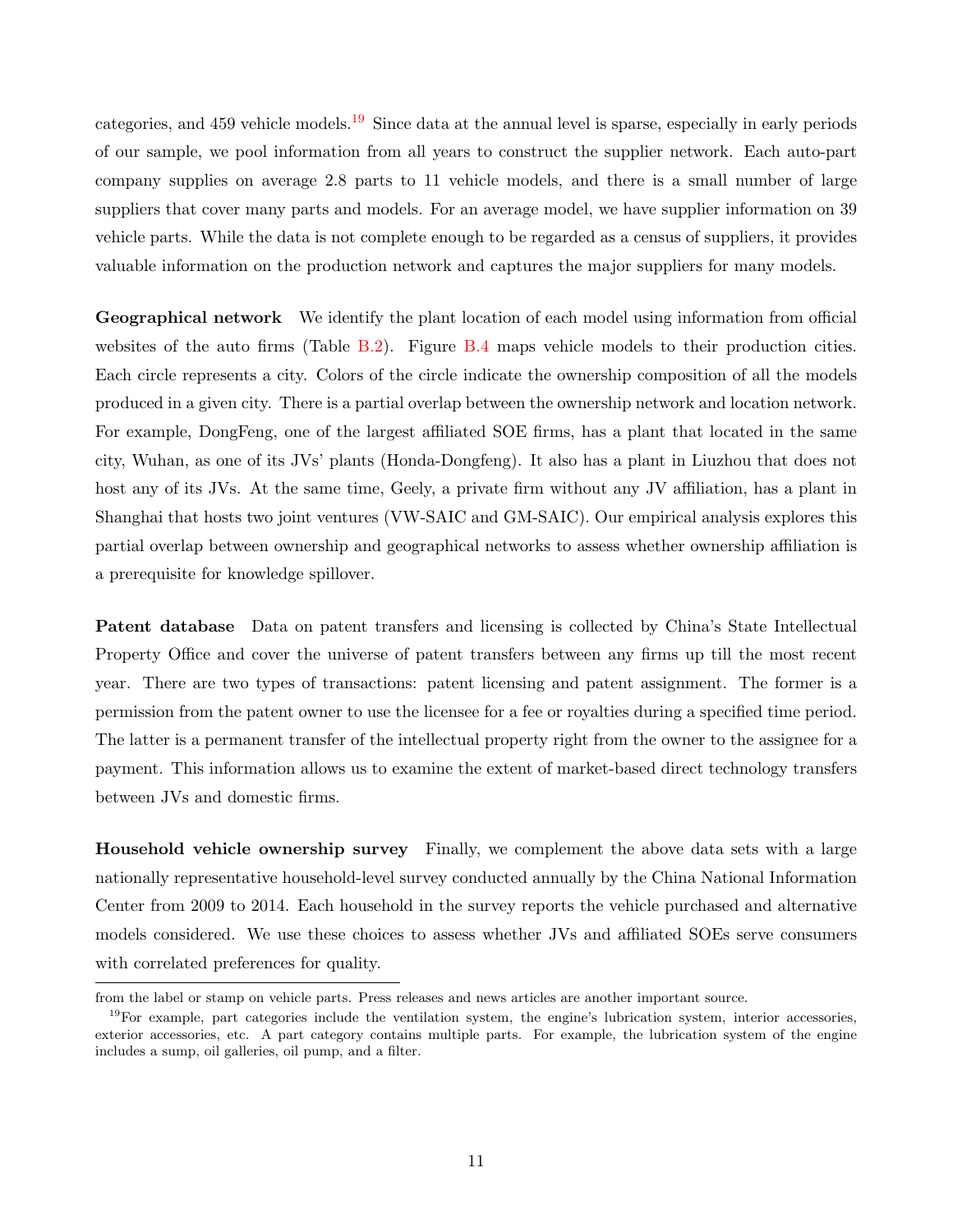#### 2.3 Descriptive Patterns of Quality Upgrading

We begin by documenting descriptive patterns of quality upgrading across ownership type. JD Power's raw IQS scores report the malfunction rates of parts and components and represent an objective measure of vehicle performance. Panel A of Table [1](#page-37-0) reports the summary statistics of IQS scores by year and ownership type for each of the nine quality dimensions. Two important patterns emerge. First, vehicle models produced by JVs have significantly higher quality than those by domestic firms in all quality dimensions in 2009. Second, vehicle quality has improved overall for both JVs and domestic models, but the improvement among domestic models has been more pronounced.

Figure [3](#page-34-0) plots the dramatic improvement in the overall IQS score over time, summed across all nine quality dimensions, for JVs, affiliated SOEs, and non-affiliated domestic automakers, respectively (note that a smaller number of defects indicates higher quality). In 2009, JVs have significantly higher quality than the other two types: the number of defects per 100 vehicles was 143 for JV models, in contrast to 236 for models produced by affiliated domestic firms and 271 for those produced by non-affiliated domestic firms. By 2014, the overall IQS score of the domestic models has largely converged to that of the JVs': the number of defects per 100 vehicles is 94 for JV models, 123 for models by affiliated domestic firms, and 134 for those by non-affiliated automakers. We observe similar convergence patterns in each of the quality dimensions as shown in the second and third graphs of Figure [3.](#page-34-0) Our empirical strategy seeks to isolate the role of ownership affiliation under *quid pro quo* in driving the quality improvement of domestic models.[20](#page-13-0)

Our second quality measure, APEAL scores, represents a more subjective evaluation of the driving experience. Panel B of Table [1](#page-37-0) displays summary statistics of APEAL scores by year and ownership type. The change in APEAL scores over time is modest, in contrast to the significant improvement in IQS scores. The comparison highlights that APEAL scores, measuring consumer satisfaction, may be affected by consumer perception and could evolve over time as consumers become more knowledgeable about quality. For example, owners of luxury models may have a higher expectation than owners of entry models, which could be reflected in their evaluations. Our empirical analysis addresses this issue by including a rich set of fixed effects (model by year, car segment by quality dimension, and quality dimension by year) to capture the difference in consumer perceptions across models and over time and only relying on *within-model* perceptions across different quality dimensions. We also perform robustness checks using IQS and APEAL scores separately and obtain very similar results.

Since the raw IQS and APEAL scores (the malfunction rates) differ substantially in magnitude

<span id="page-13-0"></span> $^{20}$ It is tempting to conclude from Figure [3](#page-34-0) that ownership affiliation does not matter since both affiliated and nonaffiliated domestic firms experienced rapid quality catch-up. However, given that all of the affiliated automakers are SOEs and the majority of the non-affiliated ones are private, it is difficult to draw conclusions from the observation data given how different the two groups of firms are in terms of organizational structure, efficiency level, competition incentives and growth dynamics (e.g., [Song, Storesletten, and Zilibotti](#page-31-6) [\(2011\)](#page-31-6); [Brandt et al.](#page-28-13) [\(2017\)](#page-28-13)).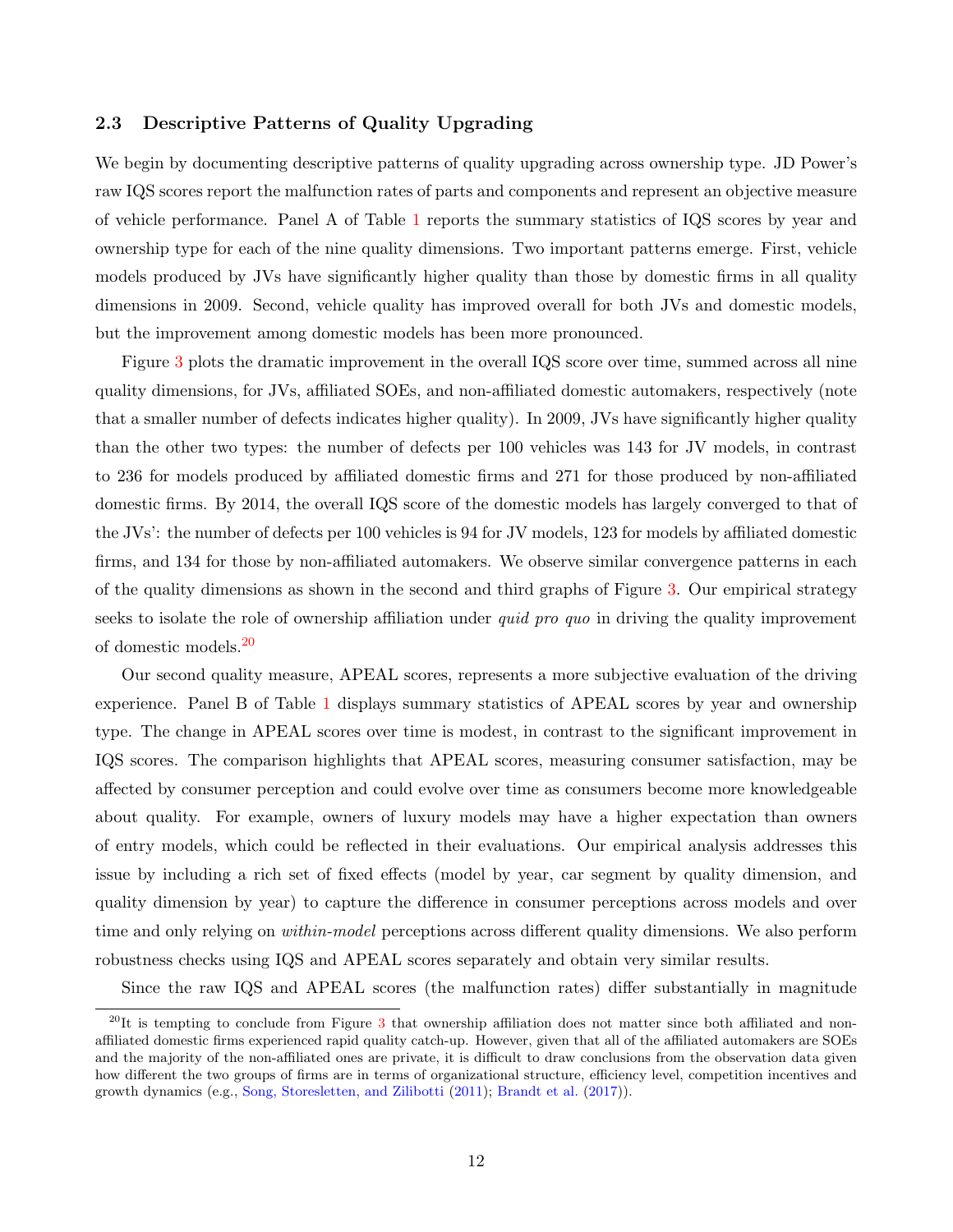across different quality dimensions, we separately standardize the responses for each of the 227 IQS survey questions and 100 APEAL questions using all model-year observations. Then we aggregate the standardized z-scores to the nine IQS dimensions and ten APEAL dimensions as listed in Table [1.](#page-37-0) Appendix Table [B.3](#page-56-0) reports the summary statistics for the standardized scores in each dimension. We observe similar patterns of catch up and convergence in most quality dimensions. Note that there is significant heterogeneity in quality performance across different dimensions among firms within an ownership type, a key source of variation we exploit in our empirical strategy.

## <span id="page-14-0"></span>3 Empirical Strategy

#### 3.1 Empirical Framework

The goal of our empirical analysis is to identify knowledge spillover induced by the stipulated ownership affiliation under quid pro quo on top of any industry-wide learning and quality improvement due to the presence of foreign firms. Therefore, we look for differential spillover from JVs to affiliated domestic firms, relative to the spillover received by non-affiliated domestic firms. As knowledge spillover is rarely observed, we use similarity in product quality strength as evidence of knowledge spillover. For example, German brands such as BMW, Mercedes Benz, and Volkswagen are often associated with high quality in engine, driving dynamics, and safety dimensions. If models produced by affiliated domestic automakers exhibit higher quality measures in these same dimensions than non-affiliated models, ceteris paribus, we take this as an indication of knowledge spillover via the ownership affiliation.

However, the complicated ownership structure as discussed in Section [2.1](#page-8-3) among JVs and domestic partners poses a significant challenge to our empirical analysis. Take First Auto Works as an example. It has a JV with three foreign firms: VW, Toyota, and Mazda. While VW is known for its engine power and reliability and Toyota is better at fuel efficiency, the average quality among cars produced by both VW and Toyota does not reflect the quality strength of either firm. In addition, the quality scores averaged over all foreign partners of an affiliated domestic firm masks the significant heterogeneity among different products across firms.

To address this issue, we exploit quality variation across different dimensions at the model-pair level. To ease the interpretation, we multiply the raw IQS scores by negative one, so that a larger IQS number (e.g., a less negative number) implies better quality (fewer defects), as does APEAL. We proceed in two steps. First, we construct the residualized (i.e., relative) quality strength for model  $i$  in vehicle segment s for quality dimension k in year t by partialling out fixed effects for model-year it (e.g., BMW-Brilliance X3 in 2014), segment-dimension sk (e.g., engine of small-medium SUV), and dimension-year kt (e.g., engine in 2014):

<span id="page-14-1"></span>
$$
Score_{ikt} = \lambda_{kt} + \lambda_{sk} + \lambda_{it} + \widetilde{Score}_{ikt}
$$
\n(1)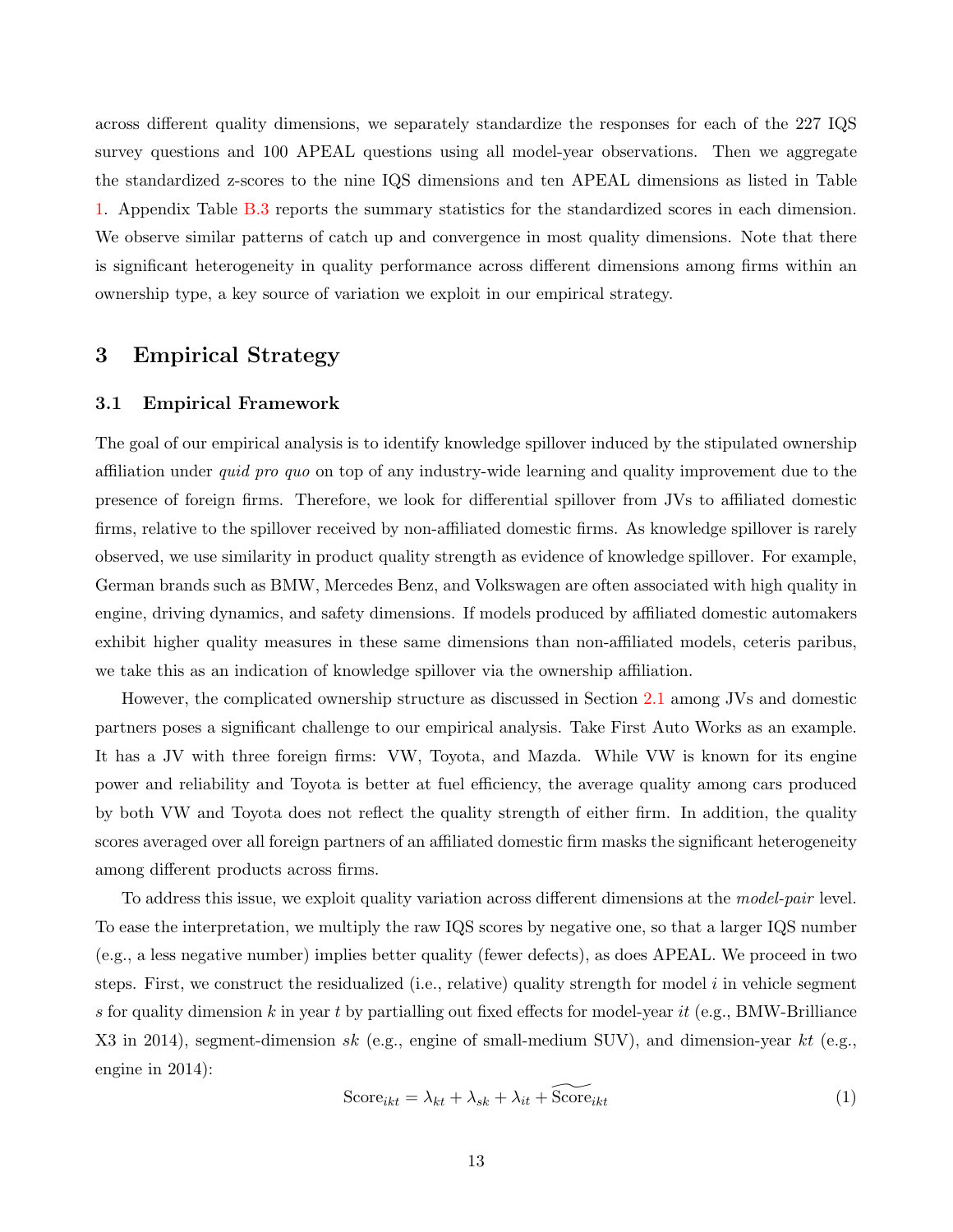The rich set of product level and temporal fixed effects in Equation [\(1\)](#page-14-1) helps mitigate common unobservables that affect quality improvement. Quality dimension by year fixed effects  $(\lambda_{kt})$  control for dimension-specific time trends, such as an industry-wide improvement in the power train or the navigation system over time. Segment by dimension fixed effects  $(\lambda_{sk})$  capture factors that are specific to a vehicle segment and quality metric. For instance, vehicles in the luxury segment commonly adopt advanced technologies (such as lane change assist and blind spot assist that enhance vehicle safety) that other segments rarely use. Model by year fixed effects  $(\lambda_{it})$  absorb time varying changes that affect the overall model quality. Score<sub>ikt</sub> captures model i's relative strength in a quality dimension k in year t, after partialling out dimension-year, segment-dimension, and model-year fixed effects.

In the next step, we construct all possible follower-leader pairs using models in the same year, where a leader is a JV model (e.g., BMW-Brilliance X3) and a follower is a model by an affiliated (e.g., Brilliance H230) or non-affiliated domestic automaker (e.g. BYD F3). We regress follower *i*'s relative quality strength on that of leader  $j$ :

<span id="page-15-0"></span>
$$
\widetilde{\text{DMScore}}_{ikt} = \alpha + \beta_0 \widetilde{\text{JScore}}_{jkt} + \widetilde{\text{JScore}}_{jkt} \times Z_{ij}\beta_1 + \epsilon_{ijkt} \tag{2}
$$

where  $\text{DMScore}_{ikt}$  and  $\text{JVscore}_{jkt}$  are residualized scores for model pair  $\{i, j\}$  in year t and metric k.  $Z_{ij}$  is a vector of pair attributes, such as whether the pair is produced by affiliated automakers (i.e., a domestic automaker and its affiliated JVs), which is our primary focus. We also examine pairs that belong to the same vehicle segment. This vector of pair attributes allows us to investigate the scope and channel of knowledge spillover.

The identification of  $\beta_0$  and  $\beta_1$  relies on two sources of variation: the cross-sectional association in relative strength (or weakness) and contemporaneous co-movement in quality (net of overall time trend). Our identification strategy is best illustrated using a specific example. Figure [4](#page-35-0) shows engine quality and fuel efficiency of four models, two by JVs (BMW-Brilliance and Nissan-Dongfeng) and two by the affiliated domestic automakers (Brilliance and Dongfeng). The JV model by BMW-Brilliance has a more reliable engine but is less fuel efficient than the model by Nissan-Dongfeng. The two domestic models that are produced by Brilliance and Dongfeng exhibit similar relative strength and weakness. We take this as evidence of knowledge spillover. Our empirical analysis below examines whether such patterns hold true systematically.

Our empirical framework represents a significant departure from the existing literature on knowledge spillover from FDI to domestic firms, which mainly relies on TFP variations at the industry level while controlling for standard panel fixed effects (e.g., [Haddad and Harrison](#page-29-8) [\(1993\)](#page-29-8); [Aitken and Harrison](#page-28-7) [\(1999\)](#page-28-7); [Javorcik](#page-30-4) [\(2004\)](#page-30-4); [Keller and Yeaple](#page-30-7) [\(2009\)](#page-30-7)). The key identification concern is that these fixed effects may be inadequate in controlling for other industry-time level shocks that affect both the entry of foreign firms and the performance of domestic firms, such as government policies targeting certain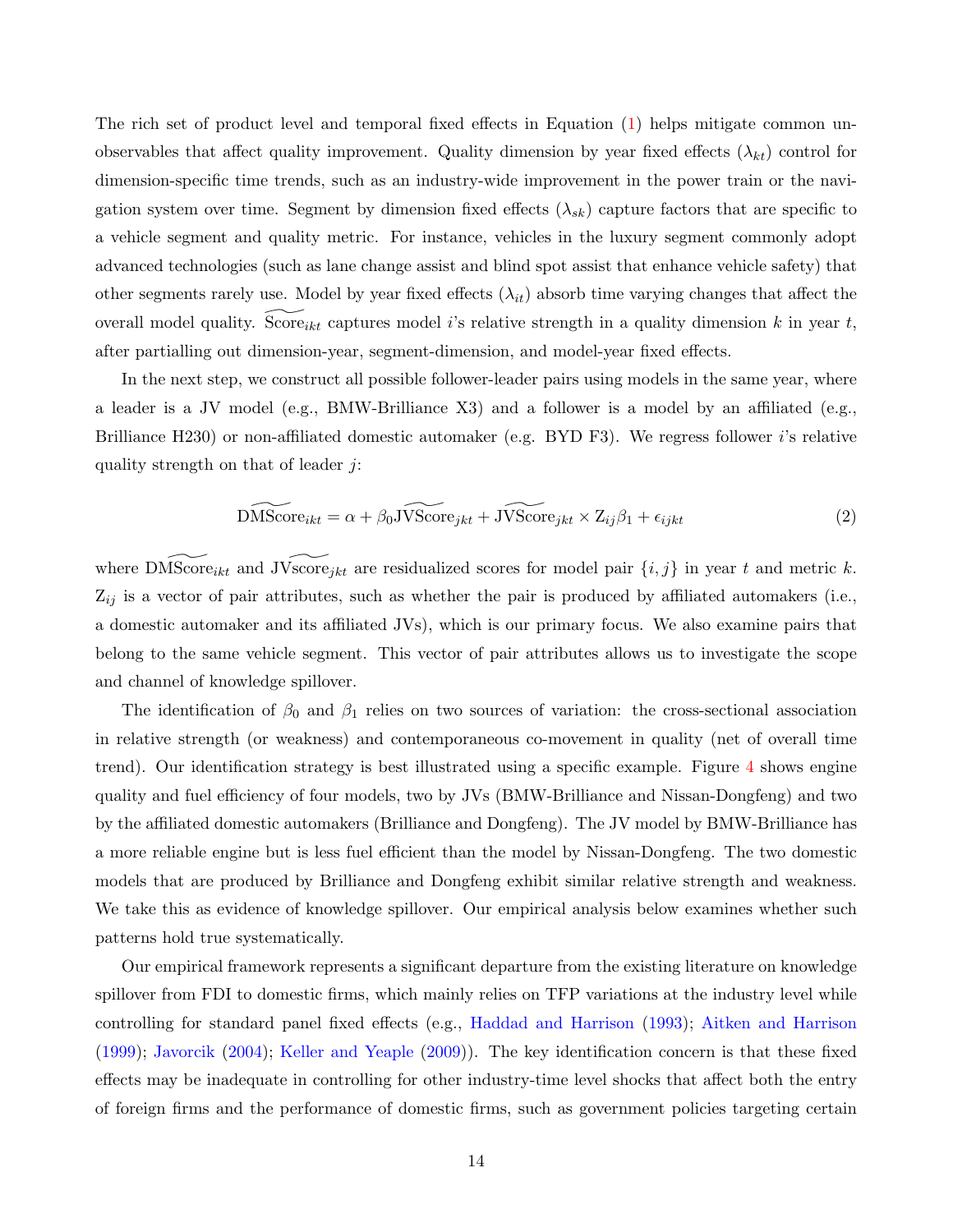industries. By focusing on different dimensions of quality measures within a product-year, our analysis explores a much finer level of variation and allows us to control for *time-varying* unobservables at the firm and product level. At the same time, this rich set of controls soak out industry-wide quality improvement. Therefore, if spillover from JVs benefits both affiliated automakers and non-affiliated automakers by the same magnitude, the estimate of  $\beta_1$  will not capture this – rightly so – as ownership affiliation is not required for this to happen.<sup>[21](#page-16-0)</sup>

Finally, the two-step procedure in Equations [\(1\)](#page-14-1) and [\(2\)](#page-15-0) has advantages over the standard one-step estimation with all the fixed effects. First, this allows us to control for the time-varying average quality for the domestic models and JV models separately. The standard one-step estimation can only control for the average quality for the followers. Second, as shown by [Lee and Lemieux](#page-30-14) [\(2010\)](#page-30-14), partialling out fixed effects first can increase the efficiency of key parameter estimates  $\beta_1$  while maintaining consistency under very mild conditions. We present our main results using the two-step estimation procedure and perform robustness checks using the standard fixed-effect model in Section [4.1.](#page-17-1)

#### 3.2 Evidence of Relative Strength

A premise for our empirical analysis is that models produced by different JVs have differential quality strengths that domestic firms learn from. Figure [5](#page-35-1) illustrates graphically JV models' quality variation along three performance dimensions: driving dynamics, engine, and fuel efficiency. It is evident that firms have different comparative advantages. For example, models by VW-FAW and Hyundai-BAIC enjoy better driving dynamics. VW-FAW and BMW-Brilliance have more powerful and reliable engines. Nissan-Dongfeng excels at fuel efficiency. These patterns are consistent with the common perception that German brands have prime engine performance while Japanese brands are more fuel efficient.

To quantify the extent of similarity in quality strength among models produced by the same JV firm, we estimate Equations [\(1\)](#page-14-1) and [\(2\)](#page-15-0) using JV pairs. We randomly assign half of all JV models as leaders and the rest as followers. Then we take all models in a year to form an exhaustive list of pairs and compute the residualized scores for each JV model and regress follower scores on leader scores. This exercise also serves as a proof of concept for our spillover analysis below. If the framework is capable of identifying relative strength among products within the same JV firm, we can use it to examine similarity in relative quality strength between JV models and domestics models.

As shown in Table [2,](#page-38-0) the coefficient estimate on the interaction term between LeaderScore and SameFirm,  $\beta_1$ , is positive and statistically significant.<sup>[22](#page-16-1)</sup> It is also economically meaningful. When we

<span id="page-16-0"></span><sup>&</sup>lt;sup>21</sup>One may be concerned that part of the industry-wide quality improvement is due to the *quid pro quo* policy - the non-affiliated domestic firms may have benefited more from the presence of the JVs compared to a world with unrestricted foreign entry. We discuss this in Section [6](#page-23-0) and perform additional analysis to shed light on this counterfactual.

<span id="page-16-1"></span><sup>&</sup>lt;sup>22</sup>As the follower and leaders are randomly assigned, the coefficient estimate of  $\beta_0$  has no causal interpretation and is purely the correlation in quality between a random pair of models.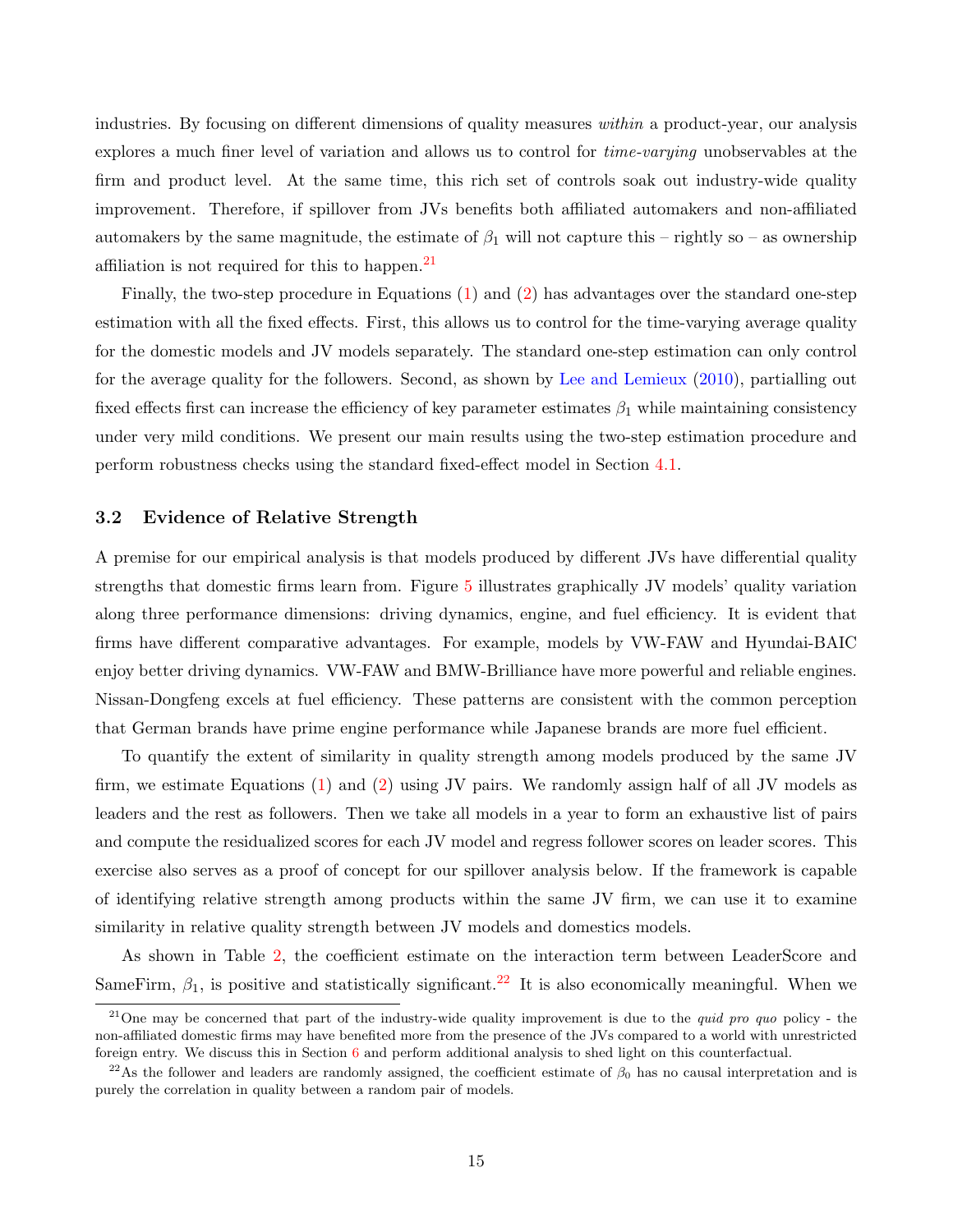control for firm fixed effects, as well as dimension-year and dimension-segment fixed effects, a reduction of 10 defects in a JV model is associated with a reduction of 1.4 defects in the same quality dimension among other models by the same firm. The coefficient is stable across different columns of Table [2,](#page-38-0) with different combinations of firm, firm-year, model, and model-year fixed effects. Such within-firm crossmodel correlation corroborates the patterns in Figure [5.](#page-35-1) Firms indeed specialize in different quality dimensions, which enables our analysis below examining spillover from JVs to domestic firms.

# <span id="page-17-0"></span>4 Results on Knowledge Spillover

#### <span id="page-17-1"></span>4.1 Main Results

Our unit of observation is a domestic-JV pair by quality metric by year, with a total of 591,280 observations. There are 12,634 distinct domestic-JV pairs and 639 belong to affiliated pairs. We have nineteen quality metrics: nine IQS quality dimensions and ten APEAL performance dimensions.

Table [3](#page-39-0) presents estimation results for Equation [2.](#page-15-0) While our main specification controls for product by year fixed effects  $\lambda_{it}$ , we also report less demanding specifications in Columns (1) to (5) with fixed effects for firm, firm-year, or firm-year and model. These alternative specifications absorb endogenous selection at the firm or model level: for example, the average quality of affiliated domestic firms might be systematically higher than that of non-affiliated automakers, or models introduced by affiliated-firms are different from those by non-affiliated automakers.

Column (1) partials out firm, dimension-year and dimension-segment FEs. The null coefficient on the JVScore itself should not be surprising, given that a domestic model's leader is defined to be all JV models, regardless of whether there is an ownership affiliation. SameGroup dummy flags follower-leader pairs that come from JVs (e.g., BMW-Brilliance) and their affiliated domestic partners (Brilliance). The interaction term between JVScore and SameGroup dummy is positive and statistically significant, suggesting a positive association in the relative quality strength between two models within the same group. The coefficient estimate  $(0.03)$  is much smaller than that for pairs of the same JV firm  $(0.14)$ in Table [2.](#page-38-0) This is intuitive in that the association between a JV model and a model from an affiliated domestic firm is naturally weaker than that between two models from the same firm.

Column (2) adds interaction terms to flag pairs that belong to the same vehicle segment (SameSegment) and ownership group (SameGroup). Once we control for the interaction between SameGroup and SameSegment, the SameGroup coefficient becomes small and insignificant. This indicates that spillover occurs primarily among products in the same segment (e.g., sedan or SUV). Therefore, for the remaining empirical analysis, we primarily focus on follower-leader pairs belonging to the same segment. In Columns (3) to (6), we gradually add more FEs to absorb firm-year, model, and model-year variations. The results remain robust. Taking the most demanding specification in Column (6), our main specifica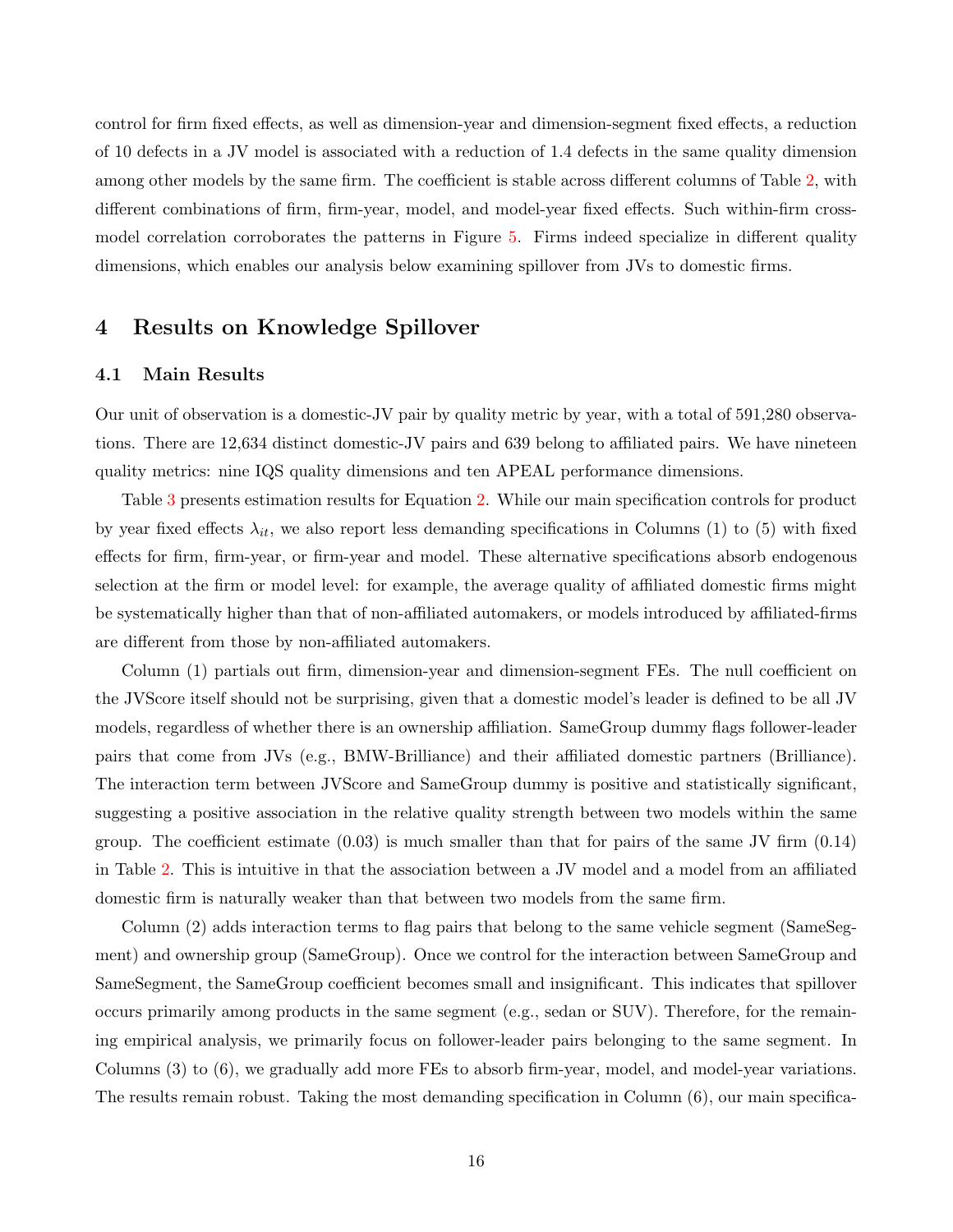tion, the coefficient estimate of the interaction between SameGroup and SameSegment is economically significant: 13.8% of the quality improvement observed in a JV model would be transmitted to the affiliated domestic models in the same segment. This is similar in magnitude to the estimated shared quality strength among models within the same JV firm but across different segments (Table  $2$ ).<sup>[23](#page-18-0)</sup>

Robustness checks Our baseline regressions focus on contemporaneous changes in leader quality. Table [B.4](#page-57-0) analyzes the dynamic spillover effects based on leaders' past quality measures. As there is a proliferation of new models in our sample period, a large number of models are observed for only a short time span. For this exercise, we use a balanced subsample of JV and domestic models that were sold every year between 2009 and 2014. Column (1) repeats the baseline regression. Knowledge spillover is stronger for this subsample than all affiliated model-pairs: the key coefficient  $\beta_1$  is 0.258 vs 0.138 in Column (6) of Table [3.](#page-39-0) These are older and more popular models that have longer exposure to their leaders. Columns (2) to (4) lag a leader's quality score by one, two, and three years. The coefficient of past leader score is remarkably persistent, even in the specification with a three-year lag. These results are consistent with a dynamic learning process: domestic firms observe production techniques of affiliated JVs models, then gradually learn and incorporate them into their own production process.

Our regressions so far are based on residualized quality measures after partialling out the modelyear, score-segment, and score-year fixed effects, separately for leaders and followers. Table [B.5](#page-58-0) reports the results of running fixed effect regressions instead of taking residuals first, using the same fixed effect combinations as in Table [3.](#page-39-0) Mathematically, these regressions are not the same as the two-step procedure in Equations [\(1\)](#page-14-1) and [\(2\)](#page-15-0), but the estimates are similar, and all of them suggest that knowledge spillovers occur in the same segment and same group.

Standard errors in Table [3](#page-39-0) are two-way clustered by  $i$ 's firm and quality dimension as well as  $j$ 's firm and quality dimension. This allows for cross-sectional and temporal correlation of a given quality dimension (e.g., engine) across models in the same firm. Table [B.6](#page-59-0) reports the standard errors clustered in six different levels, including clustering by the leading firm and following firm, by the firm pair, or by firm-year. Our results are robust to all of these different levels of clustering.

#### <span id="page-18-1"></span>4.2 Alternative Explanations

So far we have interpreted the finding that domestic models mimic quality strength of their affiliated JV models as evidence of knowledge spillover. Next we examine several alternative interpretations, including endogenous JV formation, overlapping customer bases, and market transactions of technologies.

<span id="page-18-0"></span><sup>&</sup>lt;sup>23</sup>Most JVs have only one model in each vehicle segment. Therefore, we cannot examine the interaction between SameFirm and SameSegment in Table [2.](#page-38-0)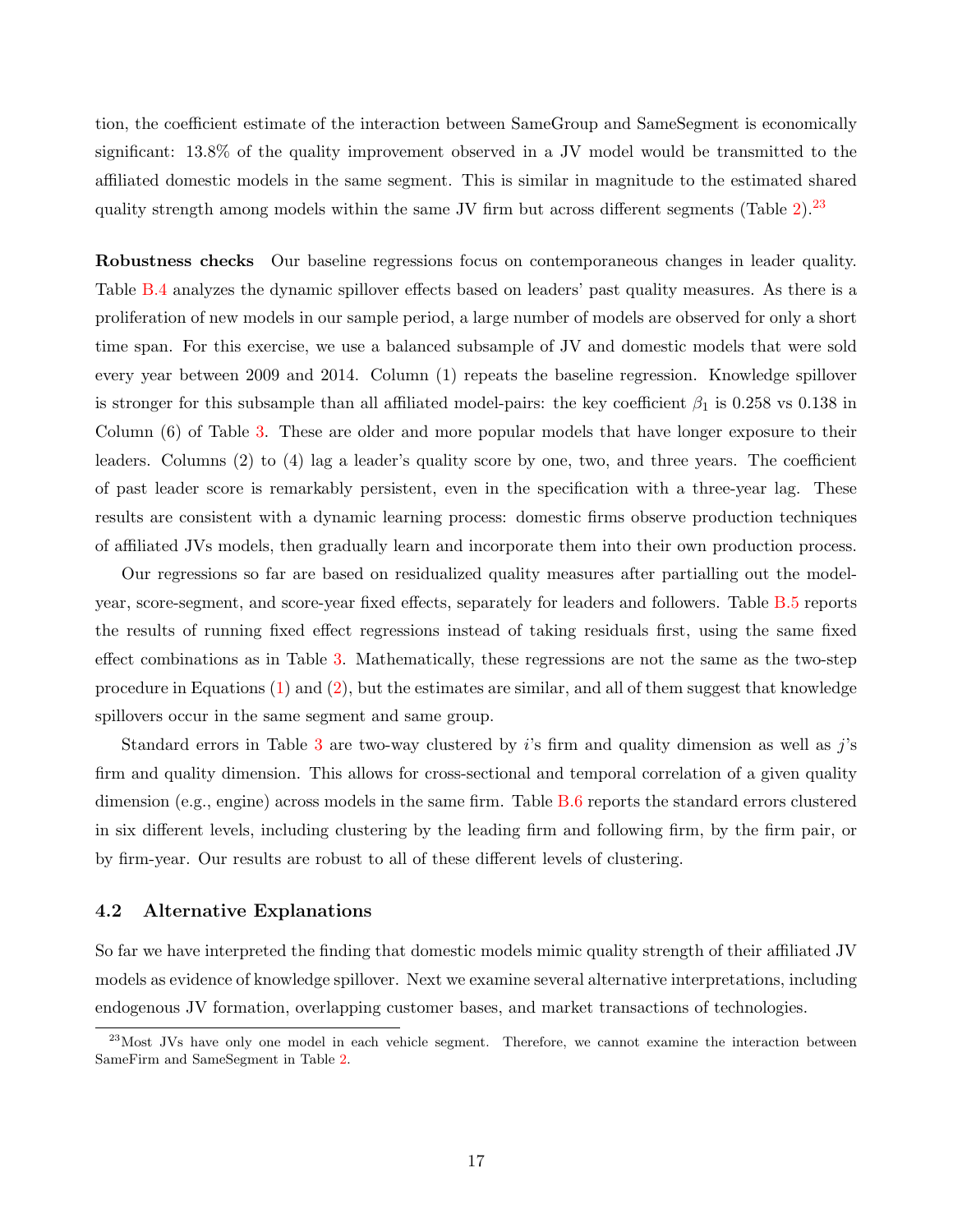Endogenous JV formation One might be concerned that the ownership network – the set of domestic firms that form a joint venture with foreign auto producers – is not random. For example, domestic automakers may seek foreign partners who have strength in different quality dimensions in order to overcome their weakness. The initial negative correlation in quality strength between the follower and the leader could bias the coefficient estimates downward, masking evidence of knowledge spillover. On the other hand, if foreign firms choose to partner with domestic firms with similar quality strength, it would bias the estimates upward.

To address this issue, we first exploit an important institutional feature. Most major JVs in the Chinese auto industry were formed between the 1980s and the early 2000s, a period when domestic automakers had limited technological capacity and strength in any given quality dimension. Most of the domestic automakers started as producers of agricultural machinery (such as tractors) or heavy-duty trucks, and had very limited technological know-how in passenger vehicle production. The domestic automakers did not start to develop their own indigenous brands until the mid 2000s. Therefore, for these early JVs, it would have been very difficult, if not impossible, for the foreign automakers to predict the strength/weakness of the potential Chinese partners decades later, let alone to base their partnership decisions on those predictions. Table [4](#page-40-0) Column (2) repeats our baseline specification by restricting the sample to JVs that were formed prior to 2000, which are unlikely driven by strategic partnership considerations based on relative quality strength due to reasons discussed above. Compared to the baseline estimate in Column (1), if anything, spillover appears to be stronger from these earlier JVs. The results alleviate the concerns of endogenous ownership formation.

To further control for any initial (either negative or positive) correlation in quality strength between follower and leader pairs, we partial out *model by quality dimension* fixed effects in Column (3). This specification absorbs any time-invariant quality strength of the followers and leaders in each quality dimension. Thus, the identification purely relies on *temporal co-movement* in quality measures between the followers and leaders, independent of any initial selection effect. Our results of positive spillover from JVs to their affiliated domestic partners continue to hold under this demanding specification.

Overlapping customer bases The second identification threat is that models by affiliated automakers are designed to appeal to the same group of consumers, leading to a positive correlation in product quality. We use household choices reported in the vehicle ownership survey to evaluate whether JVs and domestic automakers have overlapping customer bases. We estimate the following equation:

$$
Log(TopTwoChoicesijt + 1) = \alpha + \beta_1 SameGroup_{ij} + \beta_2 SameGroup_{ij} \times SameSegment_{ij}
$$
  
+ 
$$
X_{ijt}\gamma + \lambda_t + \varepsilon_{ijt}
$$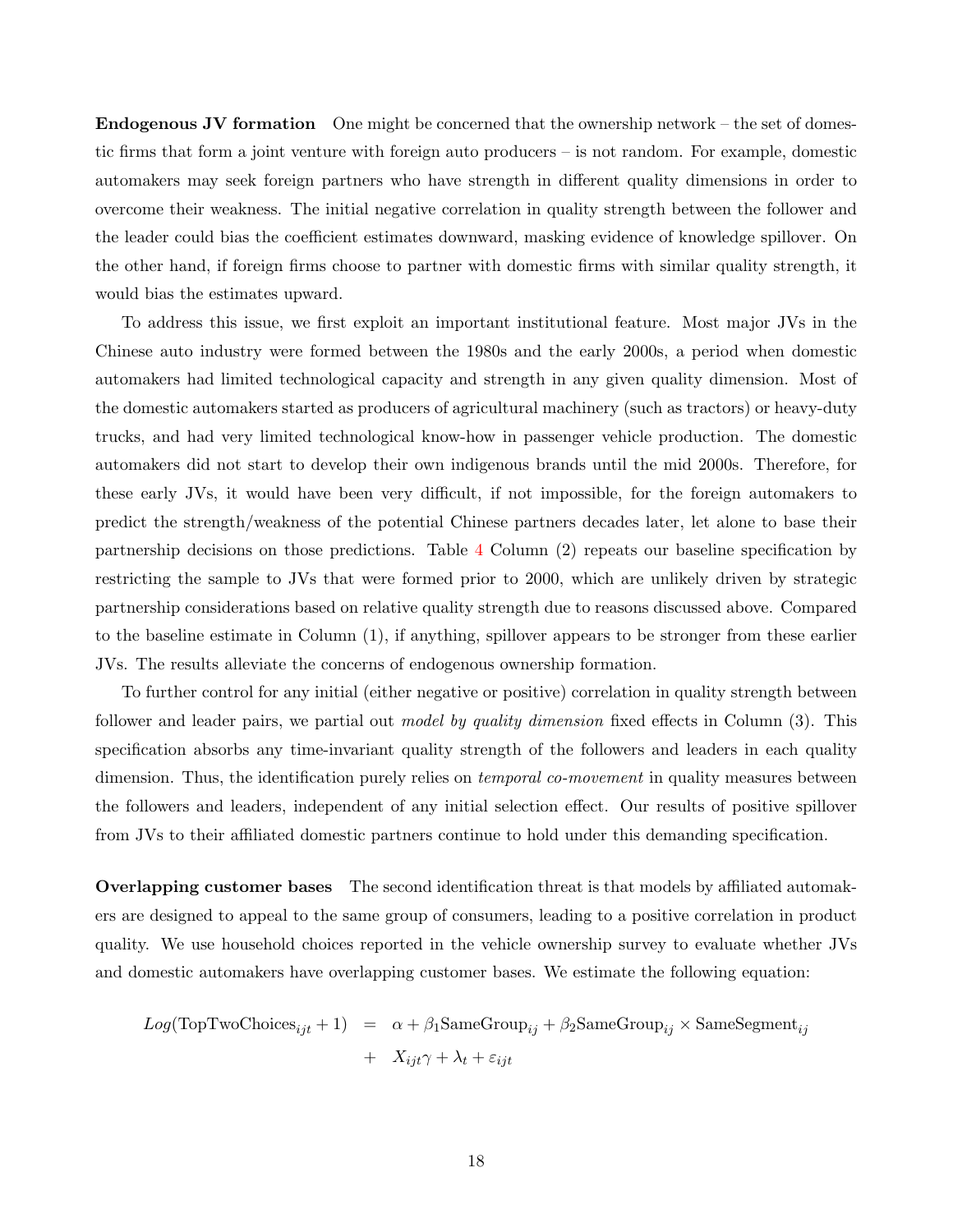The sample consists of all pairwise combinations of models in the same year. TopTwoChoices<sub>ijt</sub> counts the number of times model pair  $\{i, j\}$  is listed as the top two choices by some household. A larger number suggests that the model pair is considered by more households as close substitutes and is evidence that both models compete for similar customers. The key regressors are SameGroup dummy and its interaction with SameSegment dummy as defined in section [4.1.](#page-17-1) Controls include for same segment, same ownership type, same firm, as well as differences in prices, car sizes, and engine powers.

There is no evidence that affiliated model pairs are more likely to attract similar customers than a random pair of JV and domestic models, ceteris paribus (Table [5\)](#page-41-0). If anything, the estimates suggest that an affiliated model pair in the same segment are slightly less likely to be considered top two choices. This is not surprising given that JV models are considerably more expensive than indigenous models and target wealthier households.

One might be concerned that even if JV and domestic models target different customer groups, consumer perception of quality strength, as reflected by APEAL scores, might be affected by the ownership affiliation. For example, consumers may perceive that Brilliance produces models with strong engine performance because it has a joint venture with BMW (BMW-Brilliance). To address this concern, we examine IQS and APEAL scores separately. While APEAL measures consumer attitude and perception, the IQS survey is designed to be objective and reports the number of defects. Table [6](#page-42-0) shows that the estimate for knowledge spillover is remarkably stable whether we use IQS, APEAL, or both. Together, these results indicate that association in relative strength across different quality dimensions is unlikely to be driven by demand-side confounding factors.

Direct technology transfer A common challenge in the broad literature that studies the impact of FDI on knowledge spillover is that data on market transactions of technology transfer are rarely observed [\(Keller,](#page-30-15) [2004\)](#page-30-15). One could argue that the identified spillover might be driven by unobserved market transactions.

To address this concern, we obtain data on all patent transfers from the National Intellectual Property Administration (i.e., the Chinese Patent Office). During the period between 2009 and 2016, there were 116,440 cases of patent licensing and 140,499 cases of patent assignment nationwide, of which 899 and 2,744 happened in the auto industry. Among the 899 cases of patent licensing, 880 were between a parent company and a subsidiary company, or between two subsidiary companies under the same parent company. However, only four cases originated from a foreign automaker and none originated from a JV. Among the 2,744 cases of patent assignment among automakers, none of them originated from a JV.

The lack of direct patent transfer from JVs to domestic firms is consistent with the findings in [Holmes, McGrattan, and Prescott](#page-29-0) [\(2015\)](#page-29-0), which shows that JVs file a small number of patent applications in China compared to either Chinese domestic firms or foreign multinationals, highlighting the intellectual property challenge faced by JVs. During 2005 to 2010, JVs only filed 142 patents to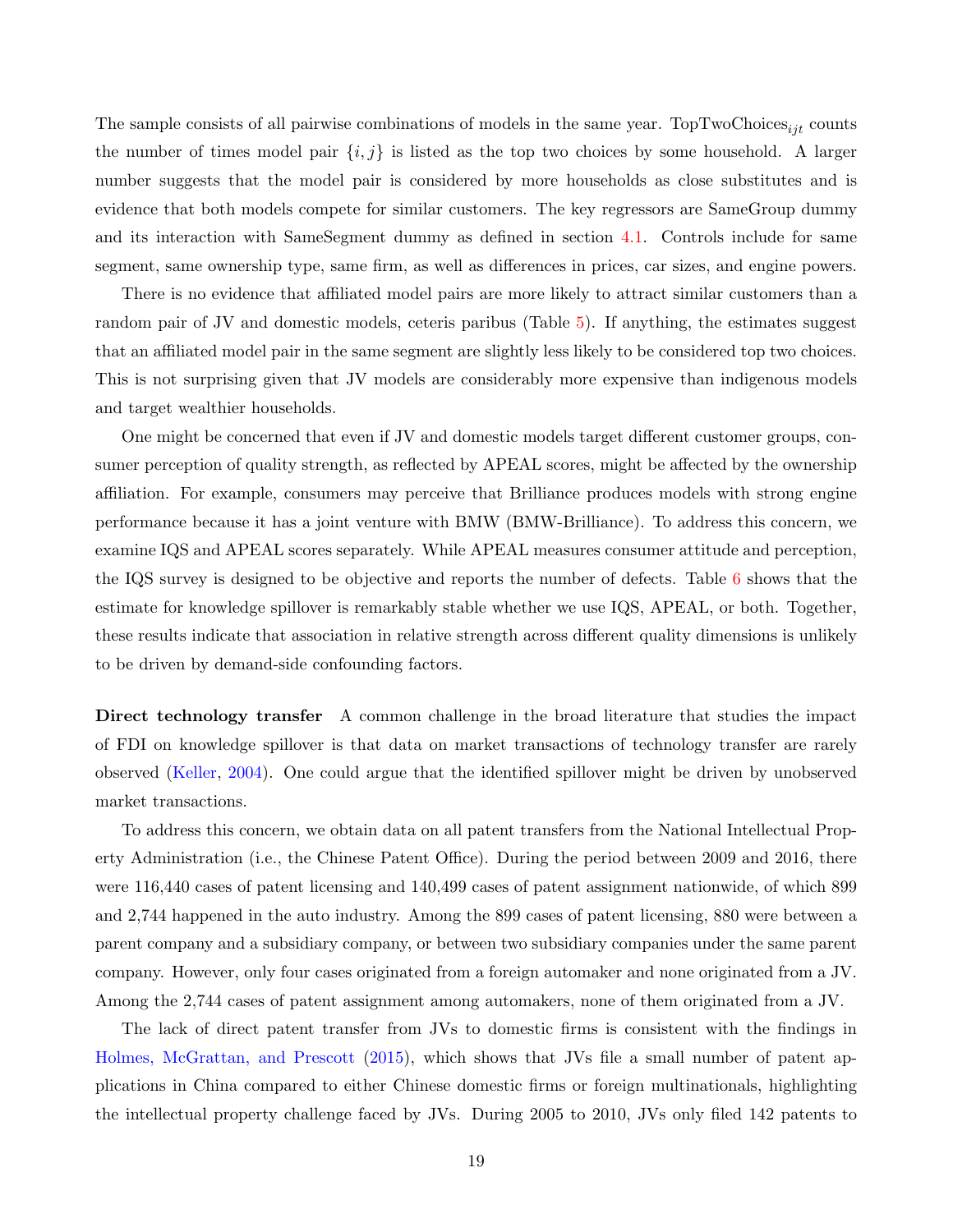the Chinese Patent Office compared to 14,500 patents filed by foreign automakers. Affiliated domestic automakers filed 936 patents and non-affiliated automakers filed 3,277.

In sum, we have shown that domestic models share similar quality strengths with affiliated JV models, and this pattern is not driven by endogenous JV formation, overlapping customer bases or direct technology transfers.<sup>[24](#page-21-1)</sup> The results support the interpretation of knowledge spillover via the ownership network. Next, we investigate potential underlying mechanisms of such knowledge spillover.

## <span id="page-21-0"></span>5 Mechanisms of Knowledge Spillover

The vehicle production process includes interrelated stages from product planning (e.g., market analysis), design and engineering (e.g., chassis, power train, exterior and interior), sourcing of parts and components, testing, and assembly. The whole process involves complex interactions of technologies, equipment, and workers. Knowledge spillover could occur during all stages of the production process and through many different channels, including deliberate communication among the partners, flow of know-how through shared parts suppliers, knowledge exchange embodied in workers changing jobs, etc. In this section, we examine two potential mechanisms, namely worker flows and supplier network. We focus on pairs of domestic and JV models in the same vehicle segment, for which we have observed the strongest spillover effect (Table [3\)](#page-39-0). The main takeaways are robust when we expand the sample to include all pairs.[25](#page-21-2)

#### 5.1 Worker Flows

Flow of workers, as carriers of knowledge, can lead to knowledge spillover across firms. Before foreign automakers entered China, passenger vehicle production was nearly non-existent and the labor force in the auto industry was small with few experienced technicians or executives. The JVs provided a training ground for both engineering skills and managerial knowhow. As workers move from JVs to domestic automakers, they bring valuable knowledge with them. Many high-level managers and skilled workers in domestic automakers have gained valuable experiences in JVs.

Using job switches that are compiled from user profiles on LinkedIn (China), we first document that workers are considerably more likely to move from JVs to affiliated SOEs.<sup>[26](#page-21-3)</sup> Among all workers who switched jobs from a JV to a domestic firm, 27.2% moved to the JV's affiliated domestic firm. This

<span id="page-21-1"></span> $24$ There could be other time-varying unobservables that push the JVs and domestic automakers to specialize in similar quality dimensions, such as joint input purchases or marketing activities. Our discussion with industry experts suggests that these joint activities are uncommon. JVs and affiliated domestic automakers are independent business entities.

<span id="page-21-3"></span><span id="page-21-2"></span><sup>25</sup>The results are available upon request.

<sup>26</sup>Among all job switchers, 52.6% moved from a JV to another JV, 47.4% moved from a JV to a domestic automaker, 36.8% from a domestic automaker to a JV and 63.2% moved for a domestic automaker to another domestic automaker.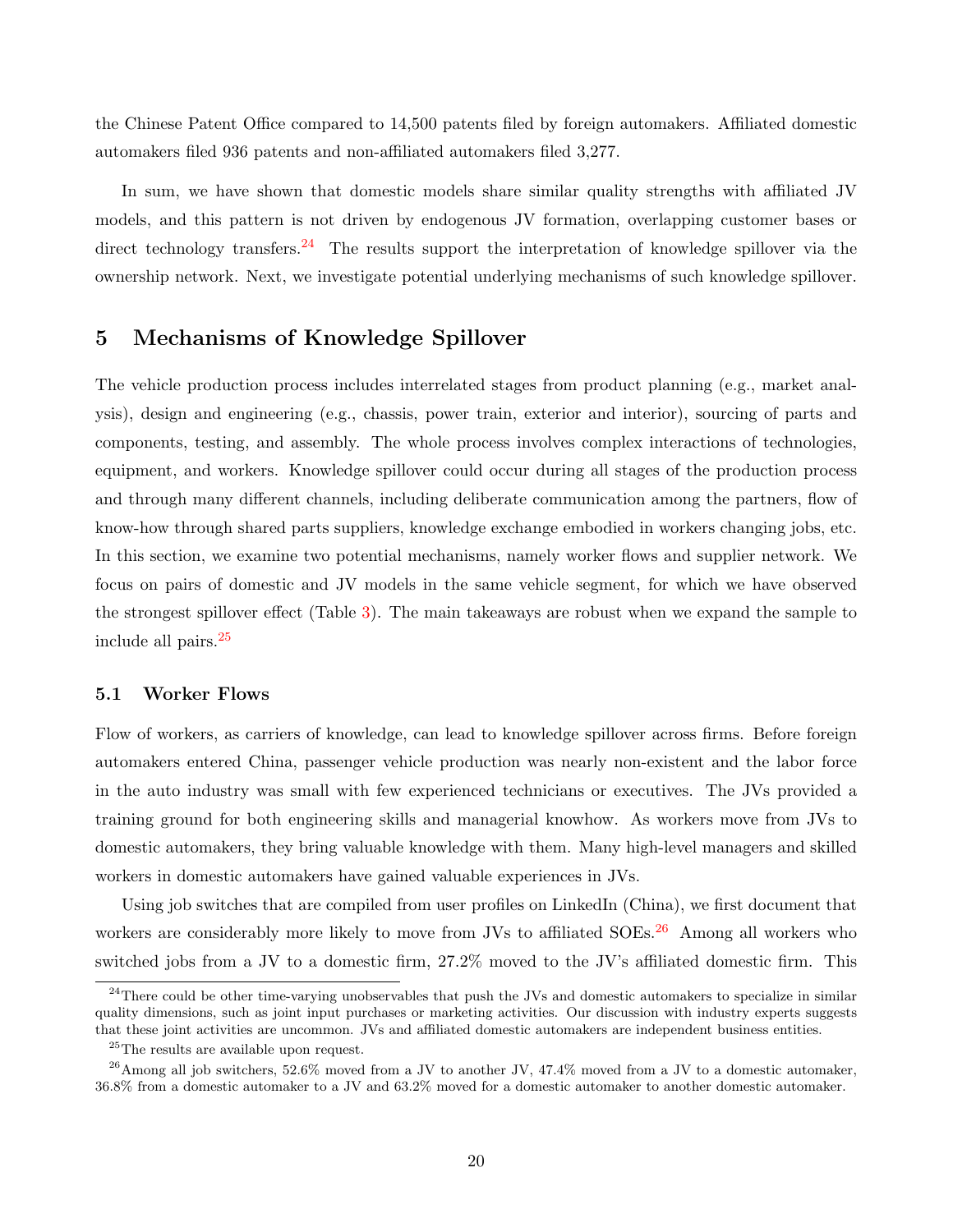fraction would have been  $9.3\%$  if worker movements were random.<sup>[27](#page-22-0)</sup>

We then examine the extent to which worker flow mediates knowledge spillover through ownership affiliation. We measure the intensity of worker flow using the number of job switchers between each pair of JV and domestic firms and standardize it across all observations. Then we interact worker flow with the same-group dummy. Table [7](#page-43-0) summarizes the results. Column (1) shows that spillover is on average 14.3% between affiliated pairs. Column (2) shows that spillover is 6.3% when worker flow is at the national average and increases by 3% for each standard-deviation increase in the volume of worker flow. The estimates suggest that worker flow explains 58% of knowledge spillover from JVs to affiliated automakers.[28](#page-22-1)

Some underlying factors, such as closer connections between firms, could result in both a larger worker flow and more knowledge spillover. Column (3) additionally controls for the reverse worker flow from the domestic firm to the JV, which is a proxy for business connections between the two firms. We find similar effects for JV-to-domestic worker flows, and no appreciable effect for domestic-to-JV flows. The asymmetric results are consistent with anecdotal evidence that domestic firms benefit from recruiting technicians with working experience at JVs, especially in key production areas with technology bottlenecks [\(Liu,](#page-30-16) [2019\)](#page-30-16). Column (4) examines whether the effect is larger for the flow of skilled workers. To do that, we limit the sample to observations with positive JV-to-domestic flows and compute the share of technicians, classified based on job titles.<sup>[29](#page-22-2)</sup> Consistent with the previous literature (e.g., [Poole](#page-31-4) [\(2013\)](#page-31-4)), we find that knowledge spillover is positively correlated with the movement of technicians. The coefficient is large and positive, though not precisely estimated.

While variations among worker flows across firms are not exogenous, these patterns provide suggestive evidence that worker flows play an important role in mediating knowledge spillover. These findings are consistent with the existing literature, which has documented that the benefit to a receiving firm is more pronounced when workers move from more productive firms to less productive firms, rather than the other way around, and that the flow of skilled workers brings greater knowledge transmission compared to non-skilled workers [\(Poole,](#page-31-4) [2013;](#page-31-4) [Stoyanov and Zubanov,](#page-31-7) [2012b\)](#page-31-7). Our finding also corroborates a popular view among industry experts that the presence and growth of JVs have trained a large number of technicians for the Chinese auto industry, generating an important positive externality to domestic firms.

<span id="page-22-0"></span> $27$ For this, we hold the number of workers moving from and to each firm fixed, and randomize who moves where. For example, if 30% of worker outflows come from firm A and 20% of worker inflows go into firm B, the fraction of workers moving from A to B would be 6% if the flow is random.

<span id="page-22-1"></span><sup>&</sup>lt;sup>28</sup>An affiliated pair has an average worker flow z-score of 2.78. Additional worker flow from JVs to affiliated automakers contributes  $2.78 \times 0.03 = 0.083$ , or 58% of knowledge spillover (baseline is 0.143).

<span id="page-22-2"></span> $^{29}$ We classify workers into tech-relevant and non-tech-relevant workers using the occupation classification by LinkedIn. Tech-relevant workers include designers, mechanical engineers, software engineers, procurement, quality control, and R&D. The rest are considered non-tech-relevant workers. Examples include operations, sales, media and outreach.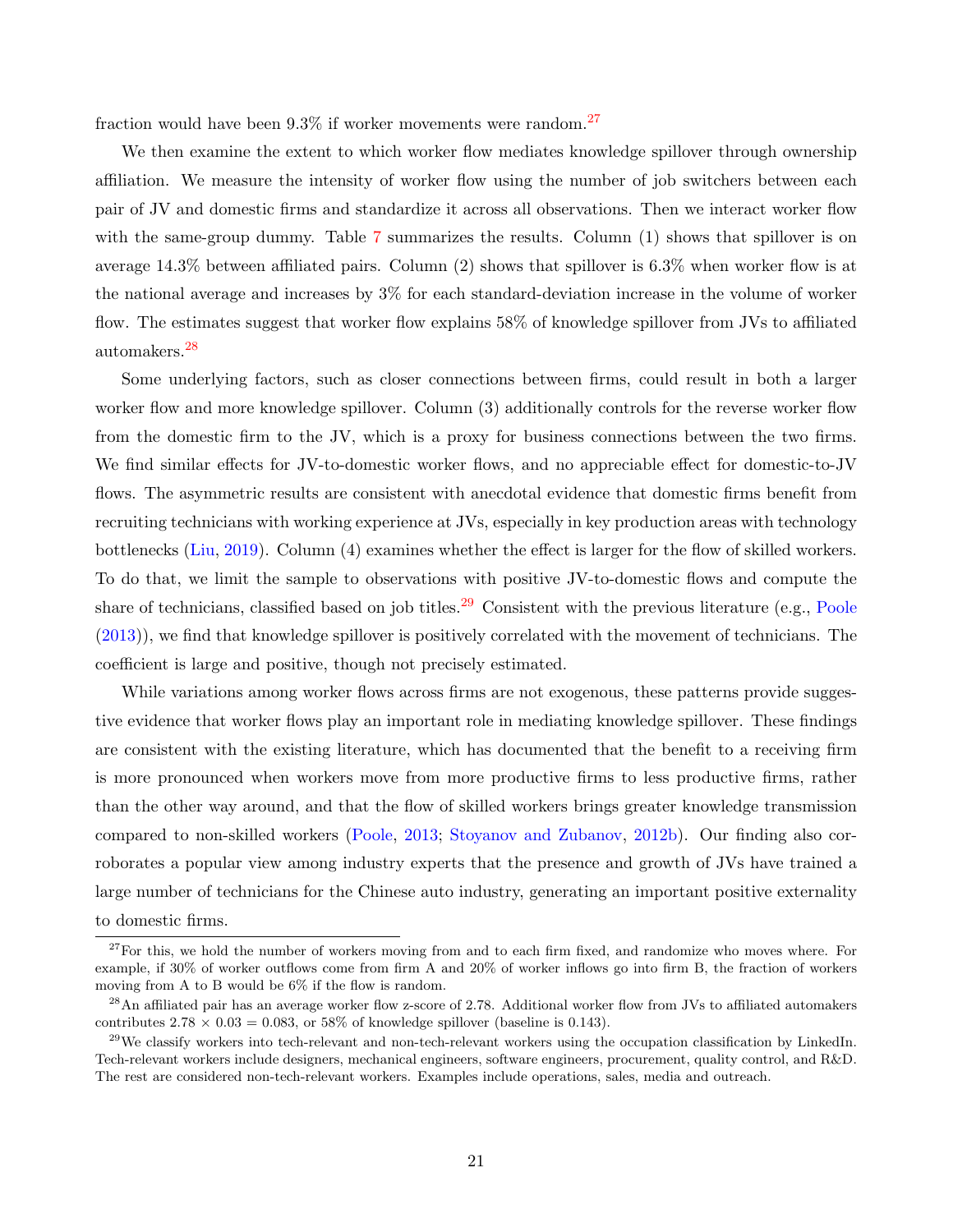#### 5.2 Supplier Network

Supply network can serve as another important conduit for knowledge spillover. This is especially true for the automobile industry, where quality of parts and components is a key determinant of a vehicle's performance. The presence of JVs have been argued to have helped and incentivized domestic part suppliers to improve their product quality, which benefited domestic automakers.<sup>[30](#page-23-1)</sup> JVs' sourcing decisions may also provide valuable information to domestic partners and help the latter identify reliable and high-quality suppliers. Here, we examine the importance of the shared supplier spillover.

Our data affirm that ownership linkages have a sizable impact on supplier overlap. Affiliated model pairs share on average 12 common suppliers, compared to an average of 5.4 common suppliers between non-affiliated pairs.<sup>[31](#page-23-2)</sup> We examine to the extent to which the shared quality strength between affiliated pairs could be driven by common part suppliers. For each model pair, we compute the Szymkiewicz-Simpson overlap ratio, which equals to the number of common suppliers divided by the smaller number of suppliers among the two firms. Then we standardize the overlap ratio across all observations and interact the standardized overlap ratio with the same-group dummy.<sup>[32](#page-23-3)</sup> Table [8](#page-44-0) reports results. A larger supplier overlap is indeed associated with stronger knowledge spillover. Estimates from Columns (1) and (2) imply that supplier overlap explains  $32\%$  of the knowledge spillover via ownership affiliation.<sup>[33](#page-23-4)</sup>

The importance of shared supplier spillover echos findings from the existing literature. For example, using variation in supplier network generated by a trade policy shock in Bangladesh's garment industry, [Kee](#page-30-1) [\(2015\)](#page-30-1) finds that shared supplier network explains about 1/3 of the productivity spillover from FDIs to domestic firms. We obtain a similar estimate despite differences in context and methodology.

# <span id="page-23-0"></span>6 Policy Implications

Finally, we turn to the policy counterfactual of what will happen to domestic firms' quality if *quid pro* quo is lifted. Like many industrial policies, the *quid pro quo* policy was introduced nationwide. The counterfactual of 100% foreign ownership is never observed in this empirical setting. Our identification strategy therefore exploits a different type of variation, leveraging rich within-product information across different quality dimensions. While our rich set of controls mitigates the concerns of endogenous selection, it does leave open the question of whether we can extrapolate our findings to shed light on

<span id="page-23-1"></span><sup>30</sup>China's 1994 Auto Policy, which was lifted after China's WTO entry in 2001, required all JVs to localize at least 40% of their parts and components. This has led to the development of the upstream industry. For example, the localization rate for FAW-VW Jetta was only 24 percent in 1994 and reached 84 percent by 2000 [\(Gallagher,](#page-29-14) [2003\)](#page-29-14).

<span id="page-23-2"></span><sup>&</sup>lt;sup>31</sup>Marklines focuses on first-tier suppliers. On average, a JV model has 64 suppliers, while a domestic model has 32 distinct suppliers.

<span id="page-23-3"></span> $32\text{We drop }3\%$  of pairs where at least one model has fewer than five distinct suppliers to reduce measurement error in the overlap ratio. Results are similar with the full sample.

<span id="page-23-4"></span><sup>&</sup>lt;sup>33</sup>An affiliated pair has an average worker flow z-score of 1.10. Additional worker flow contributes  $1.1 \times 0.039 = 0.043$ , or 31% of knowledge spillover (baseline is 0.138).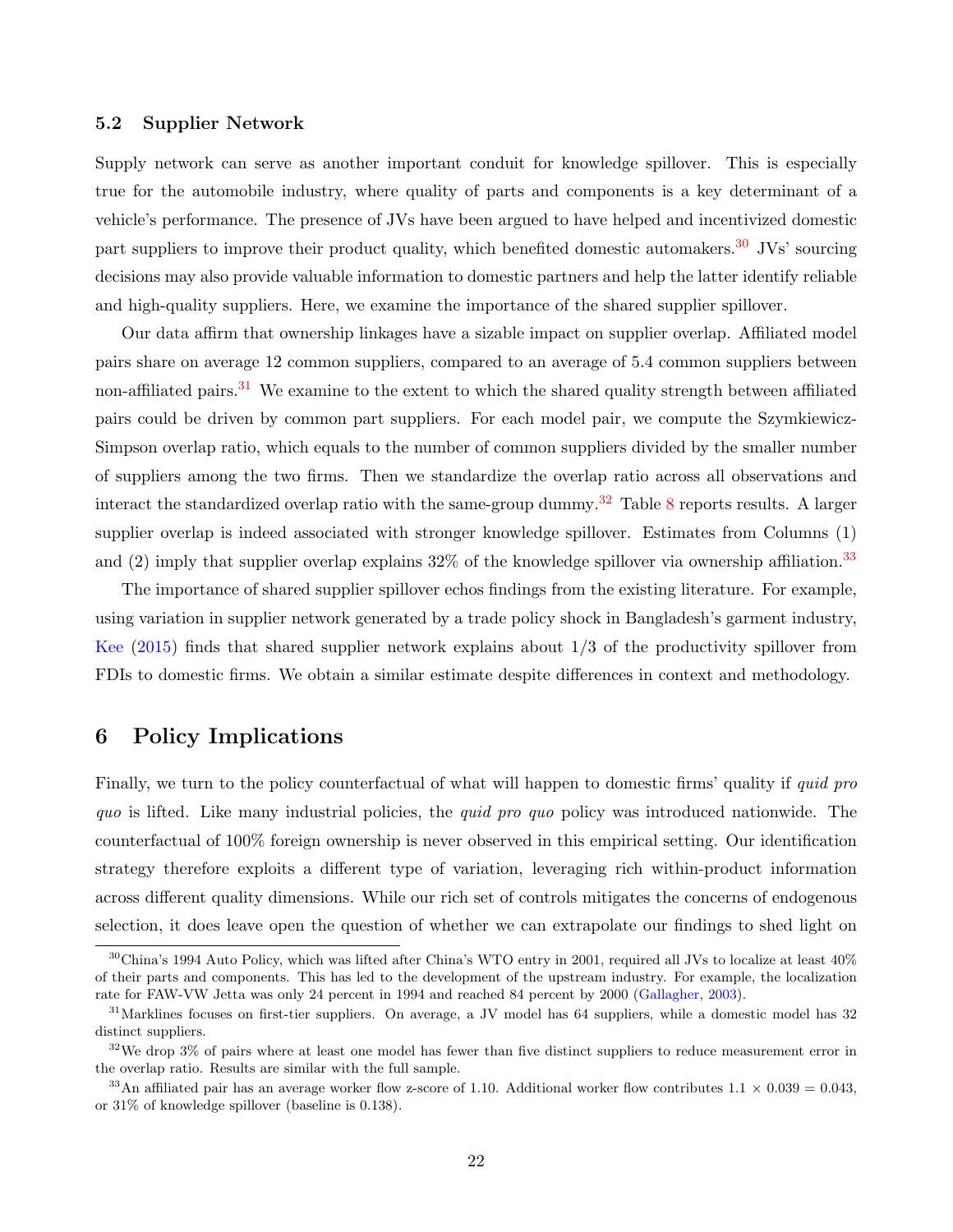what would happen in the absence of *quid pro quo*.

To address the policy question, we present a set of additional reduced form evidence in this section, exploring the partial overlap between ownership and geographical networks as well as variations in ownership structure in the upstream industry. We end this section with a quantification exercise where we lift the *quid pro quo* policy in 2009 and simulate counterfactual quality evolution of domestic models.

Is *Quid Pro Quo* a prerequisite for knowledge spillover? Our first analysis examines whether ownership affiliation stipulated by the quid pro quo policy is a prerequisite for knowledge spillover. To that end, we ask whether unaffiliated automakers, who are not the direct beneficiaries of this policy, also benefit from the JVs. Exploring the partial overlap between the ownership network and geographical network as shown in Figure [B.4,](#page-52-0) we construct a dummy for two models located in the same city and interact the ownership dummies (SameGroup and DiffGroup) with the location dummies (SameCity and DiffCity). Column (1) of Table [9](#page-45-0) replicates Column (6) of Table [3,](#page-39-0) focusing on follower-leader pairs in the same vehicle segment. Column (2) presents the full interaction between ownership and geography dummies. While the spillover between affiliated pairs in the same city is the strongest, there remains substantial knowledge spillover from JVs to non-affiliated domestic firms located in the same city. The estimated coefficient is 0.144, positive and statistically significant at 10 percent level. This provides evidence that while the ownership affiliation as required by *quid pro quo* facilitates learning, it is not a prerequisite for knowledge spillover.

Are affiliated domestic automakers necessary for knowledge spillover? A skeptical view of the findings above is that spillover to non-affiliated automakers could only happen with some form of quid pro quo in place, and that affiliated domestic partners are crucial conduits for knowledge to flow from foreign firms to domestic firms. To shed light on this, we exploit the fact that there are cities that host non-affiliated domestic firms together with JVs but without the presence of affiliated domestic automakers (see Figure [B.4\)](#page-52-0).<sup>[34](#page-24-0)</sup> If the presence of an affiliated domestic firm is crucial in mediating knowledge spillover to non-affiliated domestic firms, we would expect the latter to benefit less from a JV in the absence of the former. Results are reported in Table [10.](#page-46-0) The sample consists of model pairs between non-affiliated domestic firms and JVs. The omitted group is non-affiliated domestic-JV pairs in different cities. The two key regressors are whether the model pair is located in cities with or without any affiliated domestic plant. If anything, the spillover from JVs to non-affiliated domestic firms in the same city is larger when there are no affiliated domestic firms, with a p-value of 0.016 for the equality of these two coefficients. This suggests that the presence of affiliated automakers is not a necessary

<span id="page-24-0"></span> $34$ One example of a city that hosts only non-affiliated plants and JV plants (i.e. the blue-purple circles in Figure [B.4\)](#page-52-0) is Chengdu. It has a plant by Geely (a private firm), plants by both Toyota-FAW and VW-FAW (JVs), but no plant by FAW or any other affiliated domestic firm.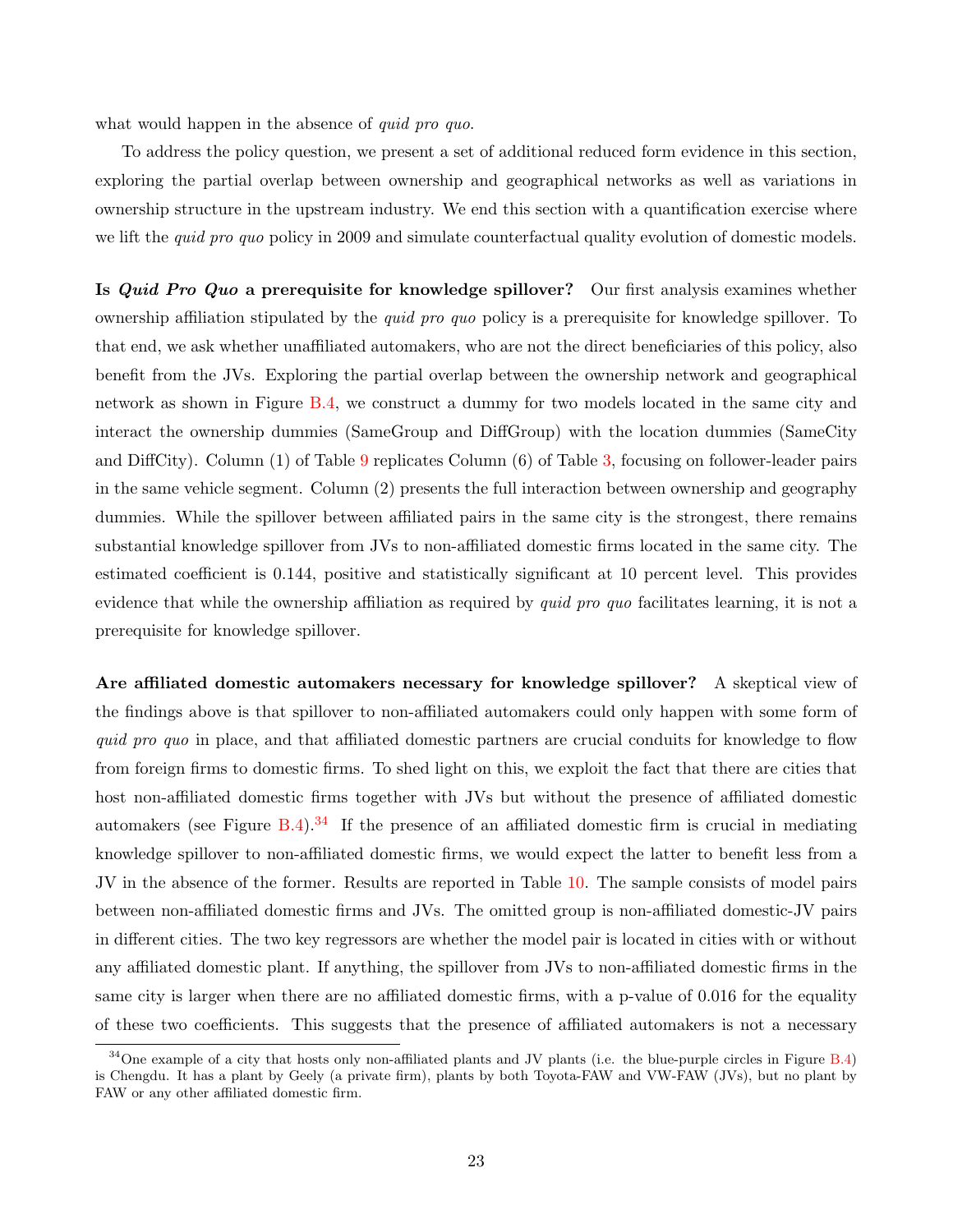conduit for knowledge spillover, which could happen via channels other than ownership affiliation.

Evidence from the auto parts industry While the downstream auto assembly industry is subject to *quid pro quo*, the upstream parts and components industry features a dynamic environment with both JVs and wholly foreign-owned firms and considerable variation in ownership composition across cities (as shown in Figure  $B.5$ ).<sup>[35](#page-25-0)</sup> Our third analysis further leverages the variation in ownership type in the upstream industry to examine whether wholly foreign-owned FDIs benefit domestic firms significantly less in terms of knowledge spillover compared to JVs.

We begin by constructing quality measures for the upstream suppliers in the following steps. First, we map the micro-level IQS scores (covering 227 components and functionalities for each model) to vehicle parts and components categories. This delivers a quality measure for each part category of each model in a given year. After that, using the supplier information in Markline, we construct a quality measure for each supplier  $i$  in part category  $k$  as the average of IQS scores over all models that source part  $k$  from supplier  $i$ , weighted by each model's sales.

We have compiled quality information for 1020 out of suppliers in MarkLine and non-missing ownership information for 660 of them. Among these firms, 347 are domestic, 127 are joint ventures, and 206 are wholly foreign-owned. For each supplier, we observe quality measures over 1 to 13 part categories (of 25 categories in total), with an average of 3 part categories per supplier.

Next, following our main empirical strategy, we form follower-leader pairs using all domestic and JV/foreign suppliers in the same year (from 2009 to 2014) for the same part category, and replicate our analysis as outlined in Equations [\(1\)](#page-14-1) and [\(2\)](#page-15-0) for the upstream industry. We are interested in examining whether spillover to domestic firms is smaller from wholly foreign-owned firms than from JVs.

Table [11](#page-47-0) shows the regression results. The results are qualitatively robust across columns with different combinations of fixed effects.<sup>[36](#page-25-1)</sup> While domestic firms appear to benefit more from foreign firms located in the same city (Columns (1) and (3)), whether the latter is a wholly foreign-owned entity or a joint venture does not appear to matter (Columns (2) and (4)). We do not find evidence that knowledge spillover from wholly foreign-owned FDIs is significantly less than that from joint ventures.

In general, the existing literature has documented mixed evidence on whether domestic firms benefit more from JVs compared to wholly foreign-owned firms. For example, Blomström and Sjöholm [\(1999\)](#page-28-6) show that the degree of foreign ownership at the industry level does not affect the degree of spillover

<span id="page-25-0"></span> $35$  Figure [B.5](#page-53-0) shows the distribution of ownership type by the number of firms and sales revenue across cities using the annual survey of manufacturing firms conducted by the National Bureau of Statistics (NBS). There are two approaches in the literature to identify a firm's ownership type, either using the registration type [\(Yu,](#page-31-8) [2015\)](#page-31-8) or the shareholder information based on registered capital [\(Brandt, Van Biesebroeck, and Zhang,](#page-28-14) [2012;](#page-28-14) [Hsieh and Song,](#page-29-15) [2015\)](#page-29-15). Since our focus is on the distinction between joint venture and sole foreign ownership, we follow the second approach to define a firm's ownership type. Results are robust to the alternative definition.

<span id="page-25-1"></span> $36$ Due to the relatively small number of part categories per supplier (on average 3), we take out firm or firm-category instead of firm-year fixed effects. The latter gives us qualitatively similar findings. Results are available upon requests.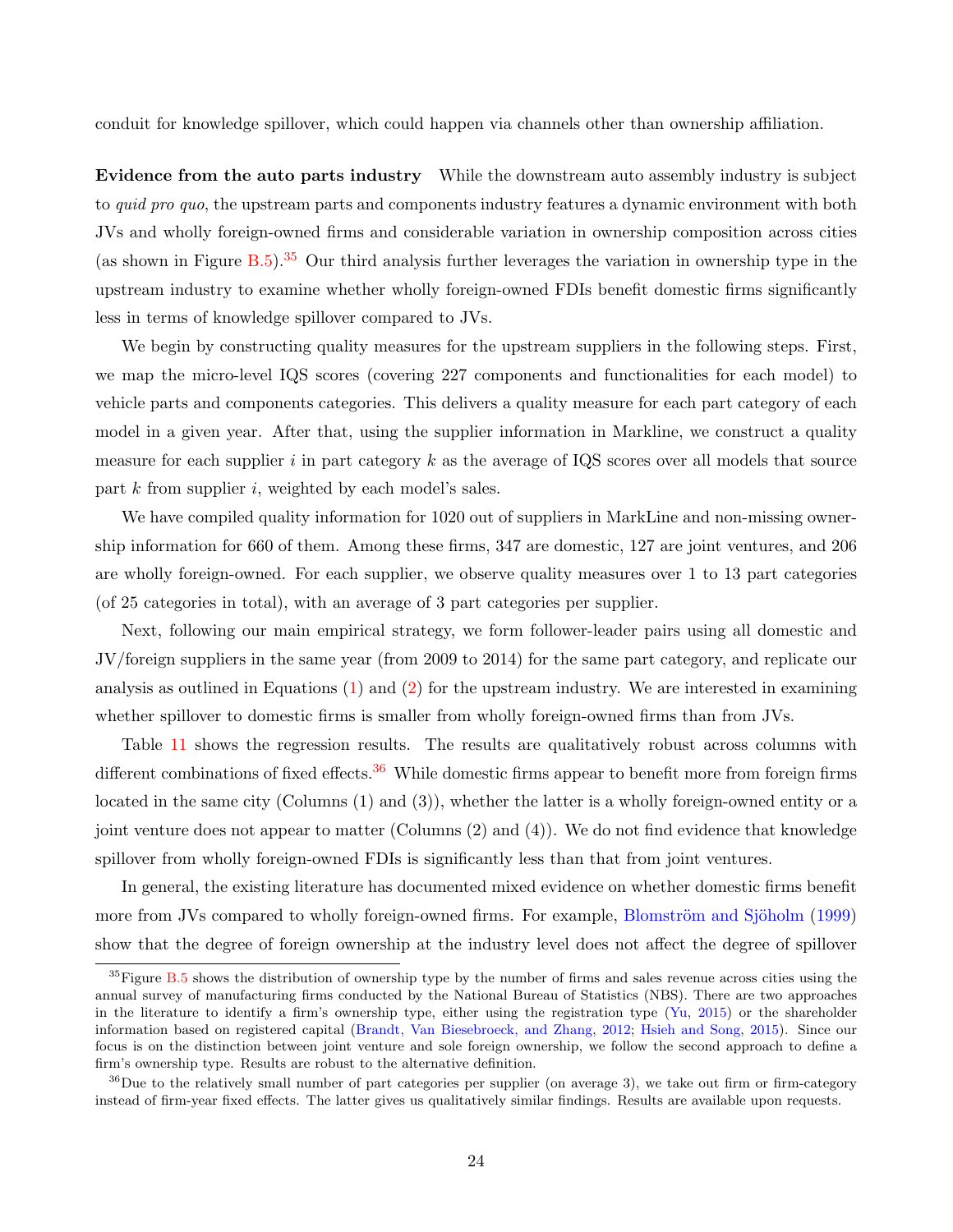to domestic firms. On the other hand, using firm-level data from Lithuania and Romania, respectively, [Javorcik](#page-30-4) [\(2004\)](#page-30-4) and [Javorcik and Spatareanu](#page-30-5) [\(2008\)](#page-30-5) document spillover to upstream suppliers (vertical spillover) from joint ventures but not from wholly foreign-owned investment. Conceptually speaking, whether the spillover is stronger from JVs depends on the absorptive capacity of domestic firms, technology gaps between the two and the nature of competition. Our finding from the upstream parts and components sector is probably more relevant for the auto industry, given the similarity in technology progress and the absorptive capacity of domestic firms.

**Effects of lifting Quid Pro Quo in 2009** We end our policy discussions with a simple quantification exercise of what would have happened to the quality of domestic automakers if *quid pro quo* was lifted in 2010. Since our empirical identification is based on relative quality strength between followers and leaders, additional assumptions are needed to quantity the policy's impact on the overall quality levels of domestic models. We make the following assumptions. First, we take the linear specification in Equation [\(2\)](#page-15-0) literally and assume that the size of spillover among the affiliated pairs is proportional to the quality gap between the two. Second, for followers with multiple leaders, we use the average predicted quality. Appendix [A](#page-48-0) provides more details. It also illustrates how knowledge spillover of this nature translates into shared relative quality strength between leader and follower models, and that estimates based on relative quality strength (Equations [\(1\)](#page-14-1) and [\(2\)](#page-15-0)) capture the intensity of spillover.

We experiment with two different assumptions on the dynamics of knowledge spillover. The first scenario assumes that knowledge spillover and learning are proportional to the difference between current JV model quality and domestic model's quality in 2009.<sup>[37](#page-26-0)</sup> The second scenario assumes that learning occurs cumulatively each year. The benefit affiliated domestic automakers receive in a particular year embodies all past learning with no depreciation, where learning in a given year is proportional to the quality difference in that year.<sup>[38](#page-26-1)</sup> Which assumption is more appropriate depends on the nature of learning (the frequency of model redesigns, persistence of the acquired technical skills, etc.). We use the two scenarios to bound our predictions on the effects of quid pro quo.

Figure [6](#page-36-0) shows results based on our baseline estimate in Table [3.](#page-39-0) We take 2009 as the baseline year and assume that the effect of the policy removal starts to take place in 2010. We use total IQS score as the quality measure of interest. The solid lines plot observed annual average IQS scores for JV, affiliated domestic models, and non-affiliated domestic models. The dashed line plots the predicted quality of affiliated domestic models in the absence of *quid pro quo*. In the first scenario, lifting *quid* pro quo in 2009 would reduce average domestic quality in 2014 by 9% (around 12 more defects per model) for affiliated models, and  $5.7\%$  for all domestic models. Without *quid pro quo*, the affiliated

<span id="page-26-1"></span><span id="page-26-0"></span> $37$  For this exercise we use a subsample of domestic models that were released by 2009.

<sup>38</sup>One limitation of the cumulative learning assumption is that as time goes by, knowledge spillover from JVs could exceed 100% and explain all quality upgrading of domestic automakers.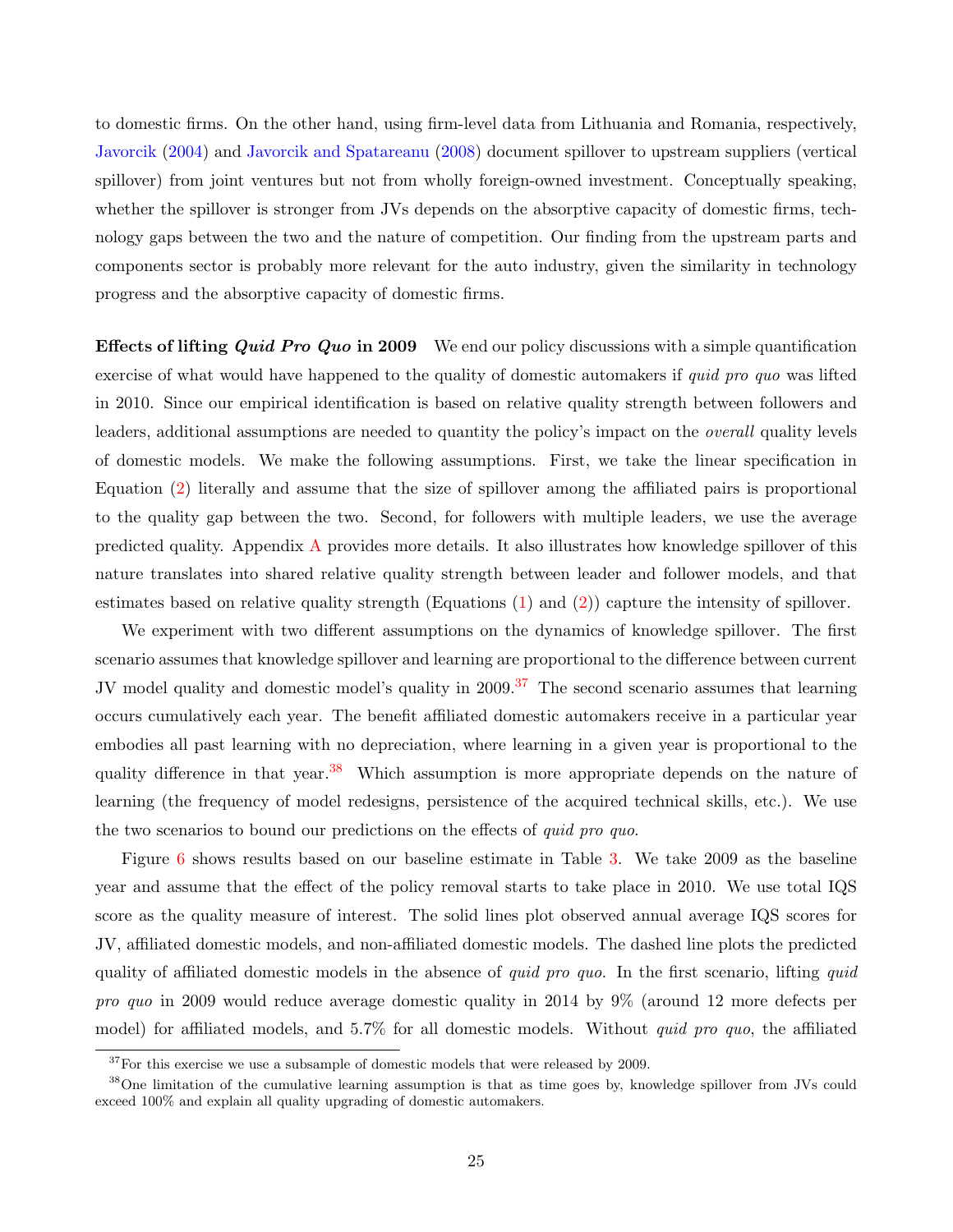domestic automakers, all of which are SOEs, would have been outperformed by their non-affiliated counterparts by 2014. With cumulative learning, the effect increases to a 23% reduction (around 33 more defects per model) for affiliated models and 16.5% for all domestic models. Note that in both exercises, any industry-wide knowledge spillover due to the presence of foreign automakers, absorbed by quality dimension by year fixed effects and quality dimension by segment fixed effects, is kept the same. Thus the key focus is on the role of *quid pro quo*'s stipulated ownership requirement.

Overall, our results show that while *quid pro quo* does facilitate domestic learning, it is not a prerequisite for knowledge spillover and does not account for the majority of the overall quality improvement experienced by domestic automakers. In light of the trade dispute between China and the US and the debate regarding the current relevance of the *quid pro quo* policy, our analysis suggests that removing the policy would not significantly hinder the process of domestic quality improvement.

# <span id="page-27-0"></span>7 Conclusion

This paper studies the effect of *quid pro quo*, the policy of technology transfer for market access, in facilitating knowledge spillover from developed countries to developing countries. Leveraging unique datasets on quality ratings, supplier networks, worker flow, and household surveys, we document consistent patterns of additional knowledge spillover from JVs to domestic automakers as a result of *quid* pro quo over the general spillover induced by the presence of foreign automakers. Consistent with the existing literature, worker flows and supplier network are the primary channels of such knowledge spillover. On the other hand, our analysis suggests that while ownership affiliation facilitates learning, it is not a necessary requirement for knowledge spillover and does not account for the majority of the quality upgrading experienced by domestic automakers during our study period.

Our findings imply that the recent pledge by the Chinese government to end quid pro quo in the automobile industry would not significantly hinder domestic quality upgrading. With a majority stake or even sole-ownership, foreign automakers could have stronger incentives to bring the most advanced technology to the Chinese market as they can better guard their know-how. How such incentives are shaped by global knowledge diffusion is an important open area for future empirical research.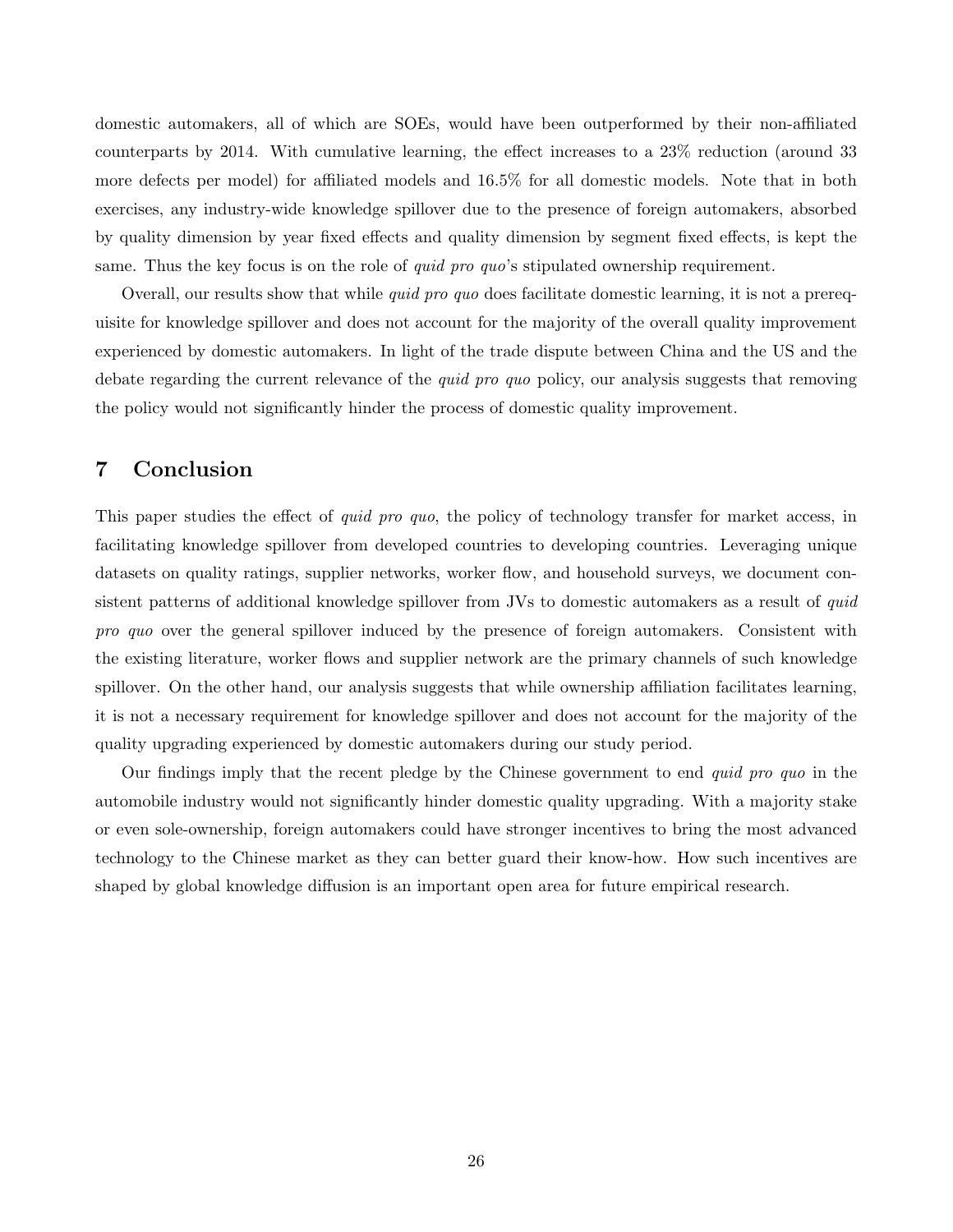# <span id="page-28-15"></span>References

- <span id="page-28-8"></span>Abebe, Girum, Margaret S McMillan, and Michel Serafinelli. 2018. "Foreign direct investment and knowledge diffusion in poor locations: Evidence from Ethiopia." Tech. rep., National Bureau of Economic Research.
- <span id="page-28-7"></span>Aitken, Brian J and Ann E Harrison. 1999. "Do domestic firms benefit from direct foreign investment? Evidence from Venezuela." American economic review 89 (3):605–618.
- <span id="page-28-9"></span>Atkin, David, Amit K Khandelwal, and Adam Osman. 2017. "Exporting and firm performance: Evidence from a randomized experiment." The Quarterly Journal of Economics 132 (2):551–615.
- <span id="page-28-2"></span>Balsvik, Ragnhild. 2011. "Is labor mobility a channel for spillovers from multinationals? Evidence from Norwegian manufacturing." The review of economics and statistics 93 (1):285–297.
- <span id="page-28-12"></span>Barwick, Panle Jia, Myrto Kalouptsidi, and Nahim Bin Zahur. 2019. "China's Industrial Policy: an Empirical Evaluation." Tech. rep., National Bureau of Economic Research.
- <span id="page-28-5"></span>Bilir, L Kamran and Eduardo Morales. 2016. "Innovation in the global firm." Tech. rep., National Bureau of Economic Research.
- <span id="page-28-3"></span>Blalock, Garrick and Paul J Gertler. 2008. "Welfare gains from foreign direct investment through technology transfer to local suppliers." Journal of international Economics 74 (2):402–421.
- <span id="page-28-6"></span>Blomström, Magnus and Fredrik Sjöholm. 1999. "Technology transfer and spillovers: Does local participation with multinationals matter?" European Economic Review 43 (4):915 – 923.
- <span id="page-28-1"></span>Boschma, Ron, Rikard Eriksson, and Urban Lindgren. 2009. "How does labour mobility affect the performance of plants? The importance of relatedness and geographical proximity." Journal of Economic Geography 9 (2):169–190.
- <span id="page-28-13"></span>Brandt, Loren, Johannes Van Biesebroeck, Luhang Wang, and Yifan Zhang. 2017. "WTO accession and performance of Chinese manufacturing firms." American Economic Review 107 (9):2784–2820.
- <span id="page-28-14"></span>Brandt, Loren, Johannes Van Biesebroeck, and Yifan Zhang. 2012. "Creative accounting or creative destruction? Firm-level productivity growth in Chinese manufacturing." Journal of development economics 97 (2):339–351.
- <span id="page-28-4"></span>Buera, Francisco J and Ezra Oberfield. 2016. "The global diffusion of ideas." Tech. rep., National Bureau of Economic Research.
- <span id="page-28-0"></span>Castillo, Victoria, Lucas Figal Garone, Alessandro Maffioli, Sofia Rojo, and Rodolfo Stucchi. 2020. "Knowledge Spillovers through Labour Mobility: An Employer–Employee Analysis." The Journal of Development Studies 56 (3):469–488.
- <span id="page-28-10"></span>Chen, Yuan and C-Y Cynthia Lin Lawell. 2019. "Supply and Demand in the Chinese Automobile Market: A Random Coefficients Mixed Oligopolistic Differentiated Products Model." Working Paper.
- Chen, Yuan, C-Y Cynthia Lin Lawell, and Yunshi Wang. 2020. "The Chinese automobile industry and government policy." Research in Transportation Economics :100849.
- <span id="page-28-11"></span>Chen, Yuyu, Mitsuru Igami, Masayuki Sawada, and Mo Xiao. 2019. "Privatization and Productivity in China." Working Paper.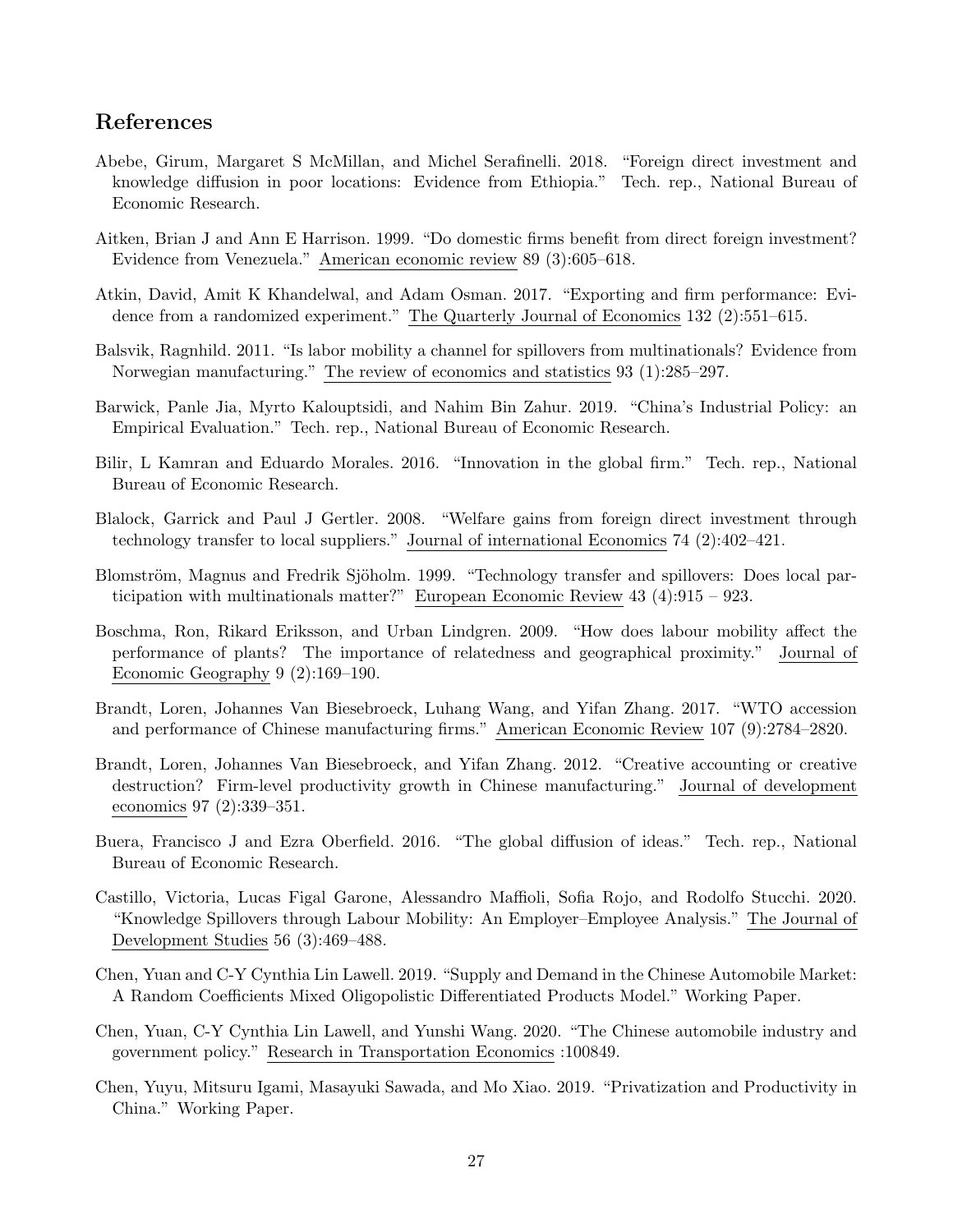- <span id="page-29-6"></span>Eslava, Marcela, Ana Cecília Fieler, and Daniel Yi Xu. 2015. "(Indirect) Input Linkages." American Economic Review 105 (5):662–66.
- <span id="page-29-7"></span>Fons-Rosen, Christian, Sebnem Kalemli-Ozcan, Bent E Sørensen, Carolina Villegas-Sanchez, and Vadym Volosovych. 2013. "Quantifying productivity gains from foreign investment." Tech. rep., National Bureau of Economic Research.
- <span id="page-29-10"></span>Fons-Rosen, Christian, Sebnem Kalemli-Ozcan, Bent E Sorensen, Carolina Villegas-Sanchez, and Vadym Volosovych. 2017. "Foreign investment and domestic productivity: Identifying knowledge spillovers and competition effects." Tech. rep., National Bureau of Economic Research.
- <span id="page-29-3"></span>Fosfuri, Andrea, Massimo Motta, and Thomas Rønde. 2001. "Foreign direct investment and spillovers through workers' mobility." Journal of international economics 53 (1):205–222.
- <span id="page-29-14"></span>Gallagher, Kelly Sims. 2003. "Foreign technology in China's automobile industry: implications for energy, economic development, and environment." China Environment Series) :1–18.
- <span id="page-29-13"></span>Ge, Chunmian, Ke-Wei Huang, and Ivan Png. 2020. "Engineer/Scientist Careers: Patents, Online Profiles, and Misclassification Bias." Strategic Management Journal .
- <span id="page-29-2"></span>Görg, Holger and Eric Strobl. 2005. "Spillovers from foreign firms through worker mobility: An empirical investigation." Scandinavian Journal of Economics 107 (4):693–709.
- <span id="page-29-5"></span>Gorodnichenko, Yuriy, Jan Svejnar, and Katherine Terrell. 2014. "When does FDI have positive spillovers? Evidence from 17 transition market economies." Journal of Comparative Economics 42 (4):954 – 969.
- <span id="page-29-8"></span>Haddad, Mona and Ann Harrison. 1993. "Are there positive spillovers from direct foreign investment?: Evidence from panel data for Morocco." Journal of Development Economics 42 (1):51 – 74.
- <span id="page-29-1"></span>Harrison, Ann and Andrés Rodríguez-Clare. 2009. "Trade, foreign investment, and industrial policy for developing countries." Handbook of Development Economics 5:4039–4214.
- <span id="page-29-9"></span>Haskel, Jonathan E., Sonia C. Pereira, and Matthew J. Slaughter. 2007. "Does Inward Foreign Direct Investment Boost the Productivity of Domestic Firms?" The Review of Economics and Statistics 89 (3):482–496.
- <span id="page-29-4"></span>Havranek, Tomas and Zuzana Irsova. 2011. "Estimating vertical spillovers from FDI: Why results vary and what the true effect is." Journal of International Economics 85  $(2):234 - 244$ . URL [http:](http://www.sciencedirect.com/science/article/pii/S002219961100081X) [//www.sciencedirect.com/science/article/pii/S002219961100081X](http://www.sciencedirect.com/science/article/pii/S002219961100081X).
- <span id="page-29-0"></span>Holmes, Thomas J, Ellen R McGrattan, and Edward C Prescott. 2015. "Quid pro quo: technology capital transfers for market access in China." The Review of Economic Studies 82 (3):1154–1193.
- <span id="page-29-12"></span>Howell, Sabrina T. 2018. "Joint ventures and technology adoption: A Chinese industrial policy that backfired." Research Policy 47 (8):1448 – 1462.
- <span id="page-29-15"></span>Hsieh, Chang-Tai and Zheng Michael Song. 2015. "Grasp the large, let go of the small: the transformation of the state sector in China." Tech. rep., National Bureau of Economic Research.
- <span id="page-29-11"></span>Igami, Mitsuru and Kosuke Uetake. 2019. "Mergers, Innovation, and Entry-Exit Dynamics: Consolidation of the Hard Disk Drive Industry, 1996?2016." The Review of Economic Studies .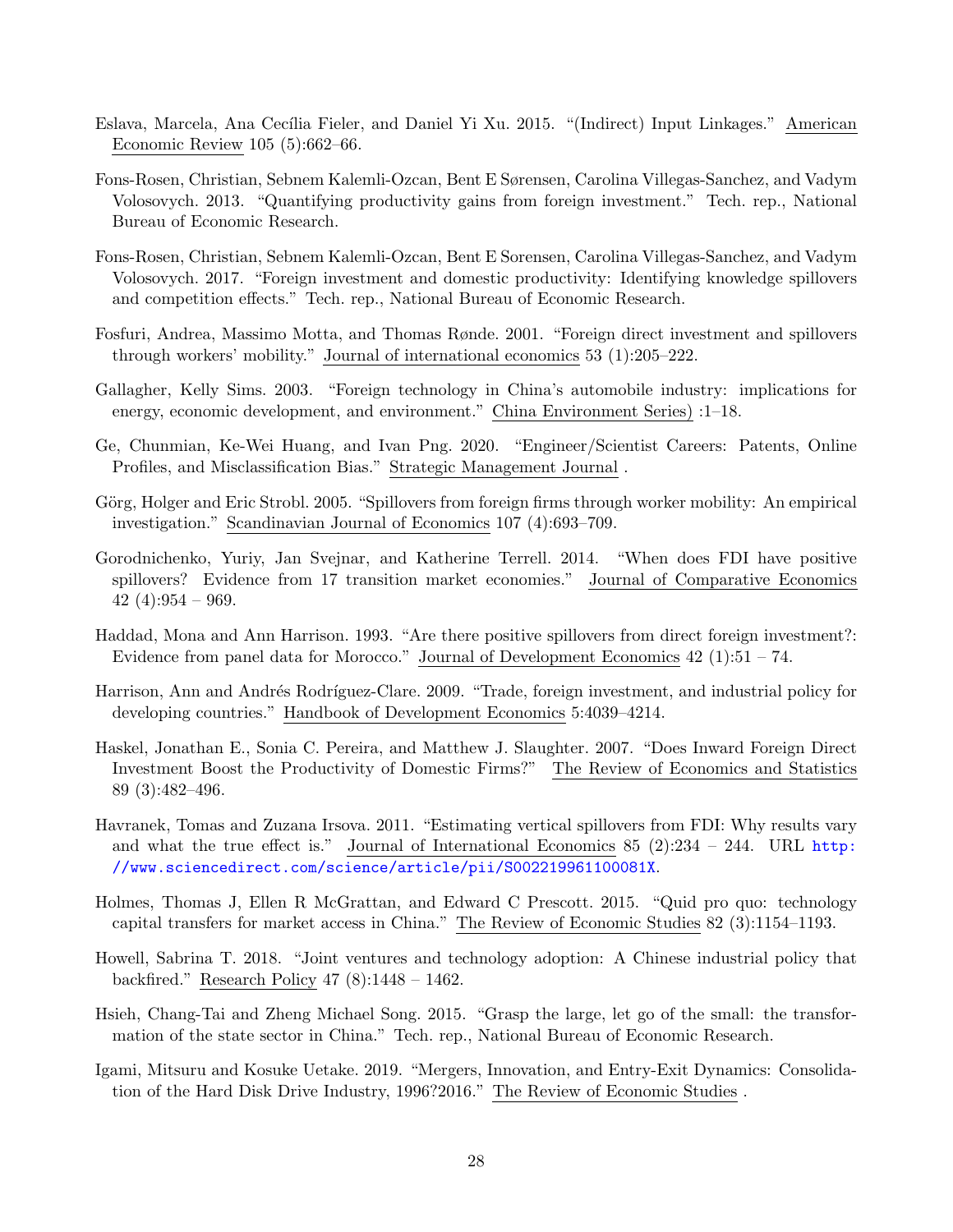- <span id="page-30-4"></span>Javorcik, Beata. 2004. "Does foreign direct investment increase the productivity of domestic firms? In search of spillovers through backward linkages." American economic review 94 (3):605–627.
- <span id="page-30-5"></span>Javorcik, Beata Smarzynska and Mariana Spatareanu. 2008. "To share or not to share: Does local participation matter for spillovers from foreign direct investment?" Journal of Development Economics 85  $(1):194 - 217$ .
- <span id="page-30-13"></span>Jiang, Kun, Wolfgang Keller, Larry D Qiu, and William Ridley. 2018. "International joint ventures and internal vs. external technology transfer: Evidence from China." Tech. rep., National Bureau of Economic Research.
- <span id="page-30-12"></span>Kalouptsidi, Myrto. 2017. "Detection and impact of industrial subsidies: The case of Chinese shipbuilding." The Review of Economic Studies 85 (2):1111–1158.
- <span id="page-30-0"></span>Karabay, Bilgehan. 2010. "Foreign direct investment and host country policies: A rationale for using ownership restrictions." Journal of Development Economics (93):218–225.
- <span id="page-30-1"></span>Kee, Hiau Looi. 2015. "Local intermediate inputs and the shared supplier spillovers of foreign direct investment." Journal of Development Economics 112 (C):56–71.
- <span id="page-30-6"></span>Kee, Hiau Looi and Heiwai Tang. 2016. "Domestic Value Added in Exports: Theory and Firm Evidence from China." American Economic Review 106 (6):1402–1436.
- <span id="page-30-15"></span>Keller, Wolfgang. 2004. "International Technology Diffusion." Journal of Economic Literature 42 (3):752–782.
- <span id="page-30-7"></span>Keller, Wolfgang and Stephen R Yeaple. 2009. "Multinational Enterprises, International Trade, and Productivity Growth: Firm-Level Evidence from the United States." The Review of Economics and Statistics 91 (4):821–831. URL <https://doi.org/10.1162/rest.91.4.821>.
- <span id="page-30-10"></span>Khandelwal, Amit. 2010. "The long and short (of) quality ladders." The Review of Economic Studies 77 (4):1450–1476.
- <span id="page-30-8"></span>Kosova, Renata. 2010. "Do foreign firms crowd out domestic firms? Evidence from the Czech Republic." The Review of Economics and Statistics 92 (4):861–881.
- <span id="page-30-14"></span>Lee, David S and Thomas Lemieux. 2010. "Regression discontinuity designs in economics." Journal of economic literature 48 (2):281–355.
- <span id="page-30-16"></span>Liu, Jianli. 2019. "History of China's Foreign Capital Utilization Since 1949: Stage Characteristics, Positive Effect and Main Experience." Management World (11).
- <span id="page-30-9"></span>Lu, Yi, Zhigang Tao, and Lianming Zhu. 2017. "Identifying FDI spillovers." Journal of International Economics 107:75–90.
- <span id="page-30-2"></span>Maliranta, Mika, Pierre Mohnen, and Petri Rouvinen. 2009. "Is inter-firm labor mobility a channel of knowledge spillovers? Evidence from a linked employer–employee panel." Industrial and Corporate Change 18 (6):1161–1191.
- <span id="page-30-11"></span>Medina, Pamela. 2017. "Import competition, quality upgrading and exporting: Evidence from the peruvian apparel industry." .
- <span id="page-30-3"></span>Møen, Jarle. 2005. "Is mobility of technical personnel a source of R&D spillovers?" Journal of labor economics 23 (1):81–114.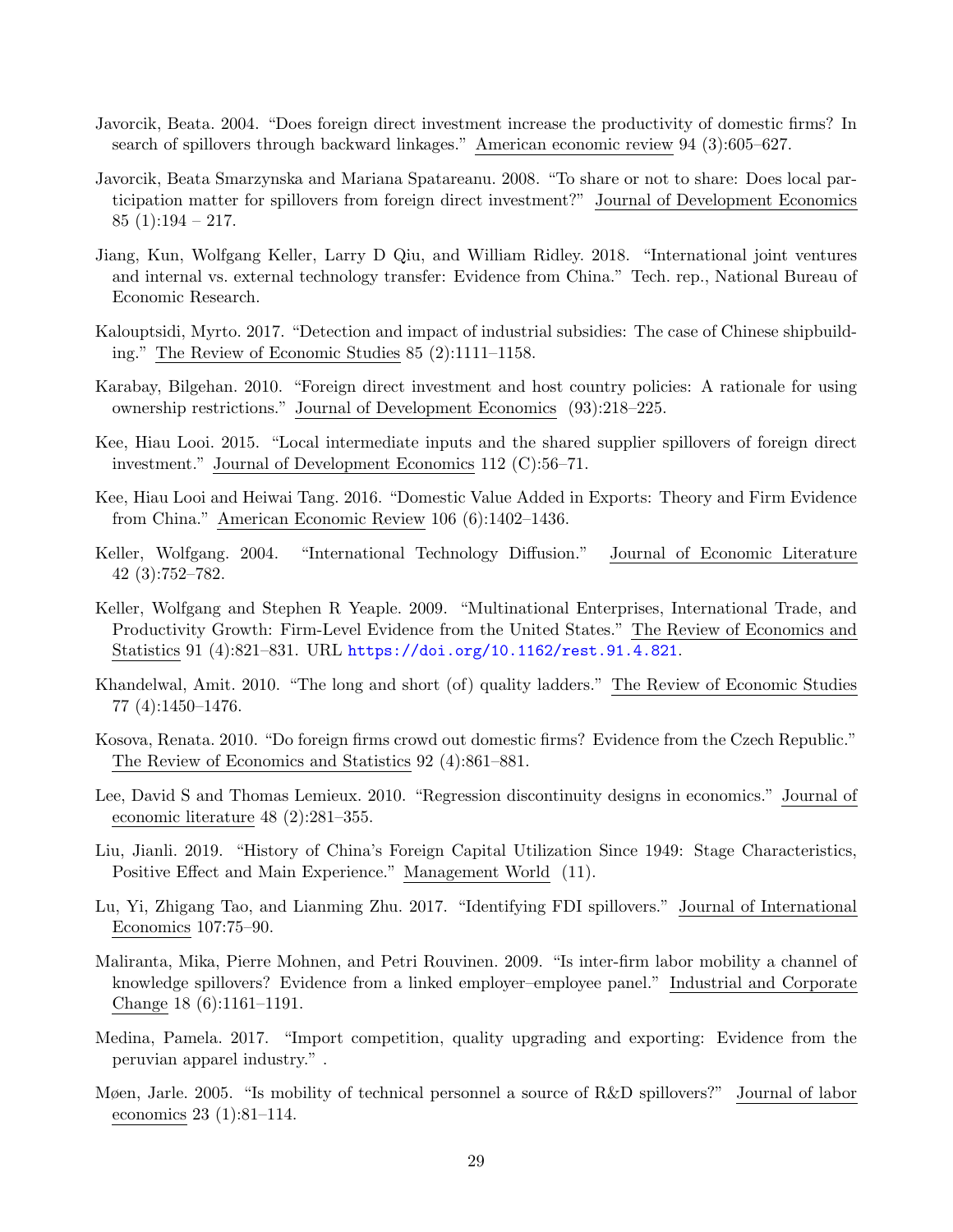- <span id="page-31-5"></span>Newman, Carol, John Rand, Theodore Talbot, and Finn Tarp. 2015. "Technology transfers, foreign investment and productivity spillovers." European Economic Review 76:168–187.
- <span id="page-31-4"></span>Poole, Jennifer P. 2013. "Knowledge transfers from multinational to domestic firms: Evidence from worker mobility." Review of Economics and Statistics 95 (2):393–406.
- <span id="page-31-6"></span>Song, Zheng, Kjetil Storesletten, and Fabrizio Zilibotti. 2011. "Growing like china." American economic review 101 (1):196–233.
- <span id="page-31-3"></span>Stoyanov, Andrey and Nikolay Zubanov. 2012a. "Productivity spillovers across firms through worker mobility." American Economic Journal: Applied Economics 4 (2):168–98.
- <span id="page-31-7"></span>———. 2012b. "Productivity Spillovers across Firms through Worker Mobility." American Economic Journal: Applied Economics 4 (2):168–98.
- <span id="page-31-0"></span>UNCTAD. 2018. World investment report 2018: Investment and new industrial policies. UN.
- <span id="page-31-2"></span>Verhoogen, Eric. 2020. "Firm-Level Upgrading in Developing Countries." .
- <span id="page-31-1"></span>World Bank, Bank. 2018. "Global investment competitiveness report 2017/2018: Foreign investor perspectives and policy implications."
- <span id="page-31-8"></span>Yu, Miaojie. 2015. "Processing trade, tariff reductions and firm productivity: evidence from Chinese firms." The Economic Journal 125 (585):943–988.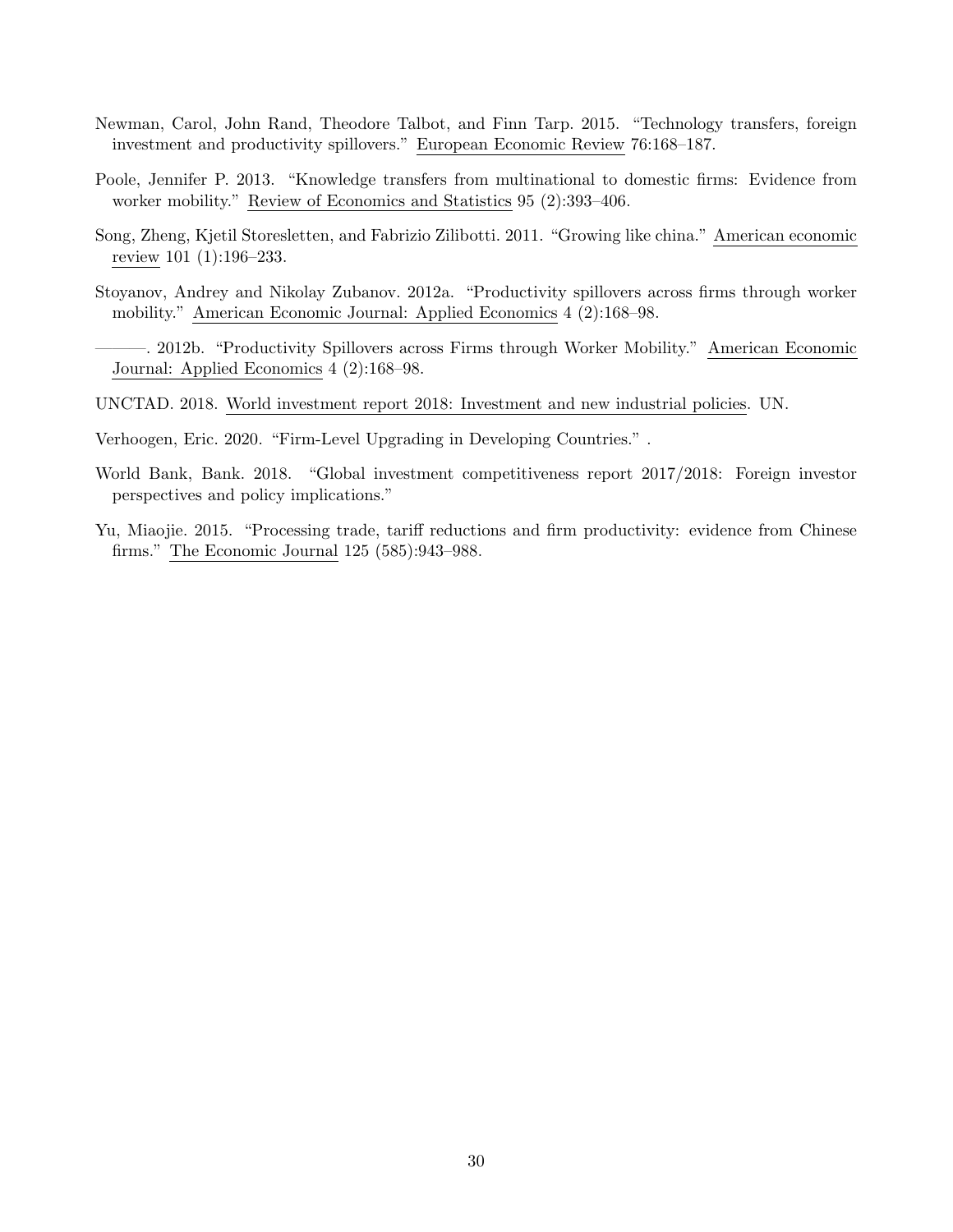



<span id="page-32-0"></span>Notes: This figure is adapted from Figure <sup>1</sup> of Chen, [Lawell,](#page-28-15) and Wang [\(2020\)](#page-28-15). It describes the joint venture network of the Chinese auto market as of 2014. Orange boxes represent affiliated SOEs; blue boxes represent foreign partners in JVs; purple boxes represent private domesticautomakers; red boxes represent non-affiliated SOEs. The dashed lines indicate groups of JVs that share the same affiliated domestic SOE.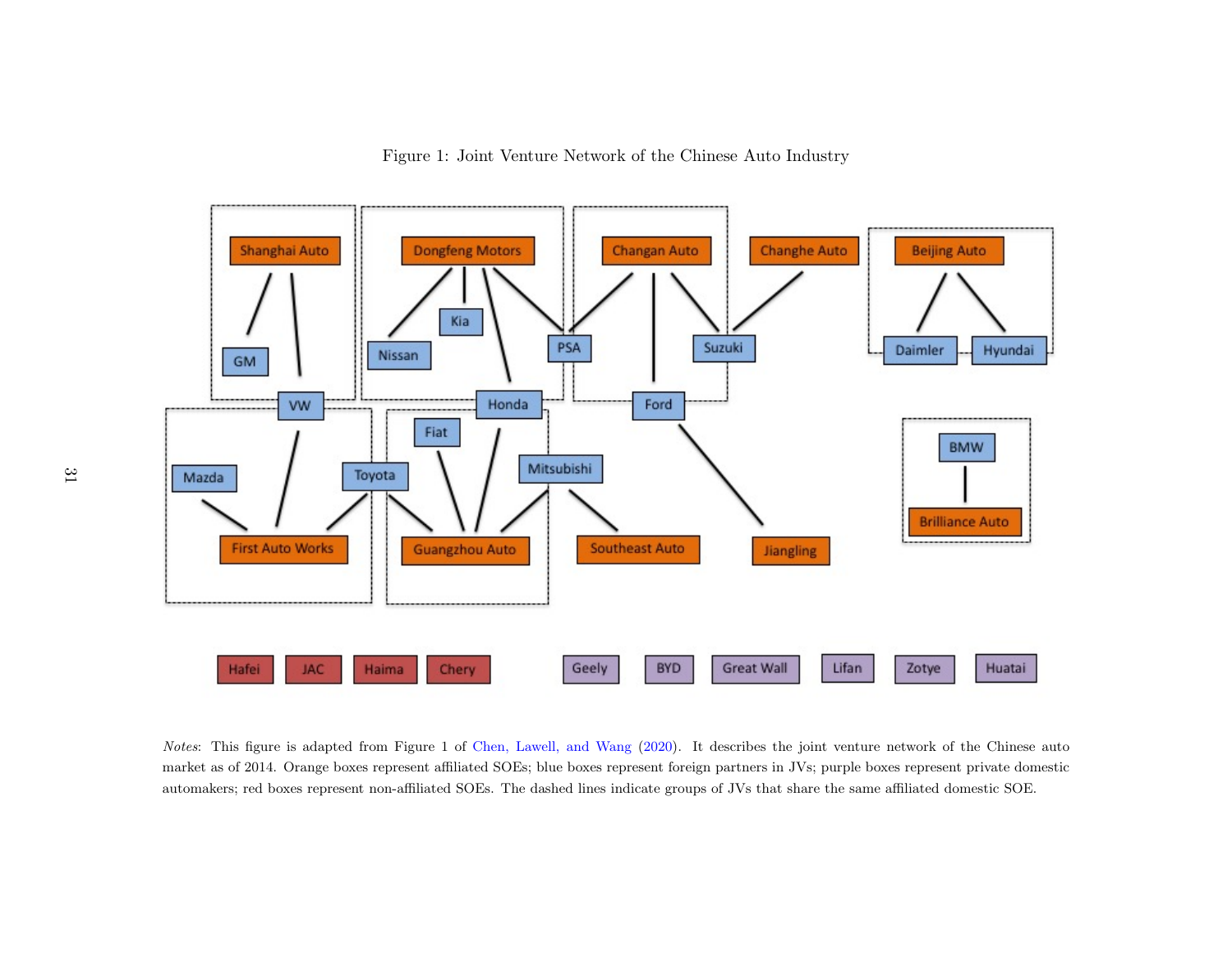

Panel A. Vehicle Price vs. IQS

<span id="page-33-0"></span> $^{750}$  700 750 800 850<br>  $^{750}$  701 701 750 800 850<br>  $^{750}$  701 701 750 800 850<br>  $^{750}$  701 750 800 850<br>  $^{750}$  761 800 850<br>  $^{750}$  761 800 850<br>  $^{750}$  761 800 850<br>  $^{750}$  761  $^{750}$  800 850<br>  $^{750}$  761  $^{750}$  8 700 700 761al APEAL 750 800<br>
700 701al APEAL 750 800<br>
701al APEAL 750 800<br>
701al APEAL 750 800<br>
701al APEAL 750<br>
701al APEAL 750<br>
701al figures control for ve<br>
91ality. Notes: The figures are binned scatter plots between price and IQS (Panel A) and between price and APEAL (Panel B) The left figures control for vehicle size and horsepower/weight and the right figures further control for year fixed effects, segment fixed effects, and ownership type fixed effects. A lower IQSindicates less defects and hence better quality while <sup>a</sup> higher APEAL indicates better quality.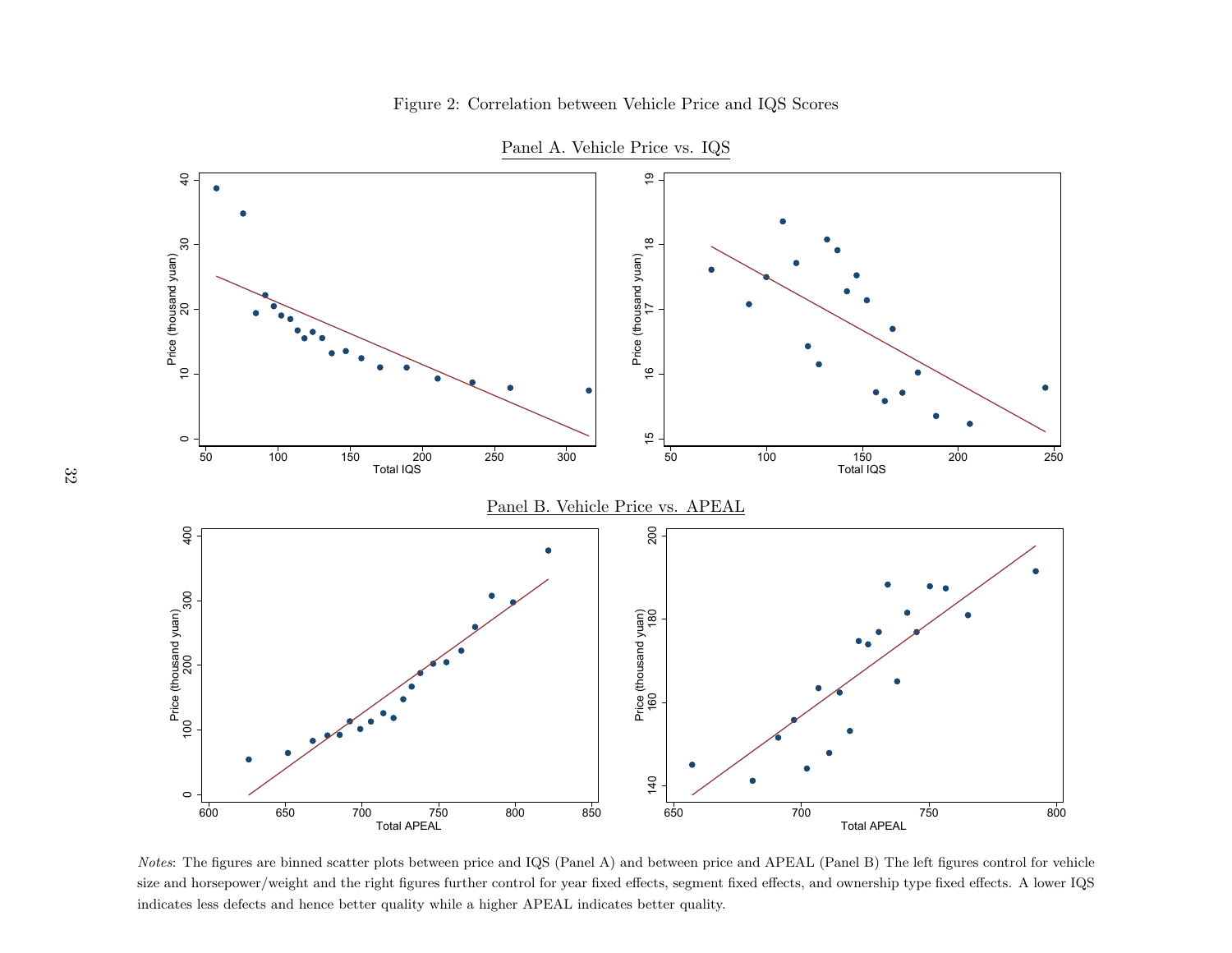Figure 3: Descriptive Patterns of Quality Upgrading



<span id="page-34-0"></span>Notes: The vertical axis reports IQS scores, which is the number of problems experienced per 100 vehicles during the first 90 days of ownership across nine performance dimensions. Note that smaller numbers indicate higher across nine performance dimensions. Note that smaller numbers indicate higher quality (the vertical axis points downward), so that the blue linerepresenting JV products lies at the top of the graph. The aggregate score (left figure) is the sum of scores over the nine dimensions. The middleand right figures show the time dynamics of two dimensions, namely engine and transmission and features/control/display.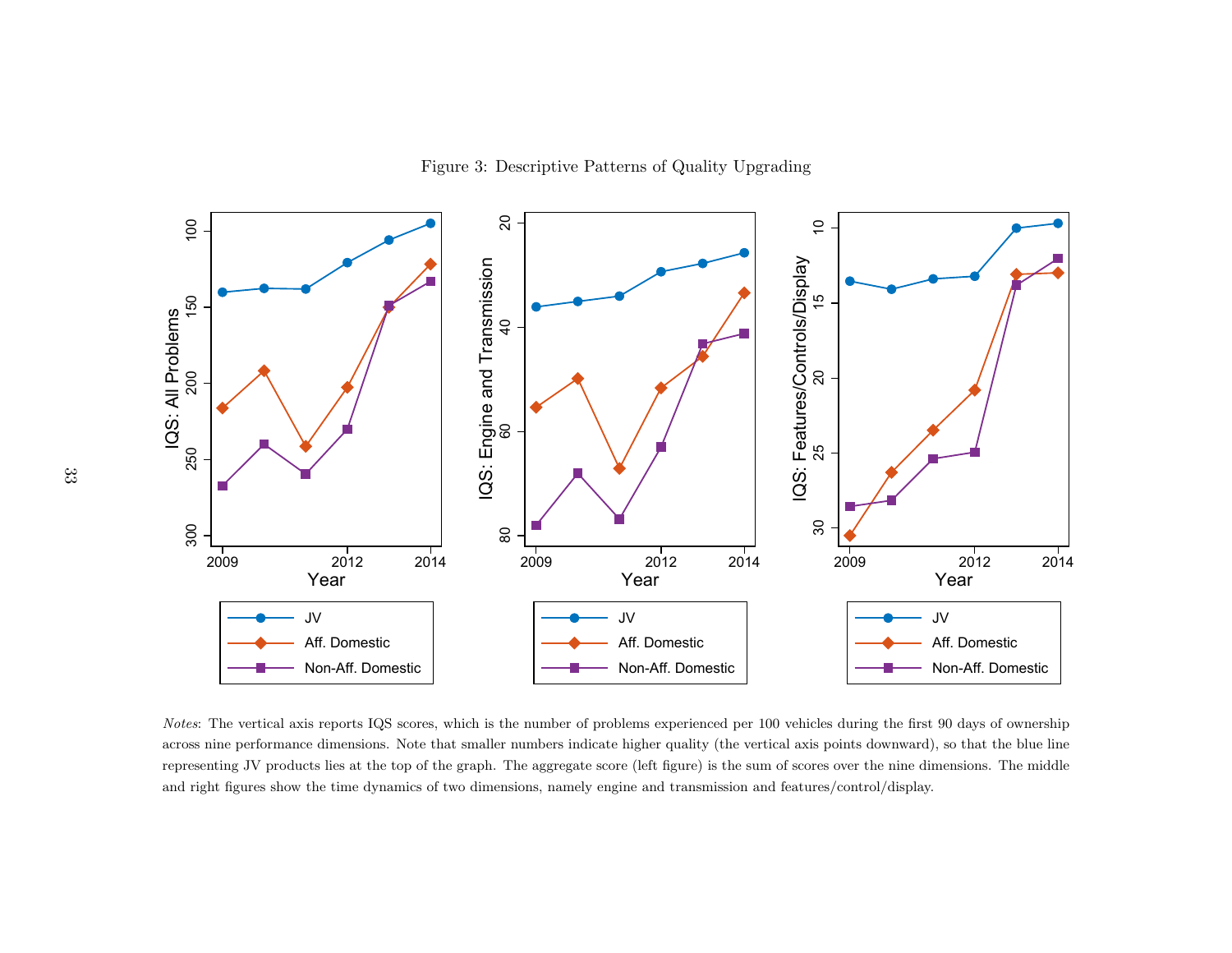<span id="page-35-0"></span>

### Figure 4: Leader-Follower Pattern of Relative Quality Strength

Notes: The bars show the quality scores for engine and fuel efficiency dimensions. The two models on the left are produced by JVs and those on the right are indigenous brands by affiliated domestic automakers.

#### Figure 5: Differential Relative Quality Strength Among Leaders

<span id="page-35-1"></span>

Notes: This figure shows relative quality strength (after partialling out model-year and quality-dimensionsegment fixed effects) across JVs along three vehicle performance dimensions measured in APEAL, namely driving dynamics, engine and fuel efficiency. Each circle represents a model produced by a given automaker. The sample includes vehicle models in all segments in 2014. The way of constructing the relative strength follows Equation [1](#page-14-1) while using cross-sectional data.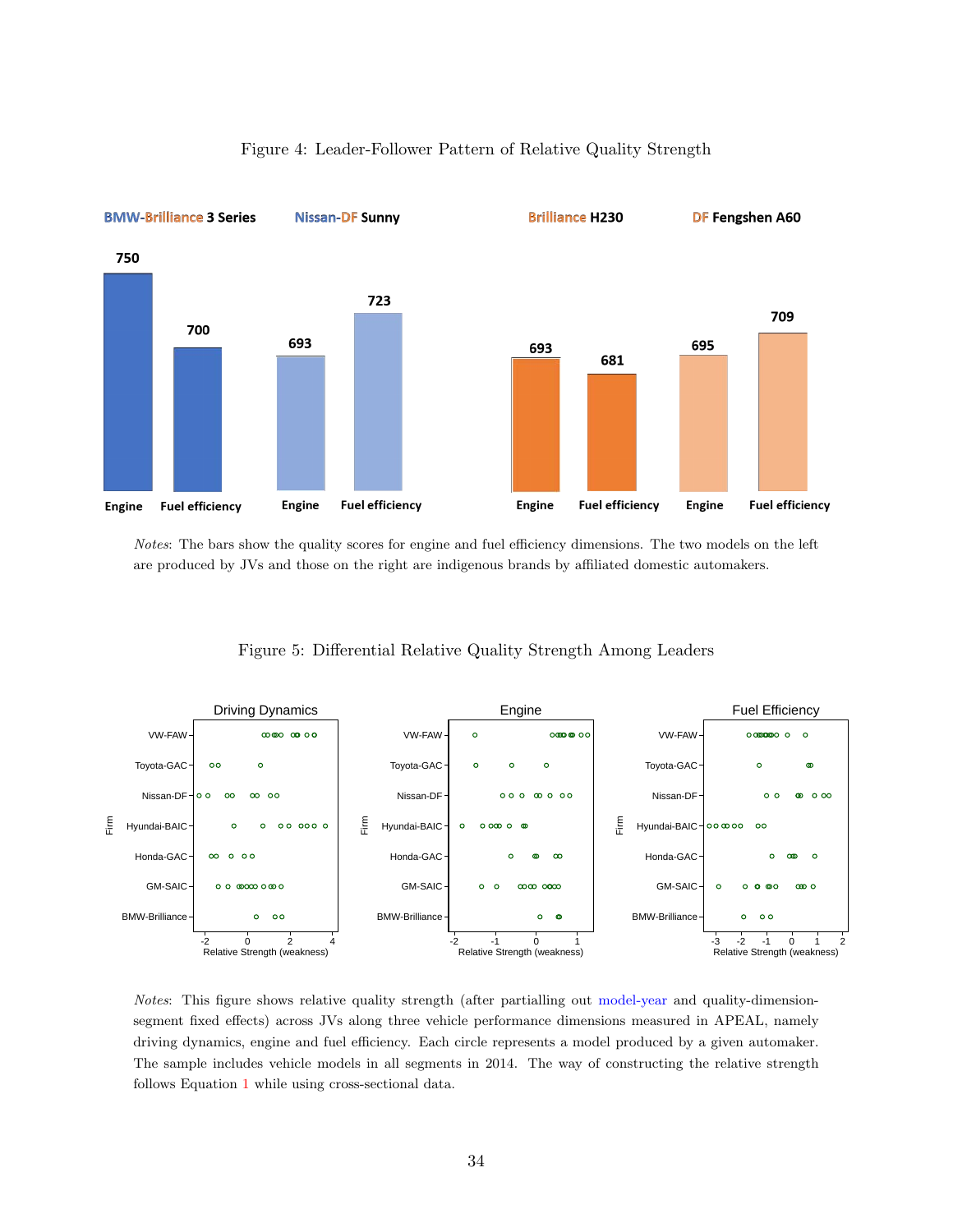<span id="page-36-0"></span>

Notes: The solid lines plot observed quality improvement in terms of the total IQS score for JV and domestic models. The dashed line shows the counterfactual quality dynamics of the domestic models if quid pro quo was lifted in 2009 (assuming the effect starts to takes place in 2010). The first panel assumes that knowledge spillover and learning are proportional to the difference between current JV model quality and domestic model's quality in 2009. The second panel assumes that learning occurs cumulatively each year. The benefit affiliated domestic automakers receive in a particular year embodies all past learning with no depreciation, where learning in a given year is proportional to the quality difference in that year. These two scenarios bound the effect of quid pro quo.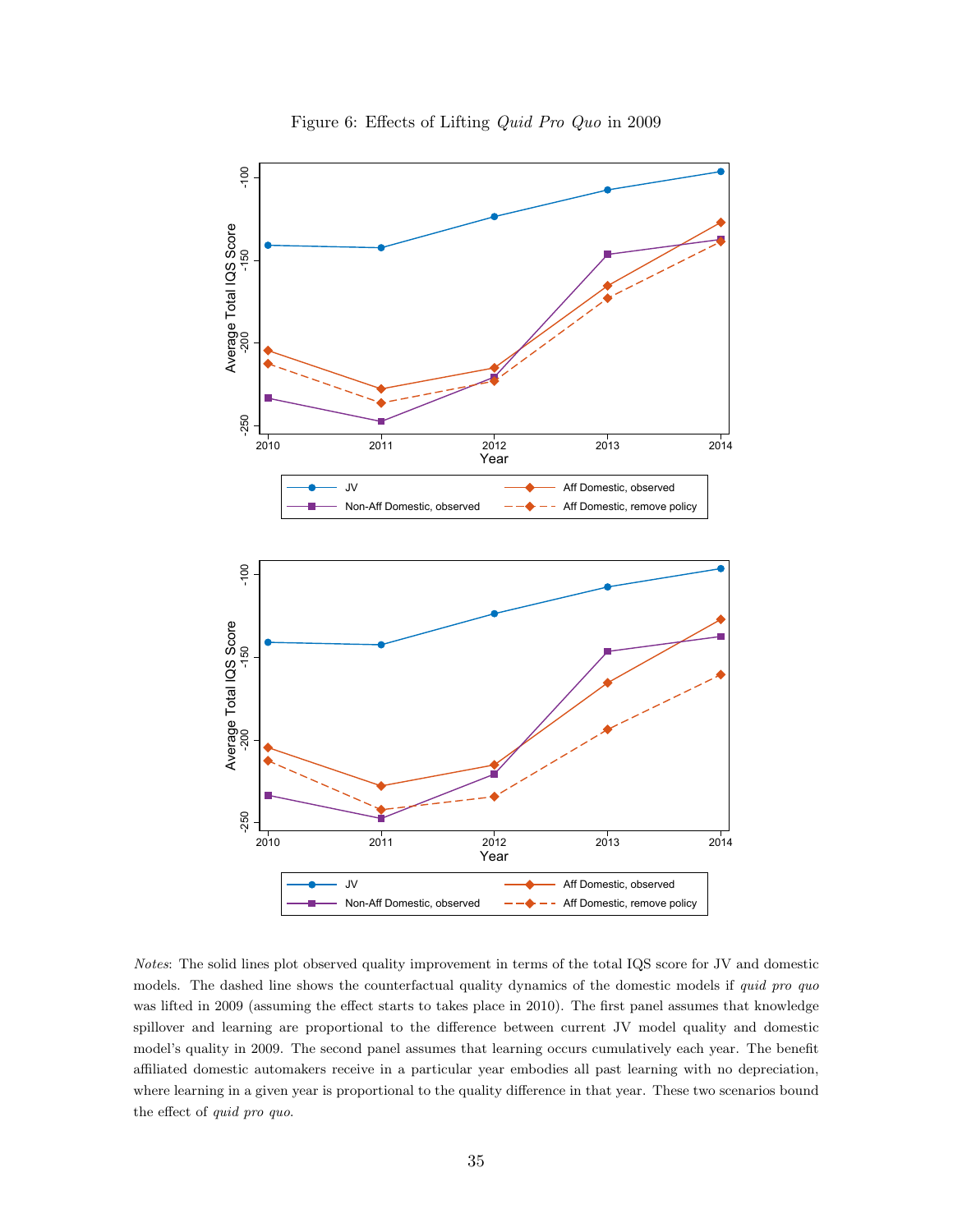| Ownership                                           |        | JV    |        |       |        |       | Affiliated Domestic automakers |       |        |       |        | Non-affiliated Domestic automakers |
|-----------------------------------------------------|--------|-------|--------|-------|--------|-------|--------------------------------|-------|--------|-------|--------|------------------------------------|
| Year                                                | 2009   |       | 2014   |       | 2009   |       | 2014                           |       | 2009   |       |        | 2014                               |
|                                                     | Mean   | Std   | Mean   | Std   | Mean   | Std   | Mean                           | Std   | Mean   | Std   | Mean   | Std                                |
| Panel A: IQS scores                                 |        |       |        |       |        |       |                                |       |        |       |        |                                    |
| IQS 1: Audio/entertainment/navigation               | 5.44   | 3.67  | 5.17   | 2.80  | 7.93   | 6.99  | 4.20                           | 3.27  | 6.62   | 3.17  | 4.31   | 2.84                               |
| IQS 2: The driving experience                       | 29.39  | 14.35 | 20.31  | 6.98  | 40.78  | 16.99 | 25.82                          | 7.73  | 51.64  | 14.44 | 27.42  | 6.04                               |
| IQS 3: Engine                                       | 22.63  | 10.25 | 18.56  | 7.59  | 38.59  | 16.28 | 21.53                          | 6.42  | 43.84  | 10.47 | 25.72  | 6.15                               |
| IQS 4: Features/controls/displays                   | 13.53  | 7.87  | 9.68   | 3.32  | 28.93  | 8.01  | 12.29                          | 6.33  | 29.51  | 11.11 | 12.78  | 4.30                               |
| IQS 5: HVAC problems                                | 16.39  | 7.23  | 8.91   | 4.37  | 25.82  | 8.82  | 11.46                          | 6.12  | 27.73  | 9.33  | 11.89  | 5.24                               |
| IQS 6: Interior problems                            | 13.39  | 6.52  | 7.73   | 3.55  | 21.47  | 10.93 | 9.69                           | 3.40  | 19.74  | 5.54  | 10.48  | 4.81                               |
| IQS 7: Seat problems                                | 5.21   | 3.67  | 4.56   | 2.51  | 6.04   | 3.76  | 5.15                           | 2.36  | 8.26   | 3.82  | 5.35   | 2.82                               |
| IQS 8: Transmission                                 | 13.61  | 9.91  | 7.11   | 4.68  | 26.79  | 12.78 | 12.80                          | 4.08  | 33.02  | 11.55 | 16.34  | 4.58                               |
| IQS 9: Exterior problems                            | 23.19  | 13.72 | 12.82  | 5.84  | 39.24  | 15.26 | 20.51                          | 8.15  | 50.91  | 19.26 | 19.37  | $6.56\,$                           |
| IQS total                                           | 142.79 | 55.65 | 94.85  | 23.02 | 235.60 | 72.56 | 123.45                         | 24.28 | 271.28 | 49.85 | 133.66 | 19.77                              |
|                                                     |        |       |        |       |        |       |                                |       |        |       |        |                                    |
| Panel B: APEAL scores                               |        |       |        |       |        |       |                                |       |        |       |        |                                    |
| APEAL 1: Audio, entertainment, and navigation       | 93.65  | 22.89 | 96.64  | 20.90 | 79.18  | 22.32 | 93.38                          | 15.78 | 71.76  | 12.32 | 89.78  | 15.40                              |
| APEAL 2: Engine and transmission                    | 40.68  | 1.92  | 40.21  | 1.32  | 37.58  | 2.73  | 38.60                          | 0.79  | 36.57  | 1.16  | 38.34  | 0.83                               |
| APEAL 3: Exterior                                   | 58.99  | 2.49  | 57.51  | 1.88  | 56.49  | 3.81  | 55.61                          | 1.14  | 55.03  | 1.64  | 55.18  | 0.91                               |
| APEAL 4: Heating, ventilation, and air conditioning | 65.78  | 3.12  | 64.50  | 2.14  | 61.55  | 4.60  | 62.31                          | 1.23  | 60.28  | 2.01  | 61.89  | 1.11                               |
| APEAL 5: Visibility and driving safety              | 71.80  | 5.96  | 72.12  | 3.89  | 66.38  | 7.79  | 69.52                          | 3.43  | 63.10  | 4.60  | 69.15  | 2.99                               |
| APEAL 6: Driving dynamics                           | 65.79  | 2.94  | 64.43  | 2.16  | 61.58  | 4.60  | 62.16                          | 1.46  | 59.67  | 1.92  | 61.75  | 1.27                               |
| APEAL 7: Fuel economy                               | 15.96  | 0.63  | 15.86  | 0.45  | 15.24  | 0.78  | 15.44                          | 0.28  | 14.84  | 0.31  | 15.29  | 0.35                               |
| APEAL 8: Interior                                   | 114.12 | 5.64  | 112.40 | 3.56  | 108.18 | 7.27  | 108.76                         | 2.03  | 105.28 | 3.07  | 108.13 | 1.79                               |
| APEAL 9: Seats                                      | 114.47 | 9.10  | 113.34 | 5.58  | 109.47 | 10.17 | 109.75                         | 4.03  | 105.34 | 7.74  | 108.39 | 1.96                               |
| APEAL 10: Storage and space                         | 89.39  | 5.94  | 87.59  | 4.71  | 84.23  | 8.08  | 82.84                          | 4.65  | 80.72  | 6.20  | 82.62  | 4.59                               |
| APEAL total                                         | 730.62 | 52.14 | 724.60 | 39.74 | 679.88 | 65.26 | 698.38                         | 24.07 | 652.60 | 30.44 | 690.52 | 22.23                              |
| Num of automakers                                   | 19     |       | 25     |       | 7      |       | 10                             |       |        |       | 5      |                                    |
| Num of models                                       | 76     |       | 119    |       | 20     |       | 30                             |       | 17     |       | 20     |                                    |

Table 1: Summary Statistics: IQS and APEAL Scores

<span id="page-37-0"></span>Notes: The scores are at the model-by-year level, averaged over responses by around 100 car owners for each model-year. IQS scores measure the number of problem per 100 vehicle in the first three months of ownership in nine dimensions. APEAL scores are user satisfaction ratings in ten vehicle performancedimensions. Non-affiliated domestic automakers include all private Chinese automakers and non-affiliated SOEs that are not part of any JV.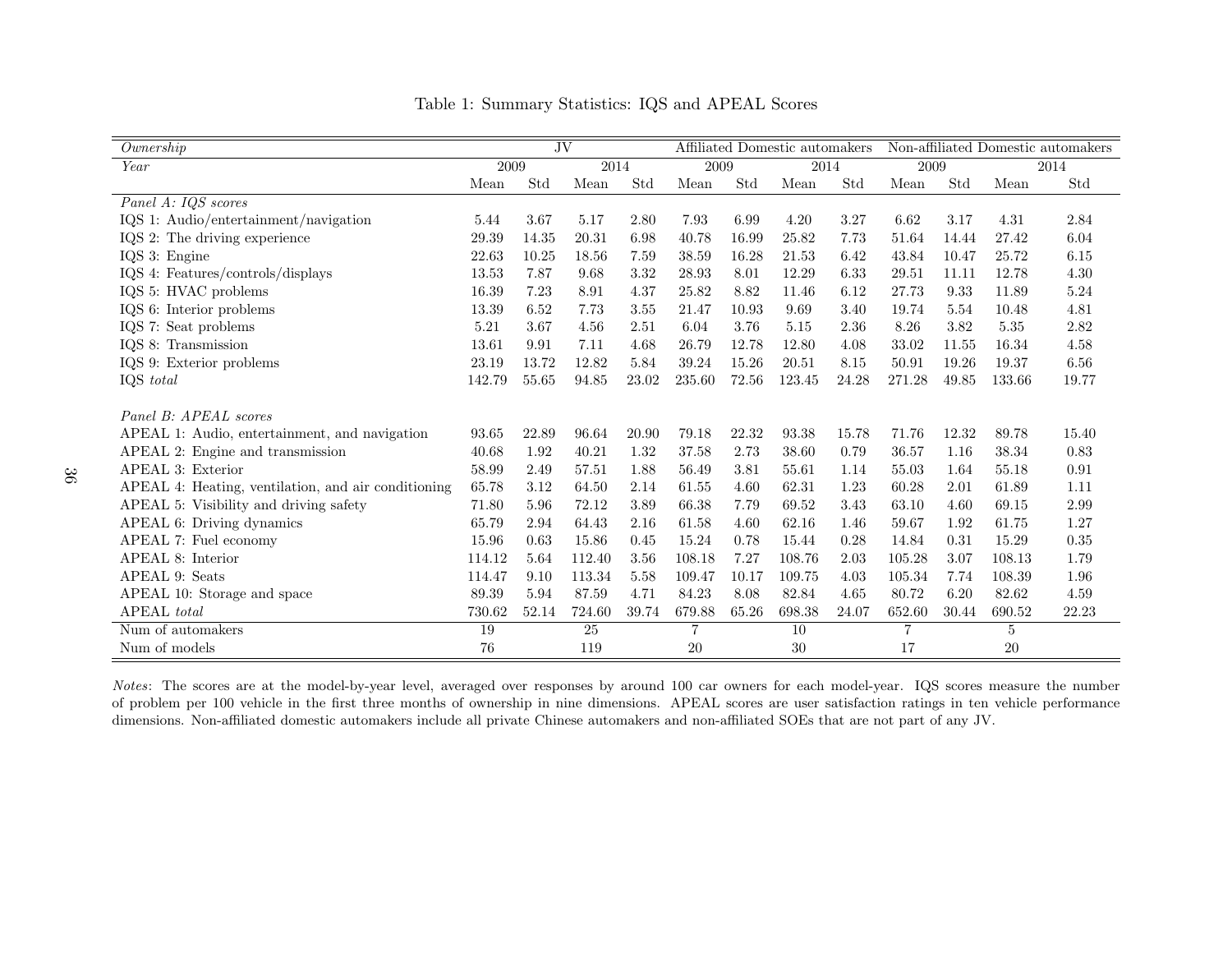<span id="page-38-0"></span>

|                      | '1,                    | $\left( 2\right)$      | $\left( 3\right)$      | (4)                    | $\left(5\right)$       |
|----------------------|------------------------|------------------------|------------------------|------------------------|------------------------|
| LeaderScore          | $-0.008***$<br>(0.001) | $-0.006***$<br>(0.001) | $-0.008***$<br>(0.001) | $-0.007***$<br>(0.001) | $-0.008***$<br>(0.001) |
| $\times$ SameFirm    | $0.142***$             | $0.109***$             | $0.145***$             | $0.122***$             | $0.140***$             |
|                      | (0.020)                | (0.016)                | (0.021)                | (0.017)                | (0.020)                |
|                      |                        |                        |                        |                        |                        |
| Firm FE              |                        |                        |                        |                        |                        |
| Firm-year FE         |                        |                        |                        |                        |                        |
| Model FE             |                        |                        | √                      |                        |                        |
| Model-year FE        |                        |                        |                        |                        |                        |
| Dimension-year FE    |                        |                        |                        |                        |                        |
| Dimension-Segment FE |                        |                        |                        |                        |                        |
| Observations         | 292,334                | 292,334                | 292,334                | 292,334                | 292,334                |

Table 2: Relative Quality Strength among JVs

Notes: We randomly assign each JV model to be either a follower or a leader (with 50% chance each), and match each leader and follower into pairs. The dependent variable is the quality score of a follower model. The unit of observation is a pair-year-quality dimension. Both leader and follower scores are residualized scores after taking out a set of fixed effects specified under each column. Standard errors are clustered at FollowerFirm-Dimension and LeaderFirm-Dimension level. \*\*\* implies significance at 0.01 level, \*\* 0.05, \* 0.1.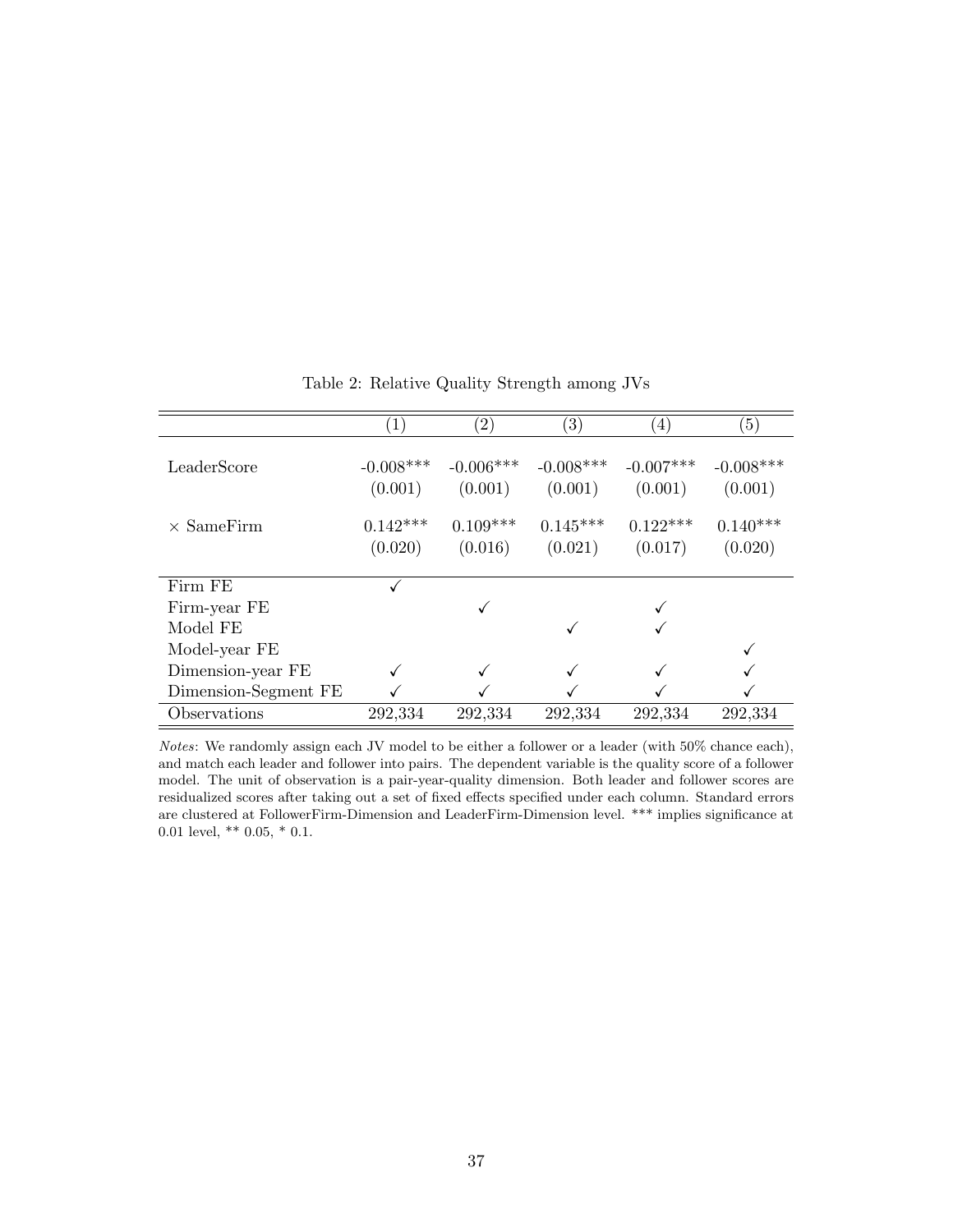<span id="page-39-0"></span>

|                                     | $\left( 1\right)$ | $\left( 2\right)$ | $\left( 3\right)$ | $\left( 4\right)$ | (5)        | (6)        |
|-------------------------------------|-------------------|-------------------|-------------------|-------------------|------------|------------|
|                                     |                   |                   |                   |                   |            |            |
| <b>JVScore</b>                      | $-0.001$          | $-0.002$          | $-0.002$          | $-0.002$          | $-0.002$   | $-0.002$   |
|                                     | (0.002)           | (0.002)           | (0.002)           | (0.002)           | (0.002)    | (0.002)    |
| $\times$ SameGroup                  | $0.026***$        | 0.002             | 0.004             | 0.011             | 0.005      | 0.004      |
|                                     | (0.013)           | (0.013)           | (0.010)           | (0.015)           | (0.012)    | (0.014)    |
| $\times$ SameSeg                    |                   | 0.002             | 0.004             | 0.003             | $0.005***$ | 0.002      |
|                                     |                   | (0.003)           | (0.002)           | (0.004)           | (0.002)    | (0.002)    |
|                                     |                   |                   |                   |                   |            |            |
| $\times$ SameGroup $\times$ SameSeg |                   | $0.131***$        | $0.107***$        | $0.137***$        | $0.113***$ | $0.138***$ |
|                                     |                   | (0.018)           | (0.019)           | (0.020)           | (0.017)    | (0.021)    |
| Observations                        | 591,280           | 591,280           | 591,280           | 591,280           | 591,280    | 591,280    |
|                                     |                   |                   |                   |                   |            |            |
| Partialling out:                    |                   |                   |                   |                   |            |            |
| Firm FE                             |                   |                   |                   |                   |            |            |
| Firm-year FE                        |                   |                   | ✓                 |                   |            |            |
| Model FE                            |                   |                   |                   | ✓                 |            |            |
| Model-year FE                       |                   |                   |                   |                   |            |            |
| Dimension-year FE                   | ✓                 |                   |                   |                   |            |            |
| Dimension-Segment FE                |                   |                   |                   |                   |            |            |

<span id="page-39-1"></span>Table 3: Knowledge Spillover from JVs to Domestic Firms

Notes: The dependent variable is the quality score of a domestic model. We consider all pairs of models produced by JVs and domestic automakers. The unit of observation is a pair-year-quality dimension. Both leader (JV) and follower (domestic) scores are residualized scores after taking out various fixed effects. SameGroup is an indicator variable that equals to 1 if the two models belong to a pair of affiliated automakers. SameSeg is an indicator variable that equals to 1 if the two models belong to the same vehicle segment. Standard errors are clustered at FollowerFirm-Dimension and LeaderFirm-Dimension level. \*\*\* implies significance at 0.01 level, \*\* 0.05, \* 0.1.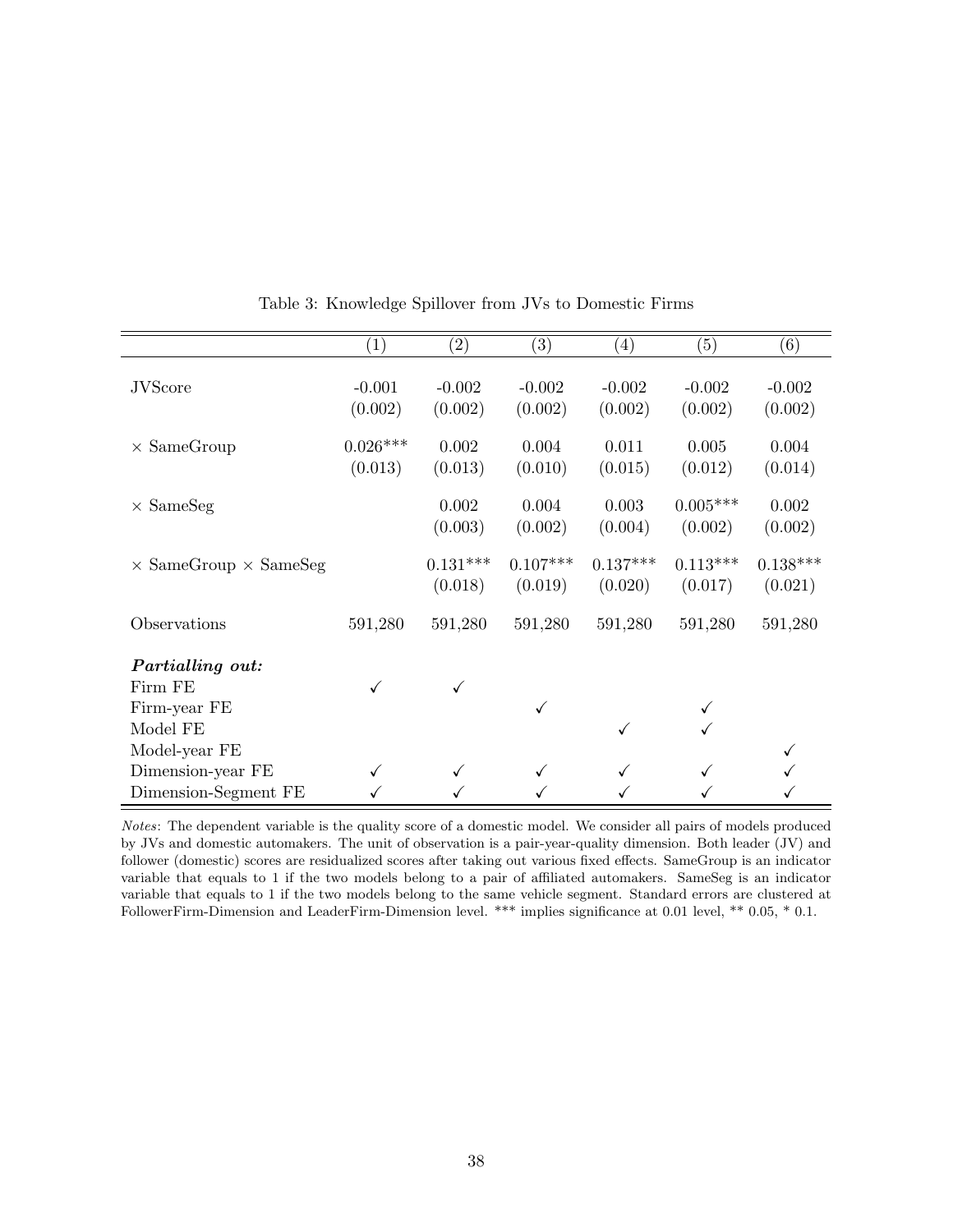<span id="page-40-0"></span>

|                                     | (1)        | (2)         | $\left( 3\right)$ |
|-------------------------------------|------------|-------------|-------------------|
| Founding Year                       | All        | Before 2000 | All               |
|                                     |            |             |                   |
| <b>JVScore</b>                      | $-0.002$   | $-0.002$    | $-0.004***$       |
|                                     | (0.004)    | (0.004)     | (0.002)           |
|                                     |            |             |                   |
| $\times$ SameGroup                  | 0.004      | $-0.003$    | $0.027***$        |
|                                     | (0.014)    | (0.021)     | (0.007)           |
| $\times$ SameSeg                    | 0.002      | $-0.004$    | 0.007             |
|                                     | (0.002)    | (0.006)     | (0.004)           |
| $\times$ SameGroup $\times$ SameSeg | $0.138***$ | $0.210**$   | $0.119***$        |
|                                     | (0.021)    | (0.030)     | (0.017)           |
| Observations                        | 591,280    | 305,976     | 520,334           |
| <i>Partialling out:</i>             |            |             |                   |
| Model-Year FE                       |            |             |                   |
| Dimension-Year FE                   |            |             |                   |
| Dimension-Segment FE                |            |             |                   |
| Dimension-Model FE                  |            |             |                   |

Table 4: Results on Endogenous JV Formation

Notes: The dependent variable is the quality score of a domestic model. We consider pairs of models produced by JVs and domestic automakers. The unit of observation is a pair-year-quality dimension. Column (1) replicates our main result (Column (6) of Table [3\)](#page-39-0). Column (2) restrict to models produced by JVs that are formed prior to 2000. In Column (3), we construct residualized leader (JV) and follower (domestic) scores by partialling out dimension-year and dimension-model fixed effects. This specification only exploits temporal variation in leader's quality. SameGroup and SameSeg are defined as in Table [3](#page-39-0) Standard errors are clustered at FollowerFirm-Dimension and LeaderFirm-Dimension level. \*\*\* implies significance at 0.01 level, \*\* 0.05, \* 0.1.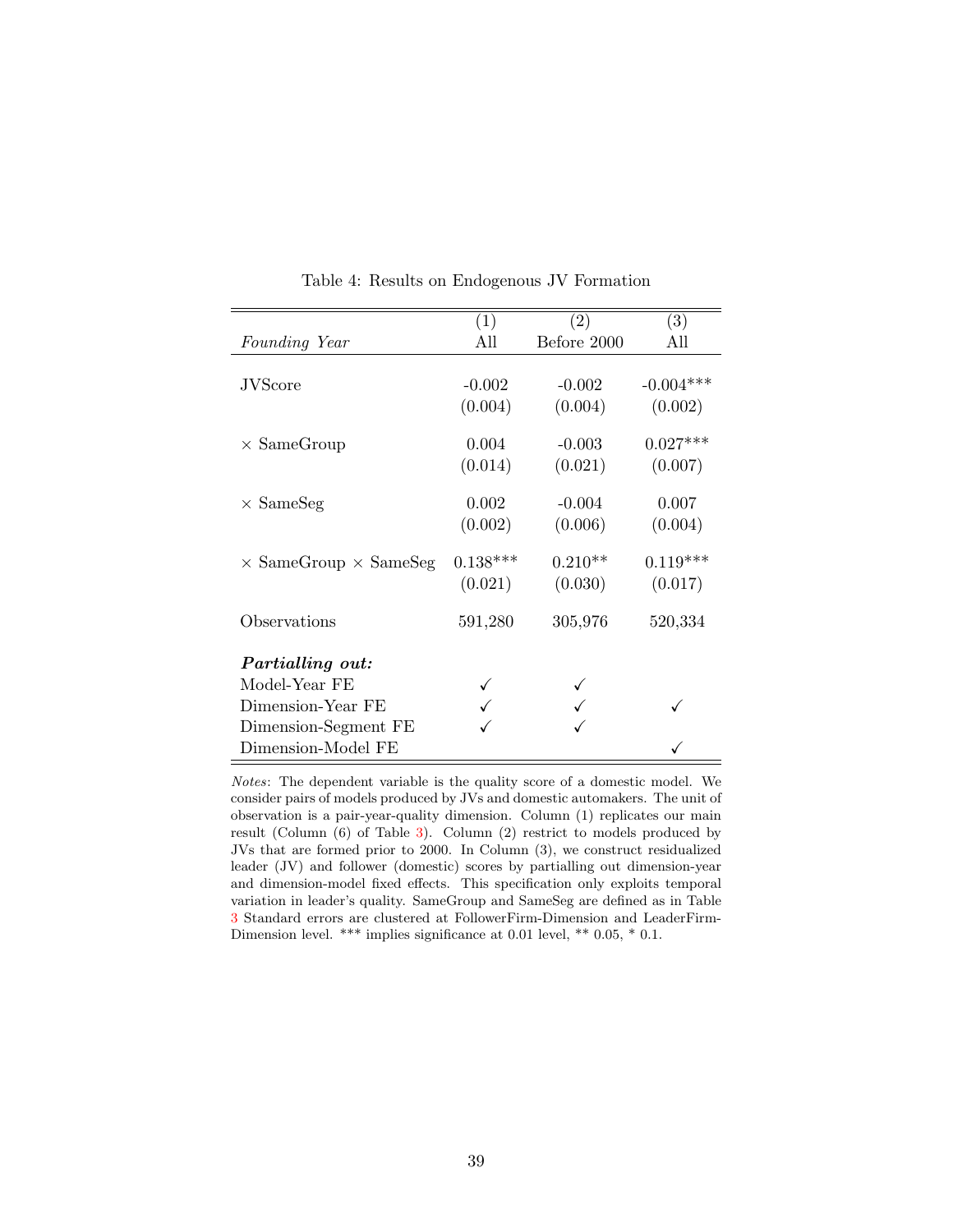<span id="page-41-0"></span>

| Dep. variable: $log(count of top two choices + 1)$      | (1)                    | $\left( 2\right)$      | (3)                              |
|---------------------------------------------------------|------------------------|------------------------|----------------------------------|
| SameGroup                                               | $-0.034***$<br>(0.003) | $-0.003$<br>(0.003)    | $-0.009***$<br>(0.003)           |
| SameSegment                                             |                        | $0.082***$<br>(0.007)  | $0.056***$<br>(0.007)            |
| $SameGroup \times SameSegment$                          |                        | $-0.021***$<br>(0.007) | $-0.017***$<br>(0.007)           |
| SameOwnershipType                                       |                        | $0.037***$<br>(0.001)  | $0.025***$<br>(0.001)            |
| $SameOwnershipType \times SameSegment$                  |                        | $0.132***$<br>(0.003)  | $0.130***$<br>(0.003)            |
| SameFirm                                                |                        | $0.051***$<br>(0.003)  | $0.041***$<br>(0.003)            |
| Observations<br>R-squared<br><b>Attributes Controls</b> | 196,225<br>0.015       | 196,225<br>0.075       | 196,225<br>0.087<br>$\checkmark$ |

Table 5: Alternative Explanation: Overlapping Customer Base

Note: The sample is constructed from the household car ownership survey. Each observation is a pair of models in a year. The dependent variable is the log number of times a pair is listed as the top two choices by some households in the survey data. Attributes controls include the difference in prices, car sizes, and engine powers. SameGroup and SameSeg are defined as in Table [3.](#page-39-0) SameOwnerShipType is takes value 1 if both are JV models or both are domestic models. In columns (2) and (3), the omitted group includes pairs that are not in the same segment and not produced by firms of the same ownership type, and not produced by affiliated automakers. \*\*\* implies significance at 0.01 level, \*\*  $0.05, *0.1.$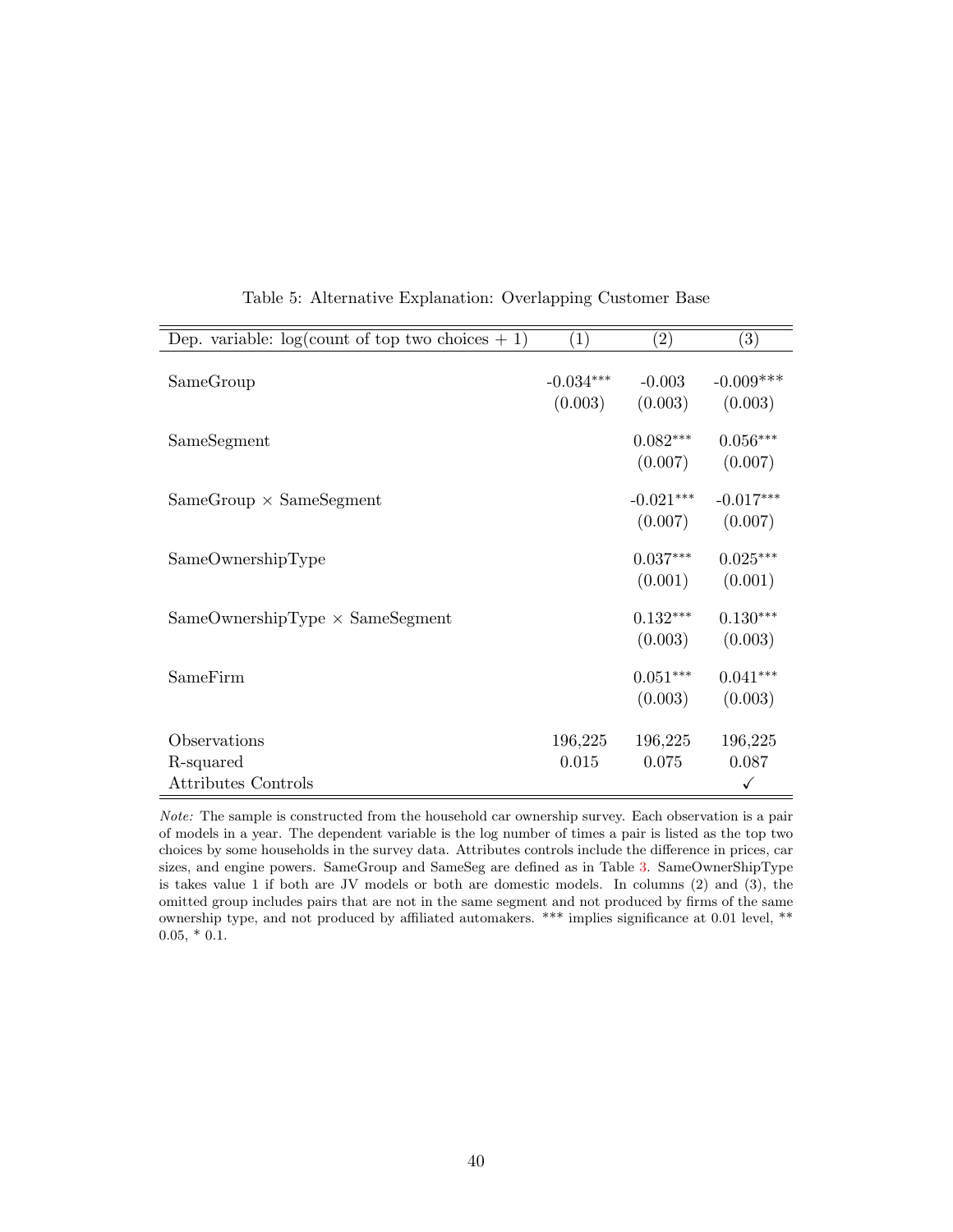<span id="page-42-0"></span>

|                                     | (1)        | (2)        | (3)        |
|-------------------------------------|------------|------------|------------|
|                                     | All        | IQS        | APEAL      |
|                                     |            |            |            |
| <b>JVScore</b>                      | $-0.002$   | $-0.001$   | $-0.003$   |
|                                     | (0.002)    | (0.001)    | (0.004)    |
| $\times$ SameGroup                  | 0.004      | 0.001      | 0.007      |
|                                     | (0.013)    | (0.009)    | (0.024)    |
|                                     |            |            |            |
| $\times$ SameSeg                    | 0.003      | $-0.000$   | 0.006      |
|                                     | (0.002)    | (0.003)    | (0.004)    |
| $\times$ SameGroup $\times$ SameSeg | $0.138***$ | $0.131***$ | $0.144***$ |
|                                     | (0.021)    | (0.028)    | (0.031)    |
|                                     |            |            |            |
| Observations                        | 591,280    | 280,080    | 311,200    |
| Partialling out:                    |            |            |            |
|                                     |            |            |            |
| Model-year FE                       |            |            |            |
| Dimension-Year FE                   |            |            |            |
| Dimension-Segment FE                |            |            |            |

Table 6: Knowledge Spillover by IQS and APEAL Studies

Notes: The dependent variable is the quality score of a domestic model. We consider all pairs of models produced by JVs and domestic automakers. The unit of observation is a pair-year-quality dimension. Column (1) replicates Column (2) of Table [3.](#page-39-0) Columns (2) and (3) split IQS and APEAL scores into different regression samples. Standard errors are clustered at FollowerFirm-Dimension and LeaderFirm-Dimension level. \*\*\* implies significance at 0.01 level, \*\* 0.05, \* 0.1.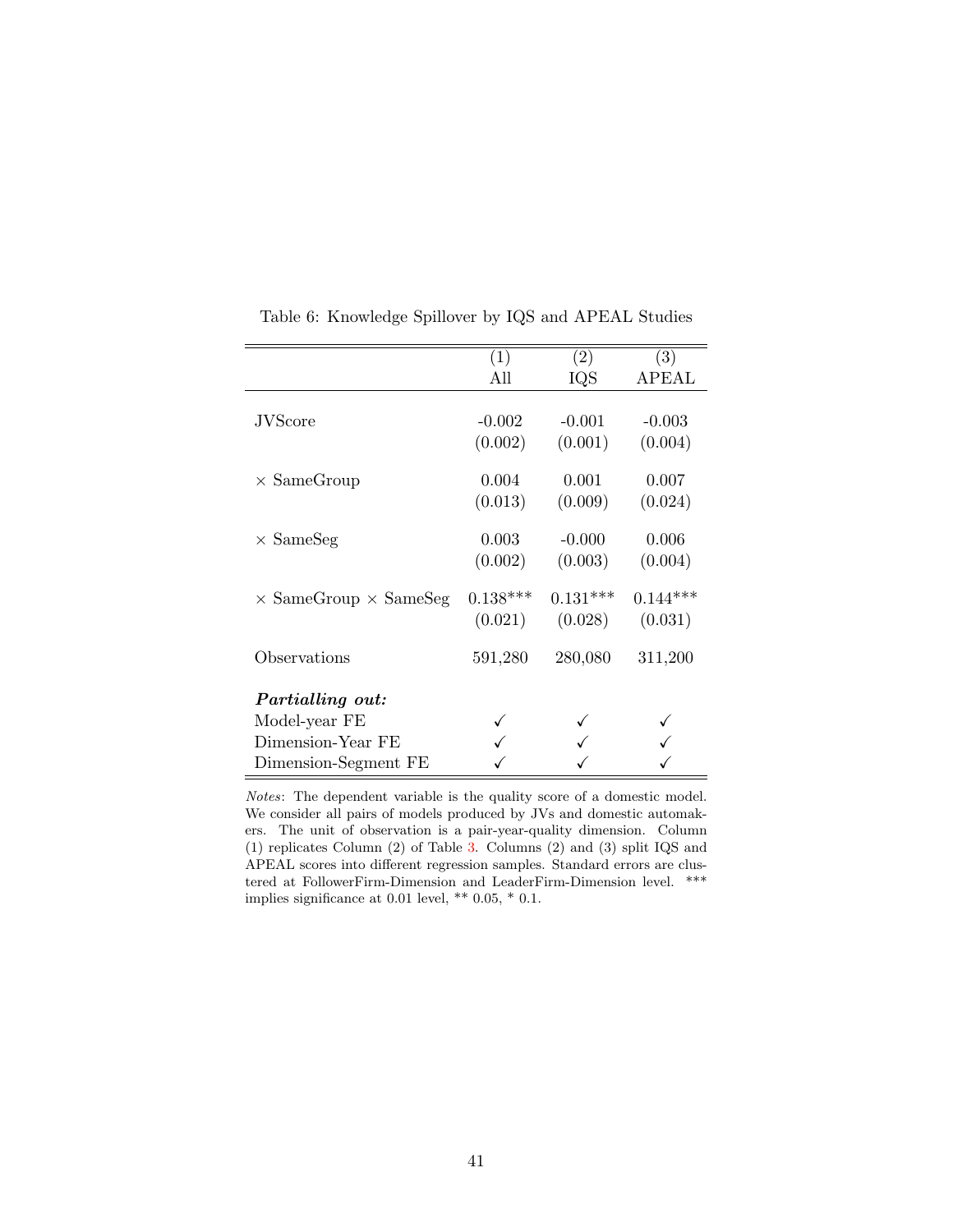<span id="page-43-0"></span>

| JVScore interacted with                                      | $\left(1\right)$      | $\left( 2\right)$     | (3)                   | $\left( 4\right)$     |
|--------------------------------------------------------------|-----------------------|-----------------------|-----------------------|-----------------------|
| $\times$ SameGroup                                           | $0.143***$<br>(0.020) | $0.063***$<br>(0.019) | $0.046***$<br>(0.020) | $0.055***$<br>(0.025) |
| $\times$ SameGroup $\times$ JVDomFlow                        |                       | $0.030***$<br>(0.008) | $0.026**$<br>(0.010)  | $0.037***$<br>(0.011) |
| $\times$ SameGroup $\times$ DomJVFlow                        |                       |                       | 0.012<br>(0.011)      |                       |
| $\times$ SameGroup $\times$ JVDomFlow $\times$ HighTechShare |                       |                       |                       | 0.044<br>(0.041)      |
| Observations                                                 | 115,159               | 115,159               | 115,159               | 69,331                |
| <i>Partialling out:</i>                                      |                       |                       |                       |                       |
| Model-year FE                                                |                       |                       |                       |                       |
| Dimension-Year FE                                            |                       |                       |                       |                       |
| Dimension-Segment FE                                         |                       |                       |                       |                       |

Table 7: Mechanism of Knowledge Spillover: Worker Flow

Notes: The dependent variable is the quality score of a domestic model.The sample consists of domestic-JV pairs in the same vehicle segment where spillover is concentrated. The unit of observation is a pair-year-quality dimension. Both JV and domestic scores are residualized scores after taking out dimension-year, model-year and dimensionsegment fixed effects. SameGroup is defined as in Table [3.](#page-39-0) JVDomFlow measures the number of workers who moved from the JV to the domestic automaker. Vice versa for DomJVFlow. We identify six "HighTech" occupations that are directly related to the IQS quality measures. Those are feature designers, mechanical engineers, software engineers, procurement manager, quality control, and R&D. HighTechShare is the fraction of worker flows that is in one of the six occupations. All pairs with 0 worker flow (and hence undefined HighTechShare) are dropped in column (4). Standard errors are clustered at FollowerFirm-Dimension and LeaderFirm-Dimension level. \*\*\* implies significance at 0.01 level, \*\* 0.05, \* 0.1.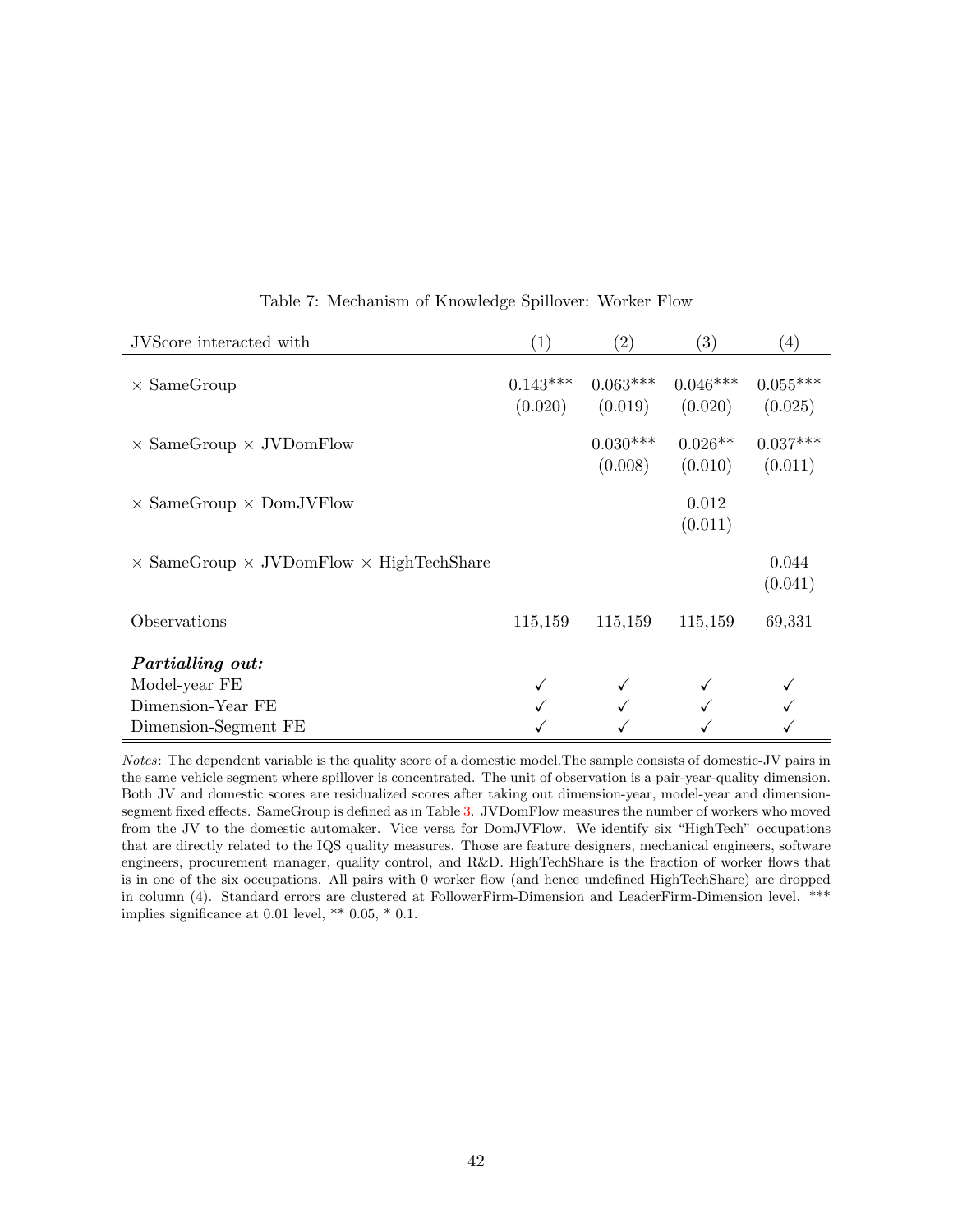<span id="page-44-0"></span>

| JVScore interacted with                          | (1)                   | $\left( 2\right)$     |
|--------------------------------------------------|-----------------------|-----------------------|
| $\times$ SameGroup                               | $0.138***$<br>(0.020) | $0.094***$<br>(0.022) |
| $\times$ SameGroup $\times$ SupplierOverlapRatio |                       | $0.039***$<br>(0.015) |
| Observations                                     | 111,796               | 111,796               |
| Partialling out:                                 |                       |                       |
| Model-year FE                                    |                       |                       |
| Dimension-Year FE                                |                       |                       |
| Dimension-Segment FE                             |                       |                       |

Table 8: Mechanism of Knowledge Spillover: Supplier Network

Notes: The dependent variable is the quality score of a domestic model. The sample consists of domestic-JV pairs in the same vehicle segment where spillover is concentrated. The unit of observation is a pair-year-quality dimension. Both JV and domestic scores are residualized scores after taking out dimension-year, model-year and dimension-segment fixed effects. SameGroup is defined as in Table [3.](#page-39-0) SupplierOverlapRatio is defined as the number of common suppliers divided by the number of distinct suppliers reported by the pair (the smaller number of the two). Standard errors are clustered at FollowerFirm-Dimension and LeaderFirm-Dimension level. \*\*\* implies significance at 0.01 level, \*\* 0.05, \* 0.1.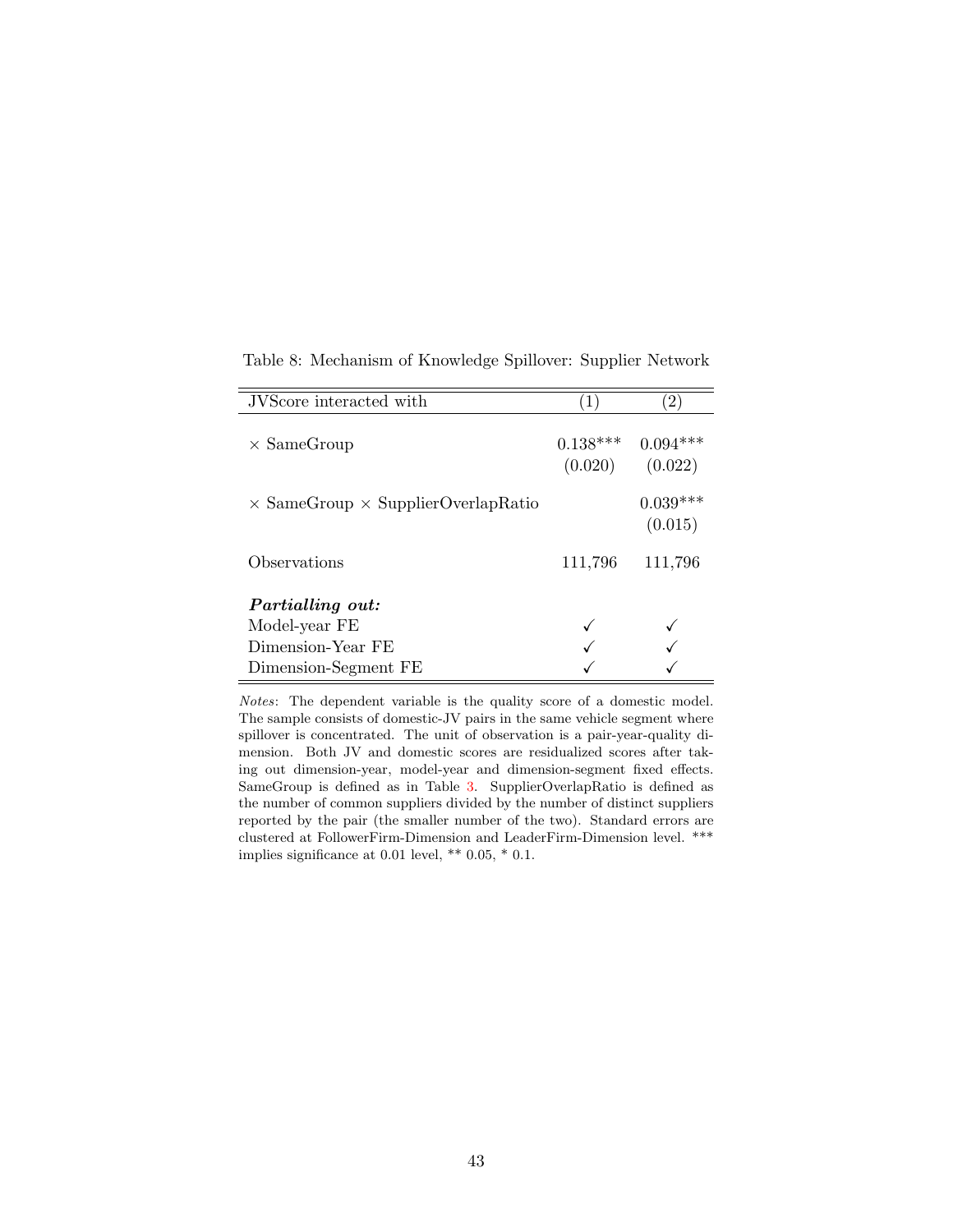| JVScore interacted with              | (1)                   | (2)                   |
|--------------------------------------|-----------------------|-----------------------|
| $\times$ SameGroup                   | $0.143***$<br>(0.020) |                       |
| $\times$ DiffGroup                   | 0.001<br>(0.005)      |                       |
| $\times$ SameGroup $\times$ SameCity |                       | $0.188***$<br>(0.036) |
| $\times$ SameGroup $\times$ DiffCity |                       | $0.103***$<br>(0.023) |
| $\times$ DiffGroup $\times$ SameCity |                       | $0.144*$<br>(0.084)   |
| $\times$ DiffGroup $\times$ DiffCity |                       | $-0.000$<br>(0.005)   |
| Observations                         | 115,159               | 115,159               |
| <i>Partialling out:</i>              |                       |                       |
| Model-Year FE                        |                       |                       |
| Dimension-Year FE                    |                       |                       |
| Dimension-Segment FE                 |                       |                       |

<span id="page-45-0"></span>Table 9: Knowledge Spillover: is Quid Pro Quo a prerequisite?

Notes: The dependent variable is the quality score of a domestic model. The sample consists of domestic-JV pairs in the same vehicle segment, which explains the smaller number of observations than Table [3.](#page-39-0) The unit of observation is a pairyear-quality dimension. Both leader (JV) and follower (domestic) scores are residualized scores after taking out dimensionyear, model-year and dimension-segment fixed effects. Interaction terms are dummy variables indicating whether the two models belong to the same affiliated group of automakers or locate in the same city. Standard errors are clustered at FollowerFirm-Dimension and LeaderFirm-Dimension level. \*\*\* implies significance at 0.01 level, \*\* 0.05, \* 0.1.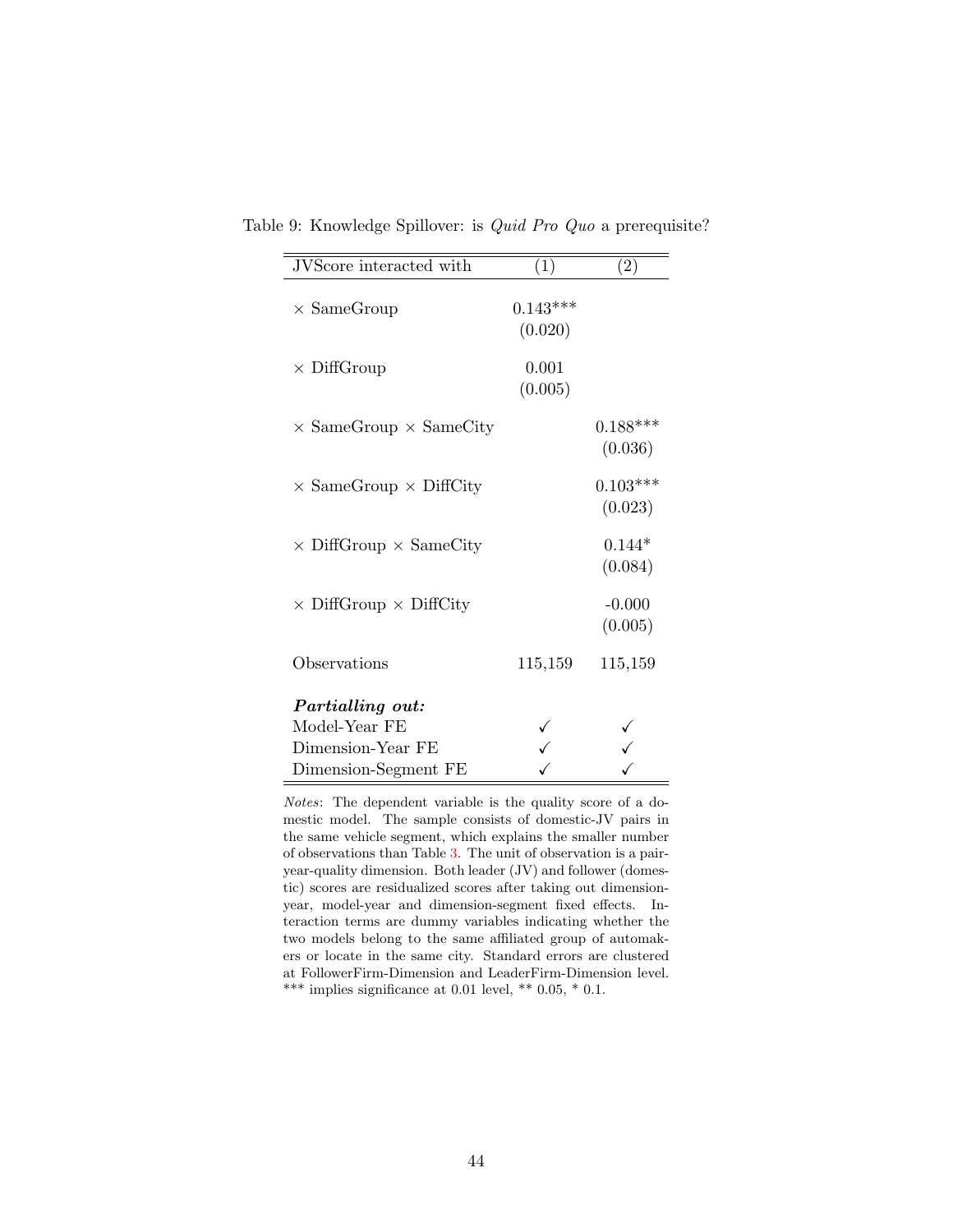<span id="page-46-0"></span>

| Sample: Pairs of models of non-affiliated domestic automakers and JVs | $\left( 1\right)$       |
|-----------------------------------------------------------------------|-------------------------|
| <b>JVScore</b>                                                        | $-0.002$ ***<br>(0.000) |
| $\times$ SameCity $\times$ CityWithAffiliatedFirm                     | $0.087**$<br>(0.044)    |
| $\times$ SameCity $\times$ CityWithoutAffiliatedFirm                  | $0.214***$<br>(0.040)   |
| Observations                                                          | 552,235                 |
| <i>Partialling out:</i>                                               |                         |
| Model-Year FE                                                         |                         |
| Dimension-Year FE                                                     |                         |
| Dimension-Segment FE                                                  |                         |

Table 10: Policy Counterfactual: Does Having Affiliated SOEs in a City Matter?

Notes: The dependent variable is the quality score of a domestic model. The sample in this exercise consists of all pairs of models produced by JVs and non-affiliated domestic automakers given that there are no pairs of JV-domestic models in the same segment and same city in cities where there is no affiliated automakers. The unit of observation is a pair-year-quality dimension. Both leader (JV) and follower (domestic) scores are residualized scores after taking out model-year, dimension-year and dimension-segment fixed effects. SameCity is an indicator variable that equals to 1 if the two models are produced in the same city. CityWithAffiliatedFirm and CityWithoutAffiliatedFirm are dummy variables indicating whether the city hosts an auto assembly plant by an affiliated domestic automaker. Standard errors are clustered at FollowerFirm-Dimension and LeaderFirm-Dimension level. \*\*\* implies significance at 0.01 level, \*\* 0.05, \* 0.1.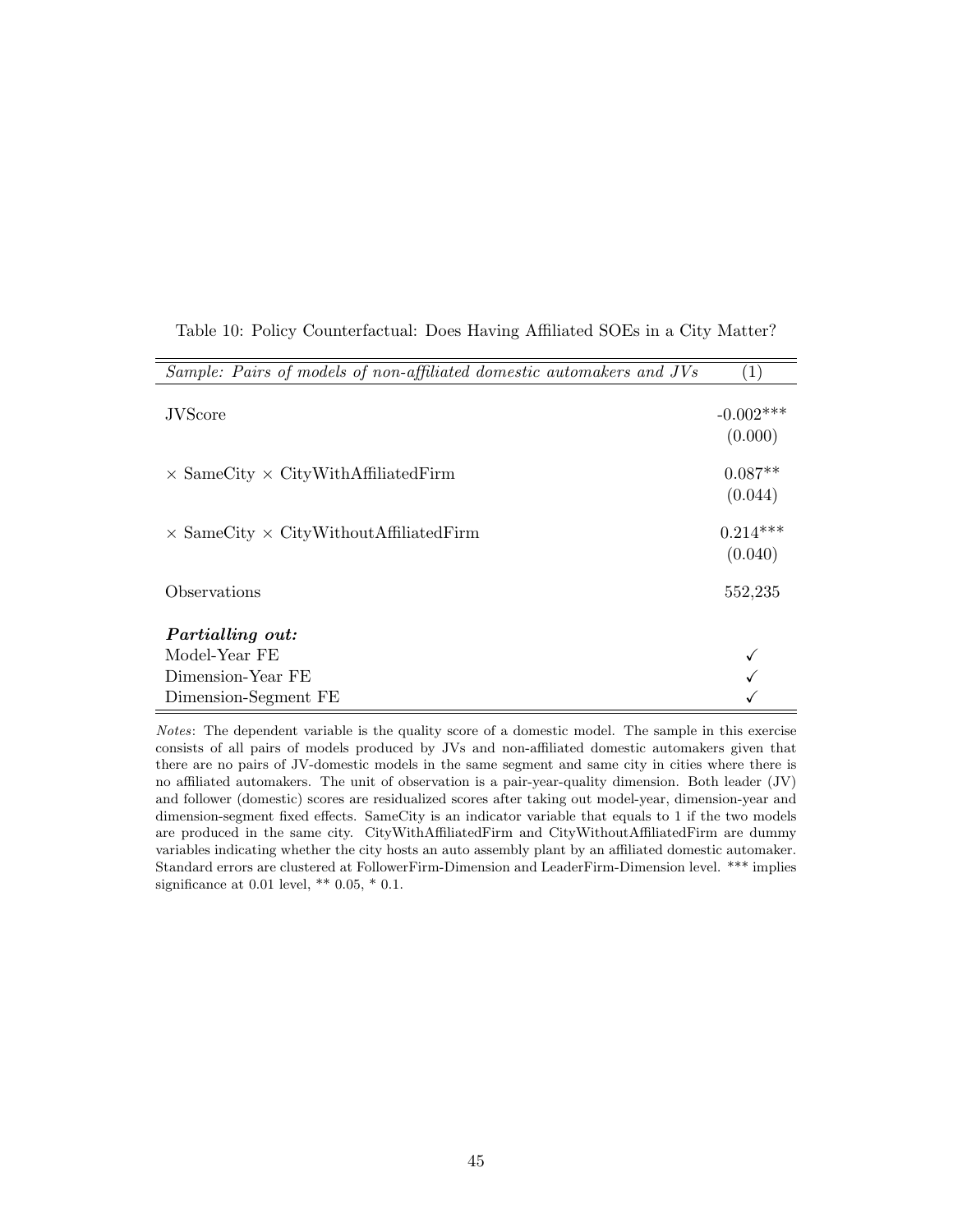<span id="page-47-0"></span>

|                                                           | $\left(1\right)$ | (2)       | (3)      | $\left(4\right)$ |
|-----------------------------------------------------------|------------------|-----------|----------|------------------|
| ScoreLeader                                               | $-0.006*$        | $-0.006*$ | $-0.008$ | $-0.007***$      |
|                                                           | (0.003)          | (0.003)   | (0.006)  | (0.002)          |
| ScoreLeader $\times$ SameCity                             | $0.087*$         | $0.111*$  | $0.135*$ | $0.135**$        |
|                                                           | (0.045)          | (0.058)   | (0.074)  | (0.059)          |
| $ScoreLeader \times WhollyForeignOwner$                   |                  | 0.001     |          | $-0.001$         |
|                                                           |                  | (0.004)   |          | (0.009)          |
| ScoreLeader $\times$ SameCity $\times$ WhollyForeignOwned |                  | $-0.032$  |          | 0.000            |
|                                                           |                  | (0.081)   |          | (0.124)          |
| Observations                                              | 78,097           | 78,097    | 77,788   | 77,788           |
| Partialling out:                                          |                  |           |          |                  |
| Firm FE                                                   |                  |           |          |                  |
| Category-Year FE                                          |                  |           |          |                  |
| Firm-Category FE                                          |                  |           |          |                  |

Table 11: Knowledge Spillover: Evidence from the Upstream Auto Parts Industry

Notes: The dependent variable is the quality of a domestic part suppliers. We consider all pairs of domestic and foreign/JV firms. The unit of observation is a pair-part category-year. Both the leader and follower scores are residualized after taking out fixed effects that are indicated at the bottom of the table. SameCity is an indicator variable that equals to 1 if the two firms are located in the same city. WhollyForeignOwned is an indicator variable that equals to 1 if the leader is a wholly foreign-owned firm and 0 if it is a joint venture. Standard errors are clustered at the follower-category and leader-category level. \*\*\* implies significance at 0.01 level, \*\* 0.05, \* 0.1.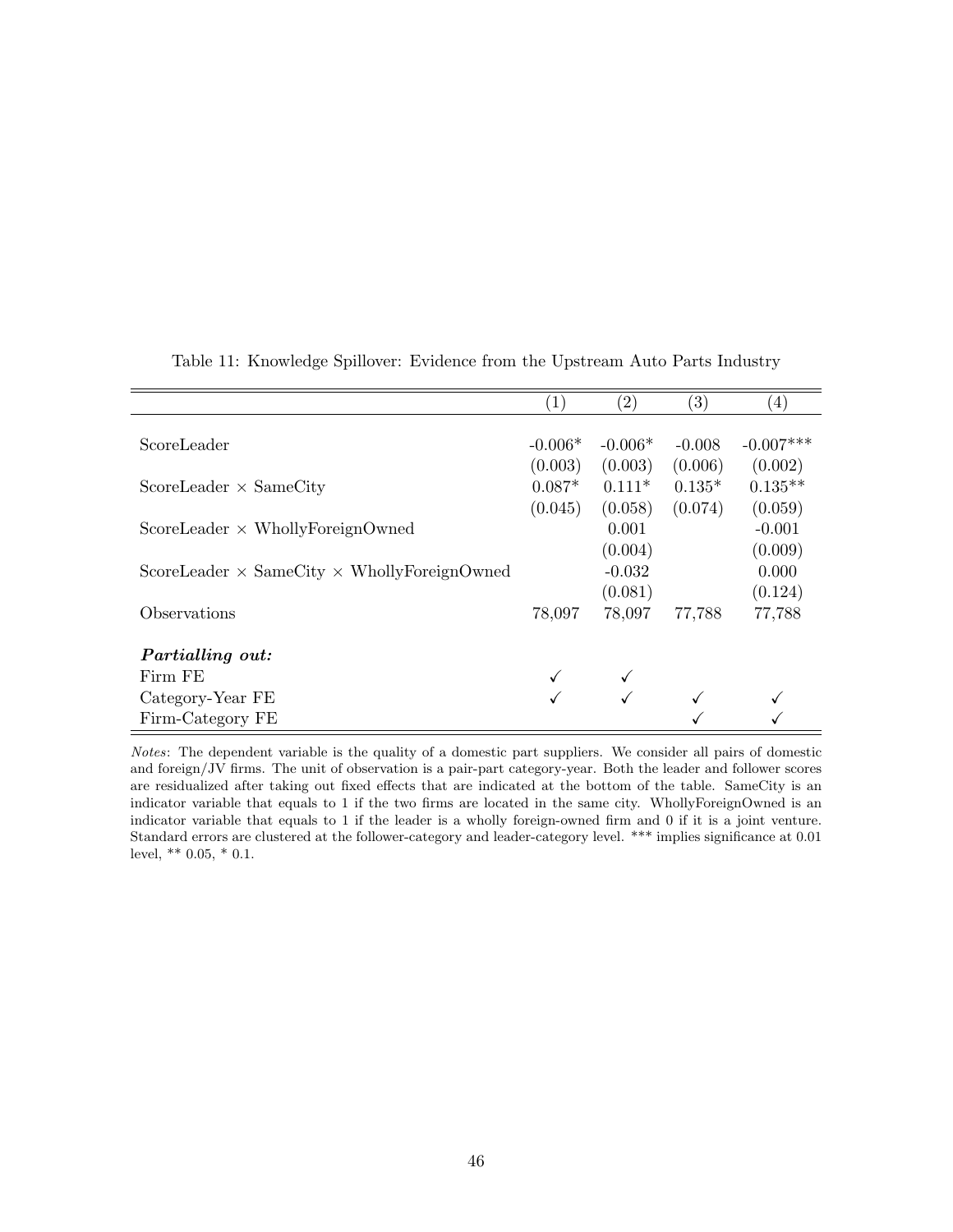# Appendices. For Online Publication Only

# <span id="page-48-0"></span>A A Simple Model of Knowledge Spillover

We write a simple learning model to guide the quantification exercise in Section [6.](#page-23-0) We make a couple of mild assumptions. First, we take the linear specification in Equation [\(2\)](#page-15-0) literally and assume that the size of spillover among the affiliated pairs is proportional to the quality gap between the two. Second, for followers with multiple leaders, we use the average predicted quality. Finally, for illustration purpose, we also assume that domestic models (followers) benefits from knowledge spillover from affiliated JVs (leaders) every year. This is not crucial to the quantification exercise, and we present results without this assumption.

Formally, let  $q_t^k$  denote the observed quality of the follower in quality dimension k in year t. Let  $\delta_t^k = \bar{\delta}_t + \varepsilon_t^k$  denote the baseline quality of the follower in dimension k in the absence of knowledge spillover. It consists of a component  $\overline{\delta}_t$  common to all quality dimensions, and a dimension-specific component  $\varepsilon_t^k$ . Let  $Q_t^k$  denote the observed quality of a leader in quality dimension k and year t. It can be similarly decomposed into  $\bar{Q}_t$  and  $\mu_t^k$ , where  $\mu_t^k$  measures quality-specific comparative (dis)advantage. Let  $\rho$  denote the intensity of spillover. We write:

<span id="page-48-1"></span>
$$
q_t^k = \delta_t^k + \rho(Q_t^k - \delta_t^k) \tag{A.1}
$$

$$
= \underbrace{(1-\rho)\bar{\delta}_t + \rho\bar{Q}_t}_{\text{follower model-year FE}} + \rho\mu_t^k + (1-\rho)\varepsilon_t^k
$$
\n(A.2)

Let  $\xi^k$  denote the follower's residualized quality scores in dimension k. It follows that:

$$
\xi_t^k = \rho \mu_t^k + (1 - \rho)\varepsilon_t^k \tag{A.3}
$$

This expression maps to our pairwise empirical framework. Intuitively, knowledge spillover translates into similar quality strength between the leader and the follower.  $\varepsilon_t^k$ , or the intrinsic quality strength of follower in the absence of spillover, shows up as a noise in the estimation. The identification assumption is that the follower's intrinsic quality strength  $\varepsilon_t^k$  is independent from the leader's quality strength  $\mu_t^k$ . We examine and rule out potential threats to this assumption, such as endogenous JV formation, overlapping consumer base, and direct technology transfer in Section [4.2.](#page-18-1)

We impute the value of  $\rho$  using our reduced-form estimates, and use Equation [\(A.1\)](#page-48-1) to back out knowledge spillover between each leader-follower pair in each year. For domestic models with multiple leaders, with calculate average spillover from the set of leaders. The reduction in quality of a follower when *quid pro quo* was lifted in 2009 s the sum of spillover between 2009 and year t.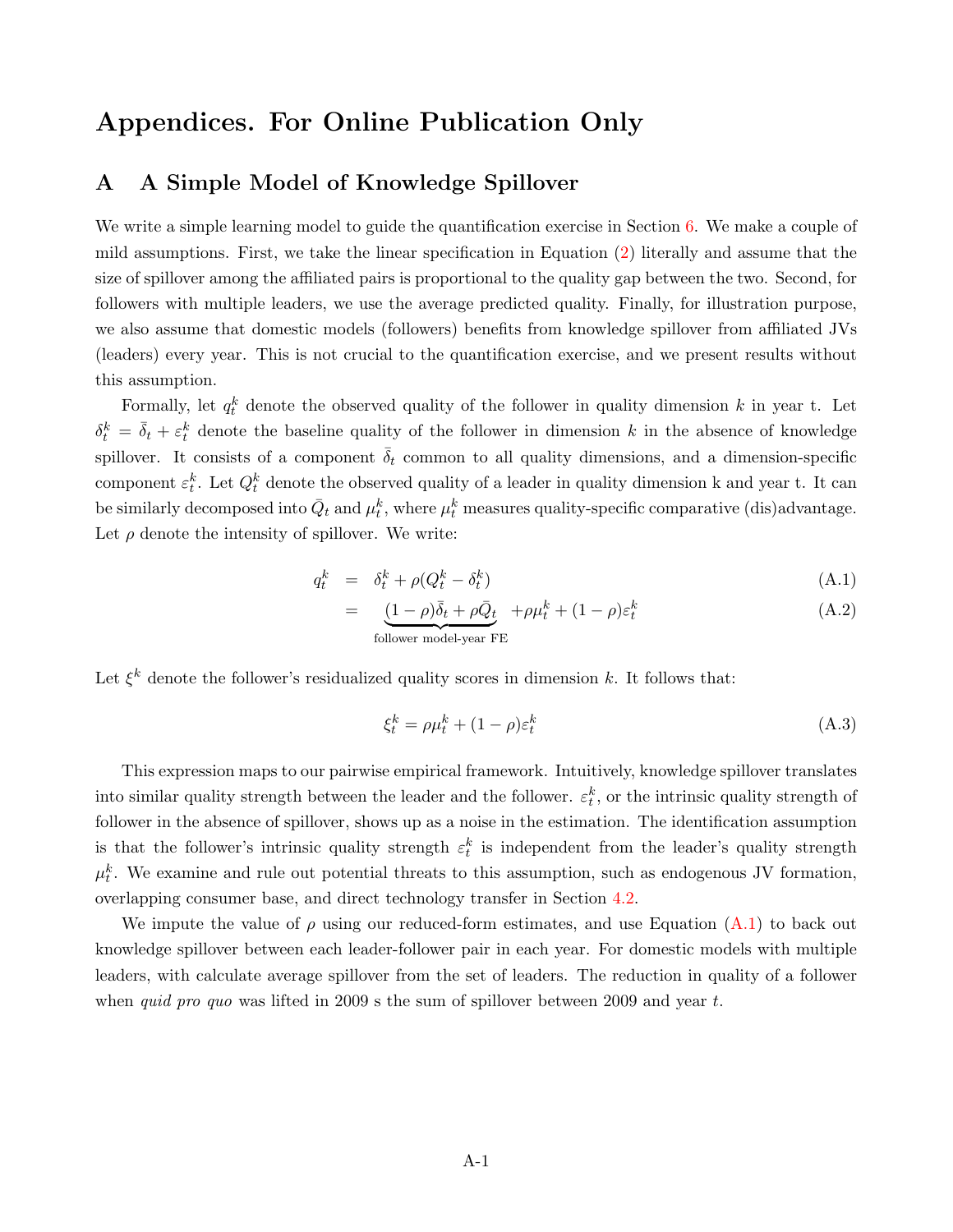# <span id="page-49-0"></span>B Figures and Tables



Figure B.1: Entry of Models by Ownership Over Time

Notes: Affiliated domestic firms are the domestic automakers that have joint ventures with foreign automakers. They are all SOEs. The number of models from these automakers indicates the indigenous brands, i.e., brands produced solely by the domestic automakers. Non-affiliated domestic automakers are those automakers that do not have joint ventures.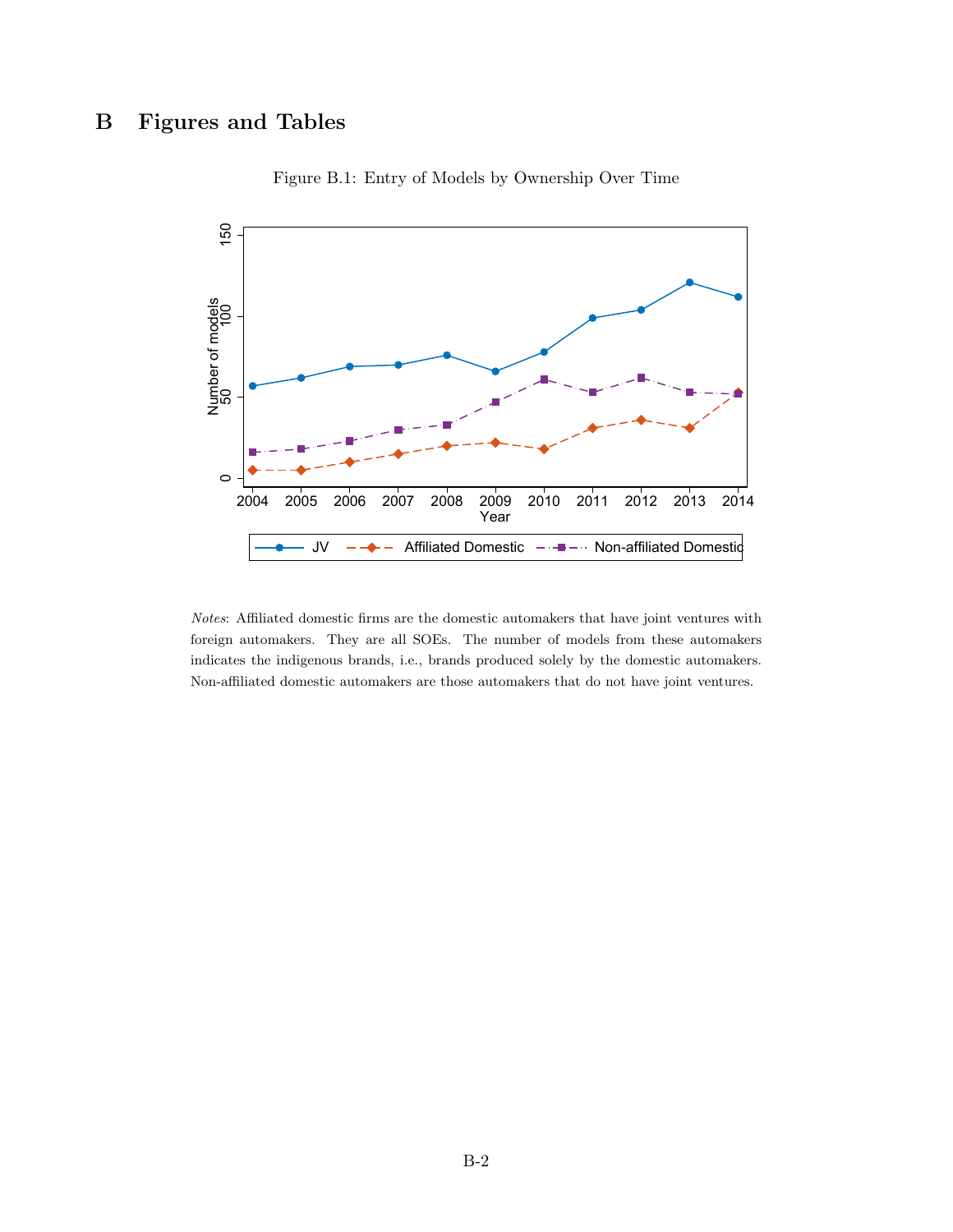<span id="page-50-0"></span>

Figure B.2: Entry of International Joint Ventures

Notes: The figure plots the number of JVs in the Chinese auto market over time. Significant entries include: (1) 1984-1994: VW-Shanghai, VW-FAW, PSA-Dongfeng, Suzuki-Changan; (2) 1994-2000: GM-Shanghai, Honda-Guangzhou, Toyota-FAW, Suzuki-Changhe; (3) post

2000: Ford-Changan, Nissan-Dongfeng, Hyundai-Beijing, BMW-Brilliance.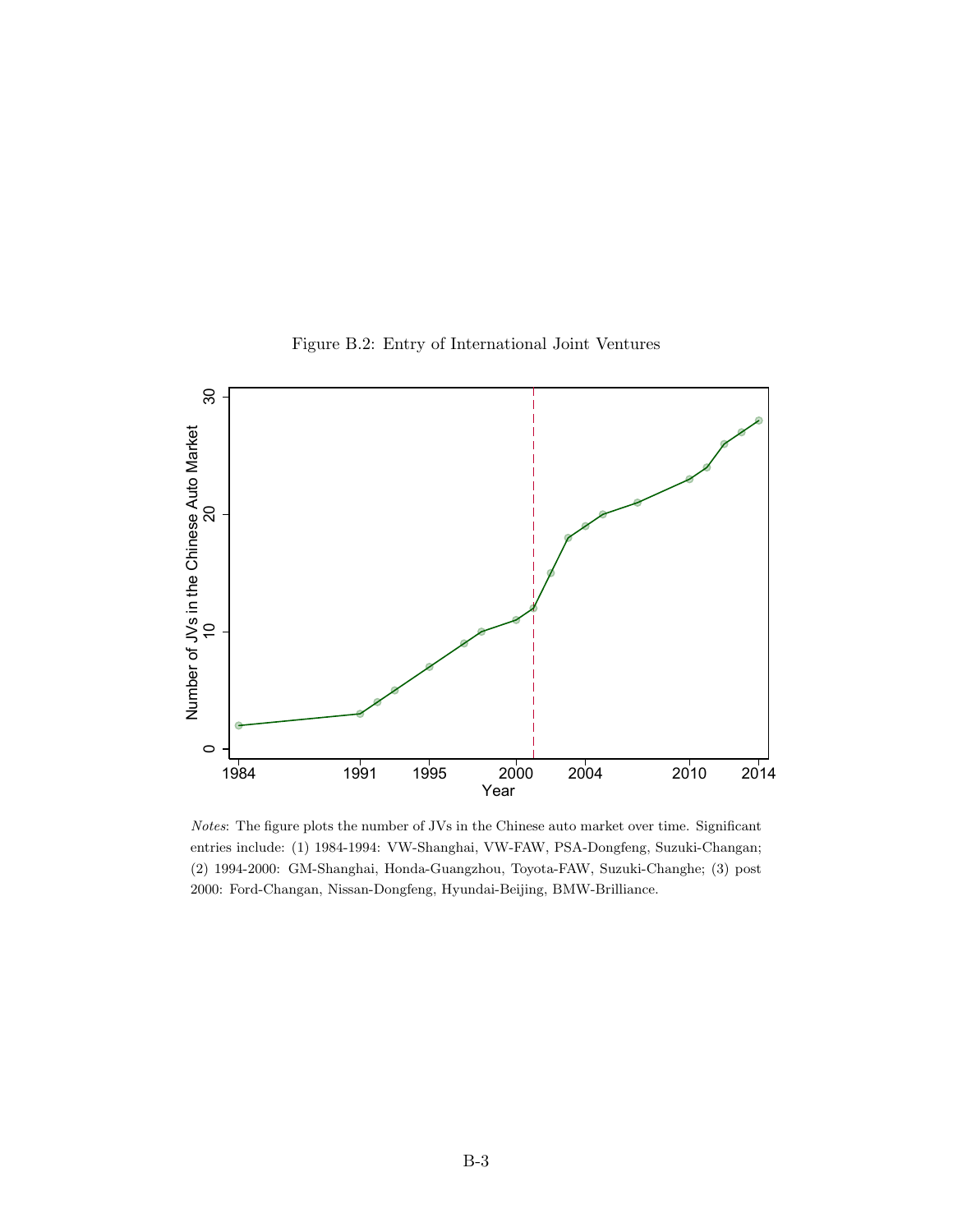<span id="page-51-0"></span>

Figure B.3: Growth of the Chinese Auto Industry by Ownership Type

Panel A. Performance of JVs and Domestic automakers

Panel B. Performance among Domestic automakers



Notes: Sales value and quantity are calculated using the license registration database. The sample contains all models that cumulatively account for 95% of total passenger vehicle sales in China in each year, and does not include imported models, which account for around 3% of total sales.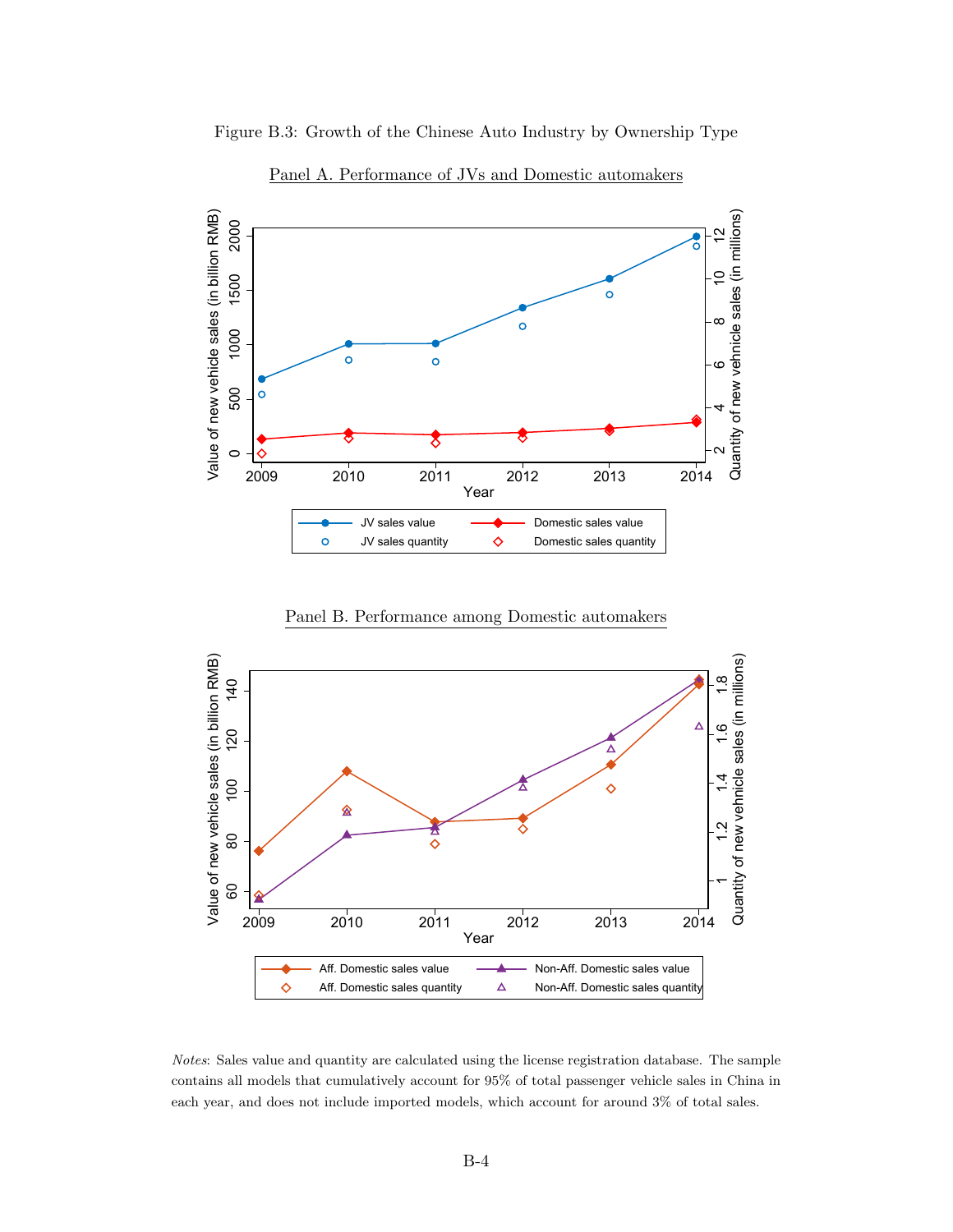

<span id="page-52-0"></span>

Notes: This figures shows a map of vehicle production cities in China. Each circle represents a city. Colors of the circle indicate the ownership composition of the production plants located in a given city.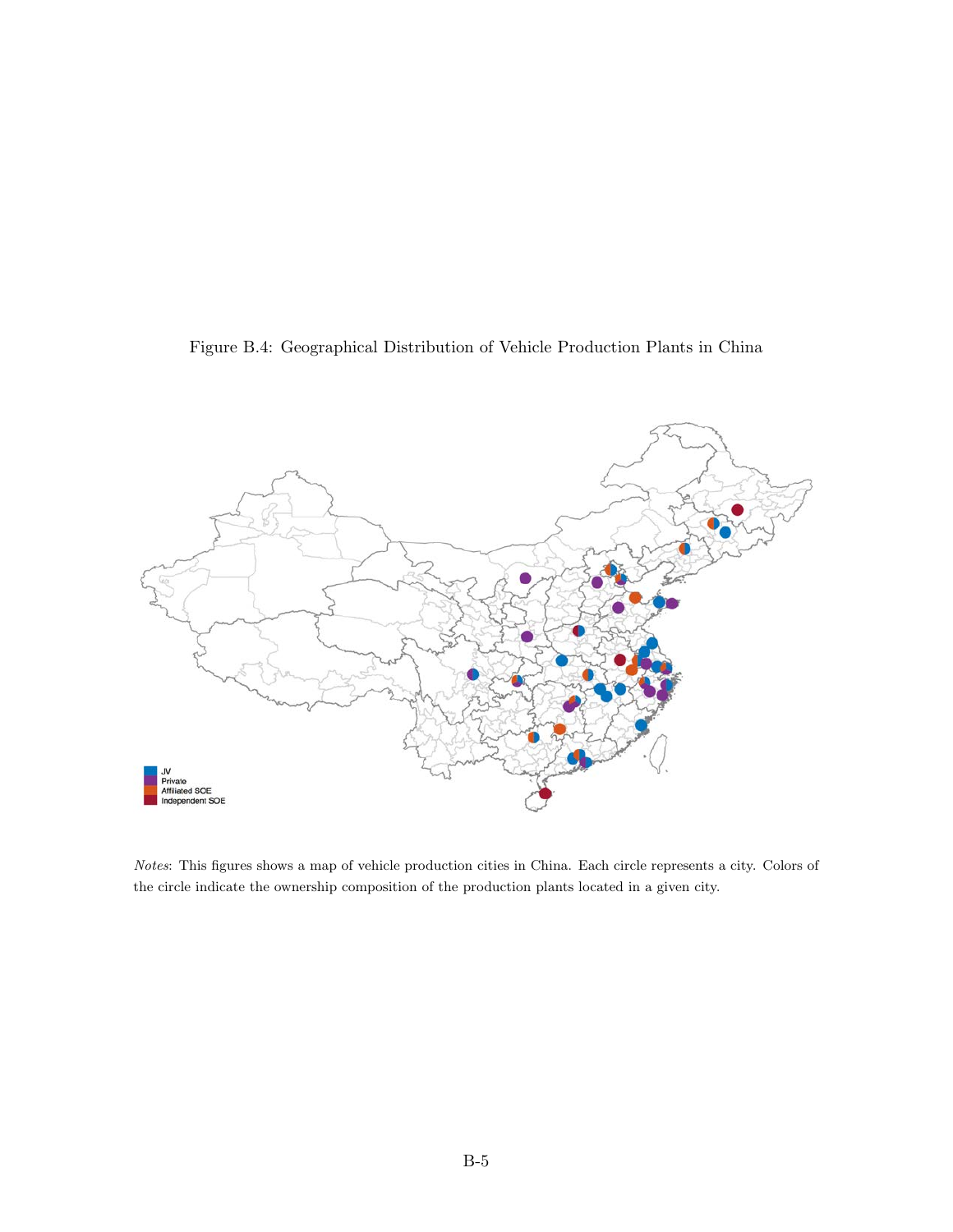

Figure B.5: The Upstream Auto Parts Industry: Firm and Sales Distribution by Ownership Type

<span id="page-53-0"></span>Notes: This figure shows the distribution of ownership types by the number of firms and sales revenue for the top 20 cities, defined in terms of total sales revenue from 2009 to 2014, using the NBS annual survey of manufacturing firms. Each bar shows the breakdown of ownership type in <sup>a</sup> given city.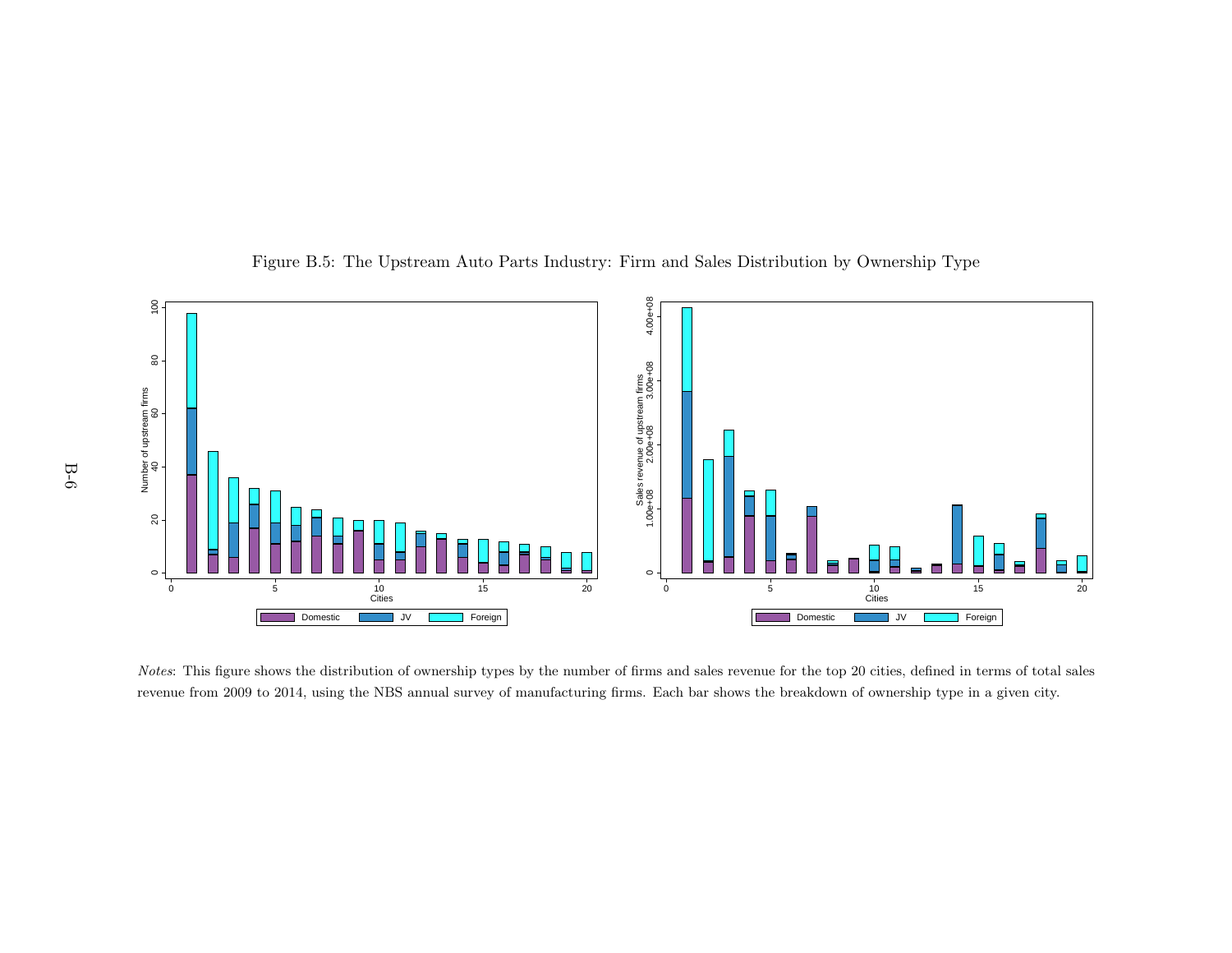| Joint Venture         | Foreign Partner    | Chinese Partner        | $2014$ Sales | 2014 Market share |
|-----------------------|--------------------|------------------------|--------------|-------------------|
| VW-FAW                | Volkswagen         | First Auto Works       | 1668         | .113              |
| VW-Shanghai           | Volkswagen         | Shanghai Auto          | 1633         | .111              |
| GM-Shanghai           | General Motors     | Shanghai Auto          | 1510         | .102              |
| Hyundai-Beijing       | Hyundai            | Beijing Auto           | 1067         | .072              |
| Nissan-Dongfeng       | Nissan             | Dongfeng Motors        | 920          | .062              |
|                       |                    |                        |              |                   |
| Ford-Changan          | Ford               | Changan Auto           | 853          | .058              |
| Citroen-Dongfeng      | <b>PSA</b>         | Dongfeng Motors        | 658          | .045              |
| Toyota-FAW            | Toyota             | First Auto Works       | 568          | .039              |
| Kia-Yueda-Dongfeng    | Kia Motors         | Dongfeng Motors        | 562          | $.038\,$          |
| Honda-Guangzhou       | Honda              | Guangzhou Auto         | 424          | .029              |
|                       |                    |                        |              |                   |
| Toyota-Guangzhou      | Toyota             | Guangzhou Auto         | 333          | .023              |
| Honda-Dongfeng        | Honda              | Dongfeng Motors        | 297          | .020              |
| <b>BMW-Brilliance</b> | <b>BMW</b>         | <b>Brilliance Auto</b> | 259          | .018              |
| GM-Shanghai-Wuling    | General Motors     | Shanghai Auto          | 154          | .010              |
| Mercedes-Beijing      | Daimler            | Beijing Auto           | 147          | .010              |
| Suzuki-Changan        | Suzuki             | Changan Auto           | 143          | .010              |
| Mazda-FAW             | Mazda              | First Auto Works       | 94           | .006              |
| Suzuki-Changhe        | Suzuki             | Changhe Auto           | 87           | .006              |
| Mitsubishi-Southeast  |                    | Southeast Auto         |              |                   |
|                       | Mitsubishi<br>Fiat |                        | 69           | .005              |
| Fiat-Guangzhou        | Mitsubishi         | Guangzhou Auto         | 60           | .004              |
| Mitsubishi-Guangzhou  |                    | Guangzhou Auto         | 49           | .003              |
| $_{\mathrm{JMC}}$     | Ford, Isuzu        | Jiangling Motors       | 43           | .003              |
| Landrover-Chery       | Jaguar Land Rover  | Chery                  |              |                   |
| Infinity-Dongfeng     | Nissan             | Dongfeng Motors        |              |                   |
| Qoros                 | Israel Corporation | Chery                  |              |                   |
| Citroen-Changan       | Citroen            | Changan Auto           |              |                   |
|                       |                    |                        |              |                   |
| Total                 |                    |                        | 11598        | 0.79              |

Table B.1: Joint Ventures in the Chinese Passenger Vehicle Market

<span id="page-54-0"></span>Notes: This table shows the sales quantity and market shares of JVs in 2014. Sales are denoted in thousand. Landrover-Chery, Infinity-Dongfeng, Qoros, Ciroen-Changan had released models by 2014, but their sales was notcaptured by the License registrations data until 2015.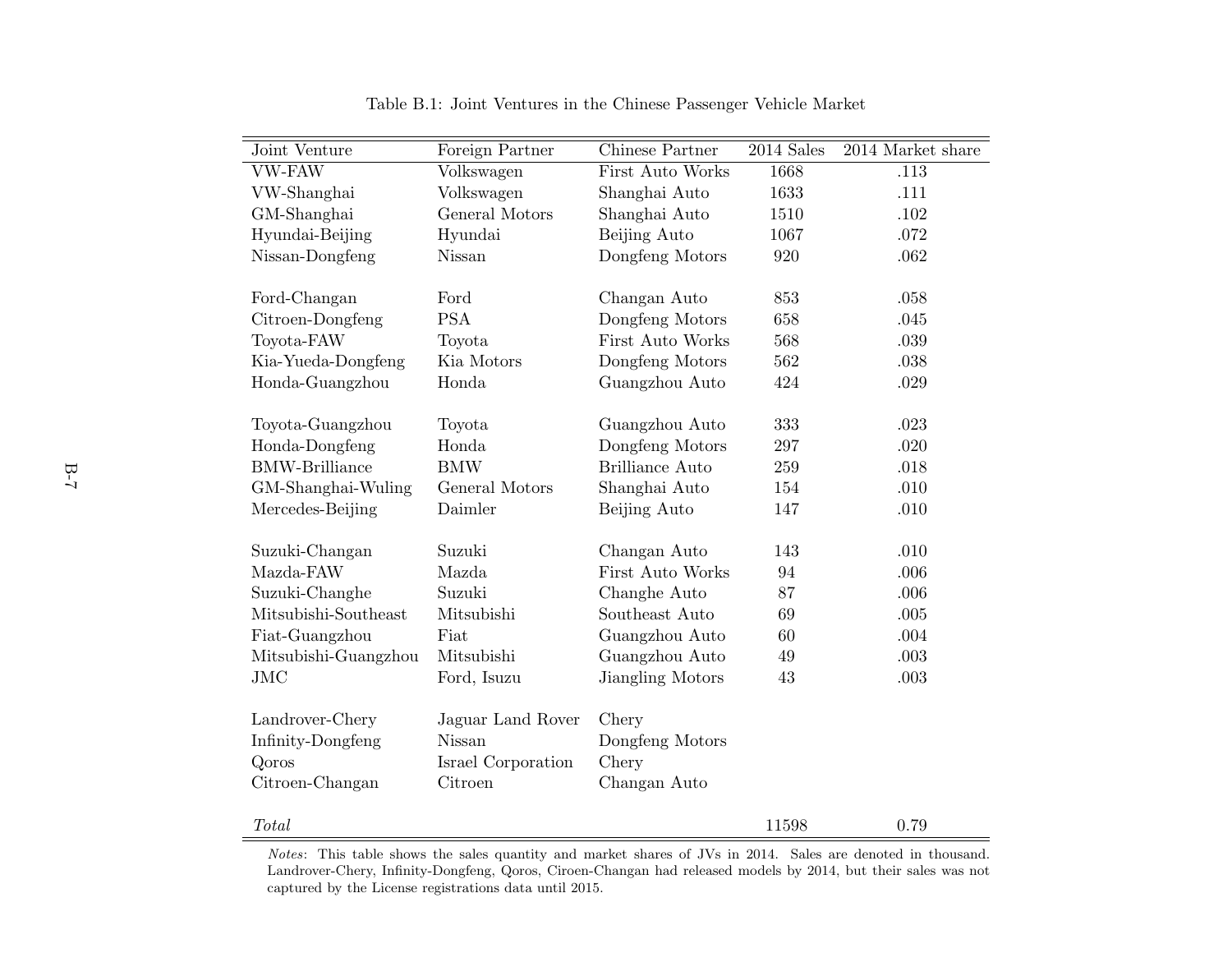<span id="page-55-0"></span>

| City                    | Province                     | JV                                                                      | SOE                       | Private      |
|-------------------------|------------------------------|-------------------------------------------------------------------------|---------------------------|--------------|
|                         | Panel A. Northeastern Region |                                                                         |                           |              |
| Changchun               | Jilin                        | Toyota-FAW, VW-FAW, Mazda-FAW                                           | <b>FAW</b>                |              |
| Jilin                   | Jilin                        | Daihatsu-FAW                                                            |                           |              |
| Shanyang                | Liaoning                     | GM-Shanghai, BMW-Brilliance                                             | <b>Brilliance</b>         |              |
| Haerbin                 | Heilongjiang                 |                                                                         | Hafei                     |              |
|                         |                              |                                                                         |                           |              |
|                         | Panel B. Northern Region     |                                                                         |                           |              |
| Beijing                 | Beijing                      | Mercedes-Beijing, Hyundai-Beijing                                       | BAIC, BAIC-Foton, Changan |              |
| Tianjin                 | Tianjin                      | Toyota-FAW                                                              | FAW-Xiali                 | Great Wall   |
| Boading                 | Hebei                        |                                                                         |                           | Great Wall   |
| Erdos                   | Neimenggu                    |                                                                         |                           | Huatai       |
|                         |                              |                                                                         |                           |              |
| Panel C. Eastern Region |                              |                                                                         |                           |              |
| Shanghai                | Shanghai                     | VW-Shanghai, GM-Shanghai                                                | SAIC, Chery               | Geely        |
| Hangzhou                | Zhejiang                     | Ford-Changan                                                            | DF-Yulong, GAC-Gonow      | Zotye        |
| Ningbo                  | Zhejiang                     | VW-FAW                                                                  |                           | Geely        |
| Taizhou                 | Zhejiang                     |                                                                         |                           | Geely        |
| Jinhua                  | Zhejiang                     |                                                                         |                           | Zotye        |
| Hefei                   | Anhui                        |                                                                         | <b>JAC</b>                |              |
| Wuhu                    | Anhui                        |                                                                         | Chery                     |              |
| Dongying                | Shandong                     |                                                                         | GAC-Gonow                 |              |
| Weihai                  | Shandong                     |                                                                         |                           | Huatai       |
| Jinan                   | Shandong                     |                                                                         |                           | Geely        |
| Yantai                  | Shandong                     | GM-Shanghai                                                             |                           |              |
| Nanjing                 | Jiangsu                      | Ford-Changan, VW-SAIC                                                   | SAIC, Changan             |              |
| Changzhou               | Jiangsu                      |                                                                         |                           | Zotye        |
| Yangzhou                | Jiangsu                      | VW-Shanghai                                                             |                           |              |
| Yancheng                | Jiangsu                      | Kia-Yueda-Dongfeng                                                      |                           |              |
| Suzhou                  | Jiangsu                      | Landrover-Chery                                                         |                           |              |
| Nanchang                | Jiangxi                      | JMC                                                                     |                           |              |
| Jiujiang                | Jiangxi                      | Suzuki-Changhe                                                          |                           |              |
| Jingdezhen              | Jiangxi                      | Suzuki-Changhe                                                          |                           |              |
|                         | Panel D. Southern Region     |                                                                         |                           |              |
| Guangzhou               | Guangdong                    | Nissan-Dongfeng, Toyota-Guangzhou, Honda-Guangzhou, Citroen-Changan GAC |                           |              |
| Foshan                  | Guangdong                    | <b>VW-FAW</b>                                                           |                           |              |
| Shenzhen                | Guangdong                    |                                                                         |                           | <b>BYD</b>   |
| Liuzhou                 | Guangxi                      | GM-Shanghai-Wuling                                                      | Dongfeng-Liuzhou          |              |
| Haikou                  | Hainan                       |                                                                         | Haima                     |              |
|                         |                              |                                                                         |                           |              |
| Panel E. Central Region |                              |                                                                         |                           |              |
| Zhengzhou               | Henan                        | Nissan-Dongfeng                                                         | Haima                     |              |
| Wuhan                   | Hubei                        | Honda-Dongfeng, Citroen-Dongfeng                                        | Dongfeng                  |              |
| Xiangfan                | Hubei                        | Nissan-Dongfeng                                                         |                           |              |
| Xiangyang               | Hubei                        | Infiniti-Dongfeng                                                       |                           |              |
| Changsha                | Hunan                        | Fiat-Guangzhou, Mitsubishi-Guangzhou                                    |                           | BYD, Zotye   |
| Xiangtan                | Hunan                        |                                                                         |                           | Geely, Zotye |
|                         |                              |                                                                         |                           |              |
|                         | Panel F. Southwestern Region |                                                                         |                           |              |
| Chongqing               | Chongqing                    | Ford-Changan, Suzuki-Changan                                            | Changan                   | Lifan        |
| Chengdu                 | Sichuan                      | Toyota-FAW, VW-FAW                                                      |                           | Geely        |
|                         |                              |                                                                         |                           |              |
|                         | Panel G. Northwestern Region |                                                                         |                           |              |
| Xian                    | Shannxi                      |                                                                         |                           | <b>BYD</b>   |

Table B.2: Location of Auto Assembly Plants in China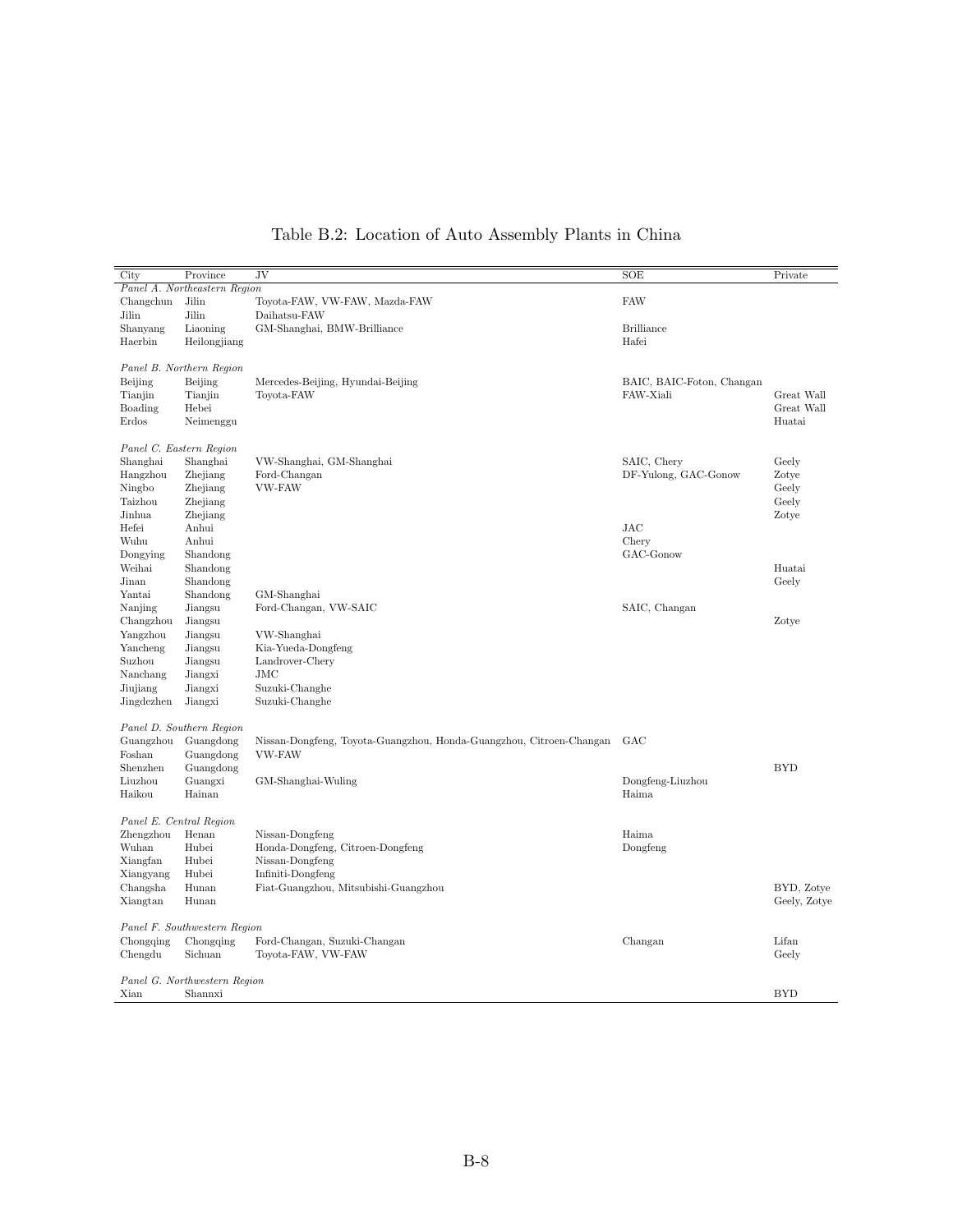| Ownership                                           |          |        | JV       |       |         |           | Domestic Firms |        |          |           |          |           |
|-----------------------------------------------------|----------|--------|----------|-------|---------|-----------|----------------|--------|----------|-----------|----------|-----------|
| $\overline{Year}$                                   |          | 2009   | 2014     |       |         | 2009-2014 | 2009           |        | 2014     |           |          | 2009-2014 |
|                                                     | Mean     | Std    | Mean     | Std   | Mean    | Std       | Mean           | Std    | Mean     | Std       | Mean     | Std       |
| Panel A: IQS scores                                 |          |        |          |       |         |           |                |        |          |           |          |           |
| IQS 1: Audio/entertainment/navigation               | $-.749$  | 4.972  | .687     | 2.367 | $-.345$ | 5.403     | $-.587$        | 5.128  | 1.285    | $1.924\,$ | .686     | 3.425     |
| IQS 2: The driving experience                       | $-.008$  | .898   | .309     | .461  | .118    | .681      | $-.289$        | 1.446  | .429     | .235      | $-.235$  | 1.41      |
| IQS 3: Engine                                       | .205     | 1.611  | .34      | 1.513 | .351    | 1.571     | $-1.094$       | 1.512  | .074     | 1.173     | $-.698$  | 1.709     |
| IQS 4: Features/controls/displays                   | $-.226$  | 3.507  | .851     | 2.011 | .111    | 3.893     | .206           | 2.673  | .461     | 2.86      | $-.22$   | 3.854     |
| IQS 5: HVAC problems                                | $\theta$ | .835   | .133     | .452  | .046    | .819      | $-.418$        | 2.024  | .115     | .528      | $-.092$  | 1.282     |
| IQS 6: Interior problems                            | .331     | 5.954  | 2.199    | 3.825 | .984    | 5.607     | $-5.137$       | 7.57   | 1.21     | 3.937     | $-1.955$ | 7.074     |
| IQS 7: Seat problems                                | $-.099$  | 3.072  | .593     | 2.384 | $-.031$ | 3.393     | $-.257$        | 2.84   | .512     | 2.047     | .062     | 2.877     |
| IQS 8: Transmission                                 | $-.147$  | 3.278  | 2.416    | 1.658 | 1.101   | 2.827     | $-4.511$       | 4.414  | .988     | 2.105     | $-2.188$ | 4.162     |
| IQS 9: Exterior problems                            | $-.288$  | 4.434  | 1.486    | 2.685 | .761    | 3.71      | $-4.504$       | 6.581  | .791     | 3.917     | $-1.513$ | 6.098     |
| IQS average                                         | $-.109$  | 1.444  | 1.002    | .767  | .344    | 1.446     | $-1.843$       | 1.393  | .652     | .821      | $-.684$  | 1.747     |
|                                                     |          |        |          |       |         |           |                |        |          |           |          |           |
| Panel B: APEAL scores                               |          |        |          |       |         |           |                |        |          |           |          |           |
| APEAL 1: Audio, entertainment, and navigation       | 1.168    | 9.048  | .023     | 5.689 | 3.096   | 7.807     | $-10.845$      | 10.333 | $-6.321$ | 3.627     | $-6.151$ | 7.278     |
| APEAL 2: Engine and transmission                    | 1.432    | 4.415  | .357     | 3.028 | 2.105   | 4.021     | $-6.774$       | 5.035  | $-3.609$ | 1.867     | $-4.183$ | 3.609     |
| APEAL 3: Exterior                                   | 2.255    | 6.33   | $-1.557$ | 4.82  | 2.228   | $\,6\,$   | $-5.708$       | 7.832  | $-6.825$ | 2.717     | $-4.426$ | 5.478     |
| APEAL 4: Heating, ventilation, and air conditioning | 2.363    | 7.484  | $-.756$  | 5.142 | 2.881   | 6.953     | $-9.177$       | 8.753  | $-6.411$ | 2.851     | $-5.725$ | 6.109     |
| APEAL 5: Visibility and driving safety              | 2.135    | 7.219  | $-.945$  | 5.15  | 2.928   | 6.923     | $-9.849$       | 8.212  | $-6.58$  | 2.953     | $-5.818$ | 5.873     |
| APEAL 6: Driving dynamics                           | 2.61     | 6.962  | $-.637$  | 5.125 | 3.007   | 6.673     | $-9.432$       | 8.762  | $-6.415$ | 3.281     | $-5.975$ | 6.105     |
| APEAL 7: Fuel economy                               | .189     | 1.675  | $-.094$  | 1.191 | .635    | 1.645     | $-2.213$       | 1.701  | $-1.377$ | .832      | $-1.262$ | 1.39      |
| APEAL 8: Interior                                   | 3.118    | 14.183 | $-1.389$ | 9.003 | 4.754   | 12.106    | $-15.22$       | 14.729 | $-11.23$ | 4.914     | $-9.446$ | 10.29     |
| APEAL 9: Seats                                      | 1.267    | 14.283 | $-.259$  | 8.941 | 4.759   | 12.181    | $-16.513$      | 16.003 | $-9.386$ | 5.124     | $-9.455$ | 11.025    |
| APEAL 10: Storage and space                         | 2.054    | 9.518  | $-1.395$ | 6.437 | 3.027   | 8.629     | $-9.6$         | 11.508 | $-7.985$ | 3.881     | $-6.014$ | 8.229     |
| APEAL average                                       | 1.859    | 7.822  | $-.665$  | 5.327 | 2.942   | 7.064     | $-9.533$       | 8.889  | $-6.614$ | 3.021     | $-5.845$ | 6.193     |
|                                                     |          |        |          |       |         |           |                |        |          |           |          |           |
| <i>Average</i> across all quality scores            | .927     | 4.426  | .124     | 2.882 | 1.711   | 3.785     | $-5.891$       | 4.59   | $-3.172$ | 1.701     | $-3.4$   | 3.45      |
| Num of firms                                        | 19       |        | 25       |       | 26      |           | 14             |        | 15       |           | 19       |           |
| Num of models                                       | 76       |        | 119      |       | 146     |           | 37             |        | 50       |           | 102      |           |

<span id="page-56-0"></span>Table B.3: Summary Statistics: Standardized IQS and APEAL Scores

Notes: This table summarizes the standardized IQS and APEAL scores. IQS scores are multiplied by negative one so that <sup>a</sup> higher score indicates better quality, as do APEAL scores. We first standardize all the survey responses under <sup>a</sup> given dimension by stacking all model-year observations together and compute thez-score for each question. The standardized z-scores are then aggregated to the dimension level.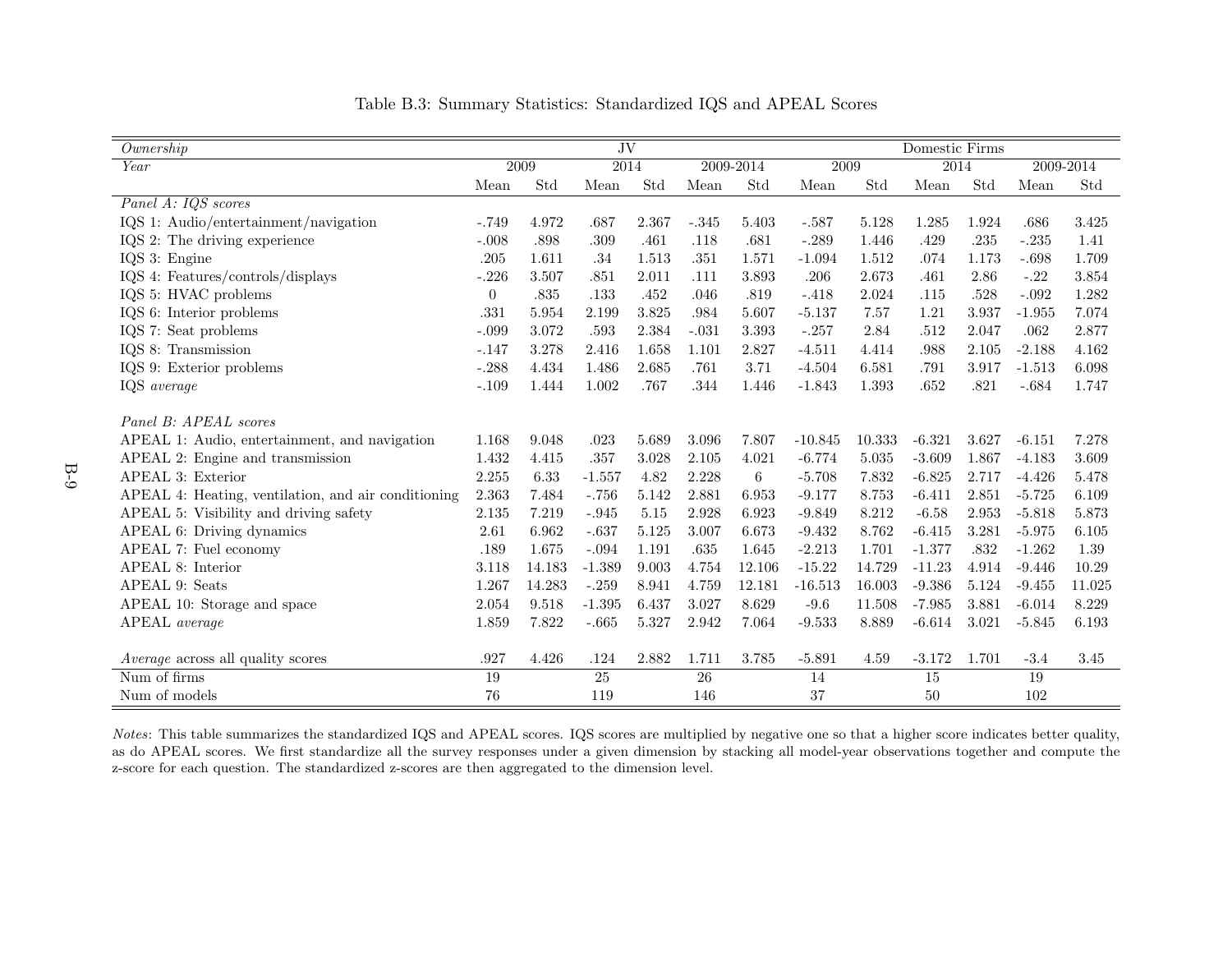<span id="page-57-0"></span>

|                                         | (1)            | (2)            | (3)            | (4)            |
|-----------------------------------------|----------------|----------------|----------------|----------------|
|                                         | $\text{Lag} 0$ | $\text{Lag} 1$ | $\text{Lag} 2$ | $\text{Lag}~3$ |
|                                         |                |                |                |                |
| <b>JVScore</b>                          | 0.005          | 0.001          | $0.002**$      | $0.008***$     |
|                                         | (0.002)        | (0.002)        | (0.001)        | (0.001)        |
| $\times$ SameGroup                      | $-0.043$       | $-0.024$       | $-0.031***$    | $-0.112***$    |
|                                         | (0.033)        | (0.020)        | (0.005)        | (0.020)        |
| $\times$ SameSegment                    | $-0.033***$    | $-0.013***$    | $-0.012***$    | $-0.020***$    |
|                                         | (0.002)        | (0.004)        | (0.003)        | (0.002)        |
| $\times$ SameSegment $\times$ SameGroup | $0.258***$     | $0.230***$     | $0.164***$     | $0.178***$     |
|                                         | (0.092)        | (0.066)        | (0.054)        | (0.036)        |
| Observations                            | 71,478         | 59,565         | 47,652         | 35,739         |
| Partialling out:                        |                |                |                |                |
| Model-Year FE                           |                |                |                |                |
| Dimension-Year FE                       |                |                |                |                |
| Dimension-Segment FE                    |                |                |                |                |

Table B.4: Dynamic Spillover Effects with a Balanced Panel

Notes: This table replicates the specification in Column (2) of Table [3](#page-39-0) using leaders' quality measures in the past. We restrict the sample to the set of models that are on the market for all six years during our sample period. Column (1) repeats the baseline regression and Column (2) uses leaders' quality measures in the previous year as the explanatory variable. Columns (3) and (4) are based on leaders' quality measures two or three years ago. Standard errors are clustered at FollowerFirm-Dimension and LeaderFirm-Dimension level. \*\*\* implies significance at 0.01 level,  $*** 0.05, * 0.1.$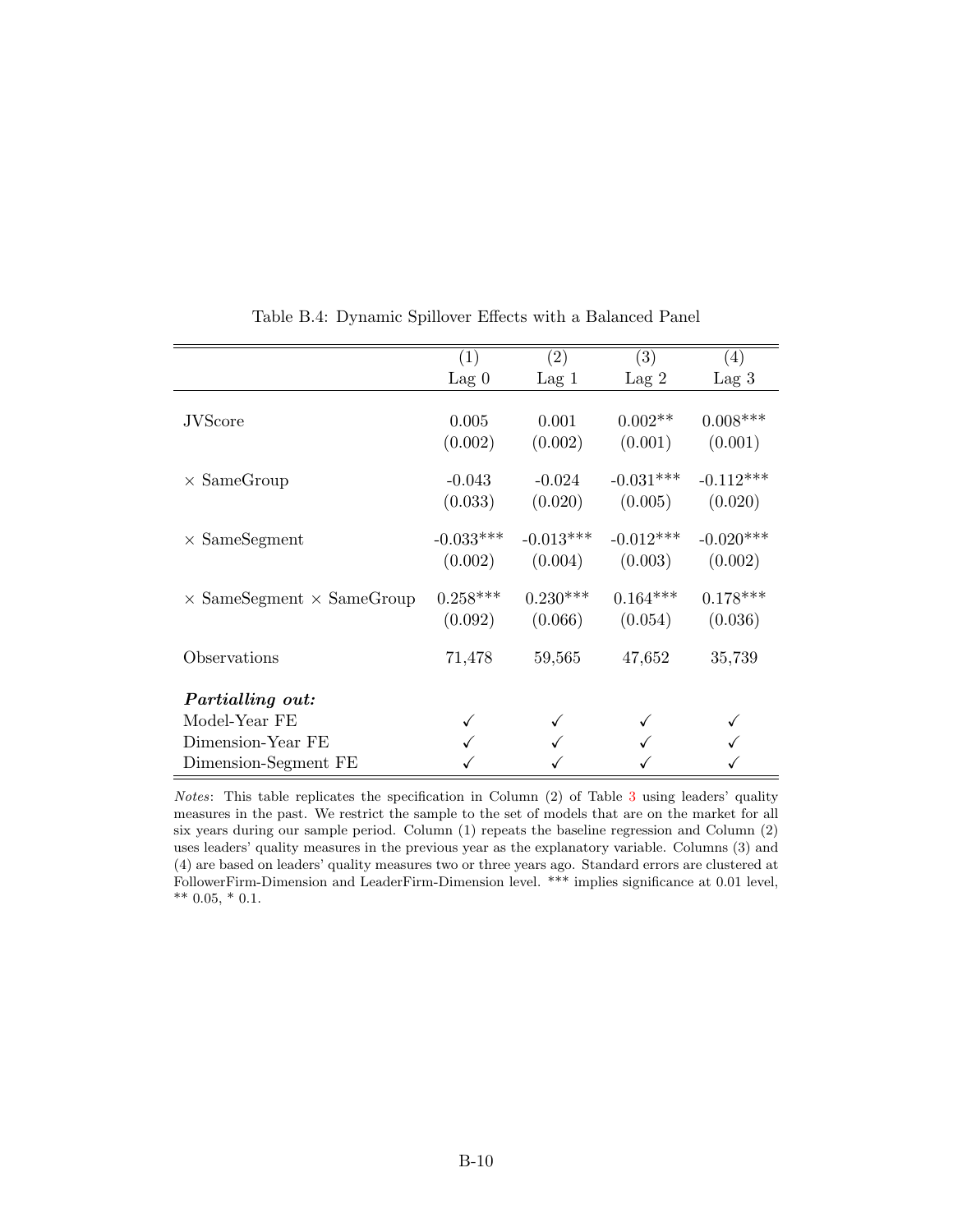<span id="page-58-0"></span>

|                                     | (1)      | $\left( 2\right)$ | $\left( 3\right)$ | (4)          | (5)        | (6)        |
|-------------------------------------|----------|-------------------|-------------------|--------------|------------|------------|
| <b>JVScore</b>                      | $-0.002$ | $-0.003$          | $-0.003$          | $-0.004*$    | $-0.003$   | $-0.004*$  |
|                                     | (0.002)  | (0.002)           | (0.002)           | (0.002)      | (0.002)    | (0.002)    |
| $\times$ SameGroup                  | $0.045*$ | 0.022             | 0.025             | 0.029        | 0.025      | 0.024      |
|                                     | (0.025)  | (0.024)           | (0.022)           | (0.027)      | (0.025)    | (0.027)    |
| $\times$ SameSeg                    |          | 0.005             | 0.003             | 0.004        | 0.001      | 0.005      |
|                                     |          | (0.005)           | (0.004)           | (0.005)      | (0.005)    | (0.004)    |
| $\times$ SameGroup $\times$ SameSeg |          | $0.140***$        | $0.112***$        | $0.159***$   | $0.140***$ | $0.169***$ |
|                                     |          | (0.022)           | (0.019)           | (0.026)      | (0.022)    | (0.026)    |
| Observations                        | 591280   | 591280            | 591280            | 591280       | 591280     | 591280     |
| <b>Fixed Effects:</b>               |          |                   |                   |              |            |            |
| Firm FE                             | ✓        | $\checkmark$      |                   |              |            |            |
| Firm-year FE                        |          |                   | ✓                 |              |            |            |
| Model FE                            |          |                   |                   | $\checkmark$ |            |            |
| Model-year FE                       |          |                   |                   |              |            |            |
| Dimension-year FE                   | ✓        |                   |                   |              |            |            |
| Dimension-Segment FE                |          |                   |                   |              |            |            |

Table B.5: Knowledge Spillover: Fixed Effect Models

Notes: This table replicates the specifications in Table [3](#page-39-0) using one-step estimation with fixed effects. The JV and domestic scores are standardized IQS and APEAL scores without partialling out fixed effects. All firm, model, and segment fixed effects are defined at the follower-leader pair level. Standard errors are clustered at FollowerFirm-Dimension and LeaderFirm-Dimension level. \*\*\* implies significance at 0.01 level, \*\* 0.05, \* 0.1.